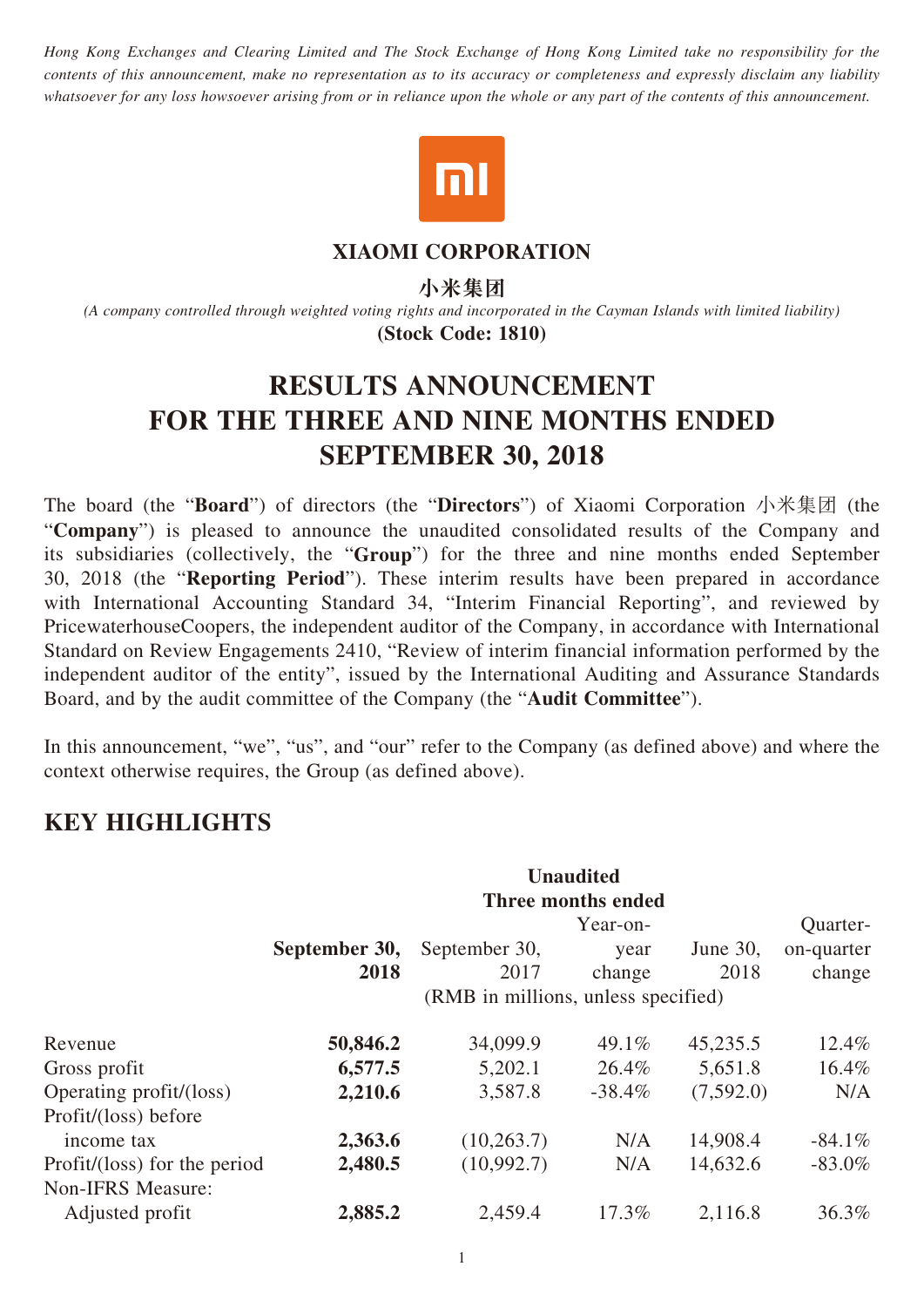|                                   | <b>Unaudited</b><br>Nine months ended      |             |             |  |
|-----------------------------------|--------------------------------------------|-------------|-------------|--|
|                                   | September 30,<br>September 30,<br>Year-on- |             |             |  |
|                                   | 2018                                       | 2017        | year change |  |
|                                   | (RMB in millions, unless specified)        |             |             |  |
| Revenue                           | 130,494.0                                  | 79,510.7    | 64.1%       |  |
| Gross profit                      | 16,530.8                                   | 11,513.8    | 43.6%       |  |
| Operating (loss)/profit           | (2,016.8)                                  | 9,201.6     | $-121.9\%$  |  |
| Profit/(loss) before income tax   | 10,583.0                                   | (29, 126.2) | N/A         |  |
| Profit/(loss) for the period      | 10,085.7                                   | (30, 826.3) | N/A         |  |
| Non-IFRS Measure: Adjusted profit | 6,701.3                                    | 4,811.5     | 39.3%       |  |

# **BUSINESS REVIEW AND OUTLOOK**

# **1. Overall financial performance**

In the third quarter of 2018, we achieved RMB50.8 billion in revenue, representing an increase of 49.1% over the corresponding period of the previous year. Adjusted profit grew by 17.3% year-on-year to RMB2.9 billion. All business segments achieved strong revenue growth, with the IoT and lifestyle products segment experiencing the fastest growth.

# **2. Smartphones**

On October 26, 2018, our total shipment of smartphones for 2018 exceeded 100 million units, according to management accounts. Our smartphones segment recorded approximately RMB35.0 billion in revenue for the third quarter of 2018, representing an increase of 36.1% over the corresponding period of the previous year. The growth in revenue was driven by increases in both smartphone sales volume and our average selling price ("**ASP**"). Smartphone sales volume for the period under review reached 33.3 million units, up 20.4% over the corresponding quarter of the previous year.

In the third quarter of 2018, we continued to optimize our product portfolio to strengthen our presence in the mid- to high-end range smartphone market in mainland China. According to management accounts, by October 9, 2018, shipment of our flagship *Mi 8* series had reached 6 million units, with the series proving popular among users. During the Singles' Day shopping festival in 2018, our *Mi 8* ranked  $1<sup>st</sup>$  in terms of sales volume in the RMB2,000 to RMB3,000 price range in the smartphone category on Tmall.com and JD.com, according to Tmall.com and JD.com, as well as in the RMB2,000 to RMB2,499 price range in the smartphone category on Suning.com, according to Suning.com. As a result, our smartphone ASP in mainland China continued its ascent from the second quarter of 2018. For the period under review, our smartphone ASP in mainland China was  $16\%$  higher over the corresponding quarter of the previous year and was 4% higher over the second quarter of 2018.

Our smartphone ASP outside mainland China also increased by 18%, which can be attributed to the increase in the proportion of shipments in Western Europe. In the third quarter of 2018, the percentage of revenue from smartphones over RMB2,000 accounted for 31% of our total smartphones revenue, according to management accounts.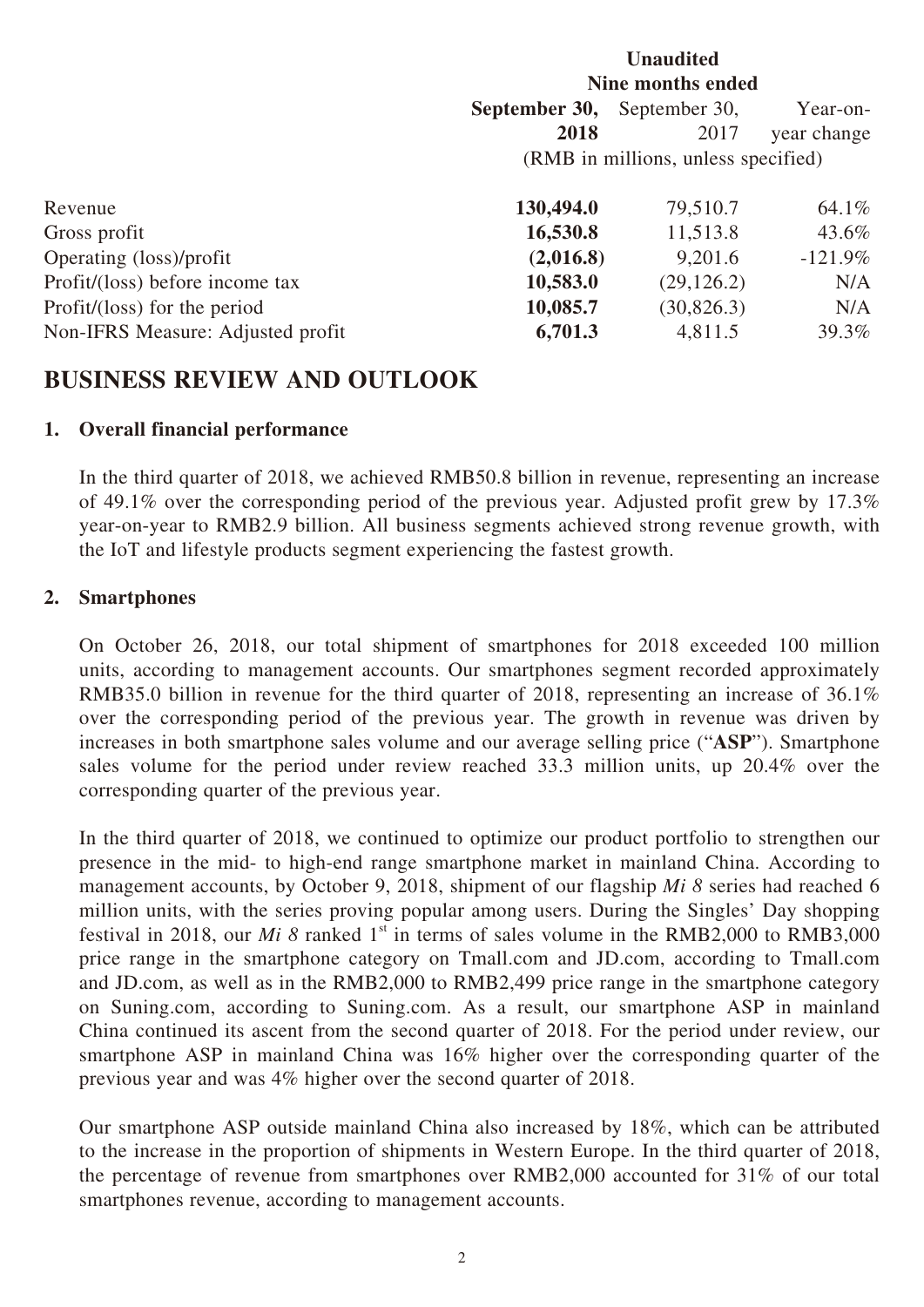# **3. IoT and lifestyle products**

In the third quarter of 2018, revenue of the IoT and lifestyle products segment increased by 89.8% to RMB10.8 billion over the corresponding period of the previous year. This revenue increase was primarily due to a rapid growth in our sales of smart TVs. In addition to the strong growth of smart TVs, laptops and several of our ecosystem products such as Mi Band and Mi Electric Scooter also experienced robust sales growth.

The global sales volume of our smart TVs grew 198.5% year-on-year for the third quarter of 2018. For the first nine months of 2018, the global sales volume of our smart TVs reached 5.2 million units. Our smart TVs monthly sales volume exceeded 1 million for the first time in October 2018. During the Singles' Day shopping festival in 2018, the sales volume and sales value of our smart TVs both ranked  $1<sup>st</sup>$  among all the TV brands on Tmall.com, JD.com and Suning.com, according to Tmall.com, JD.com, and Suning.com, respectively. We launched our smart TVs in the India market in February 2018 and we are now the leading smart TV brand in India, according to IDC Consulting (Beijing) Ltd. ("**IDC**").

During the period under review, we continued to broaden our IoT product portfolio. On July 23, 2018, we launched Mi Air Conditioner, which received positive reviews from users.

As of the end of the third quarter of 2018, there were about 1.98 million users who own more than five Xiaomi IoT devices, excluding smartphones and laptops, representing a quarter-onquarter rise of 16.5%.

#### **4. Internet services**

Revenue from our internet services segment grew 85.5% year-on-year to RMB4.7 billion in the third quarter of 2018, driven primarily by increasing monetization in mainland China. Advertising revenue grew by 109.8% year-on-year to RMB3.2 billion, driven by continuous optimization of our recommendation algorithm, users' increasing engagement of our internet services, as well as higher pre-installation revenue.

Revenue from our internet value-added services also grew 49.7% year-on-year to RMB1.5 billion, of which revenue from gaming accounted for RMB652.5 million, a 12.0% year-on-year increase. Revenue from our other internet value-added services grew by 98.6% year-on-year to RMB892.7 million, primarily due to an increase in revenue contribution from our internet finance business and Youpin e-commerce platform.

As a result of increased sales of smartphones and user adoption, monthly active users ("**MAU**") of MIUI increased 43.4% from 156.5 million in September 2017 to 224.4 million in September 2018. The average revenue per MIUI user ("**ARPU**") for the quarter under review increased by 29.4% over the corresponding period of the previous year to RMB21.1.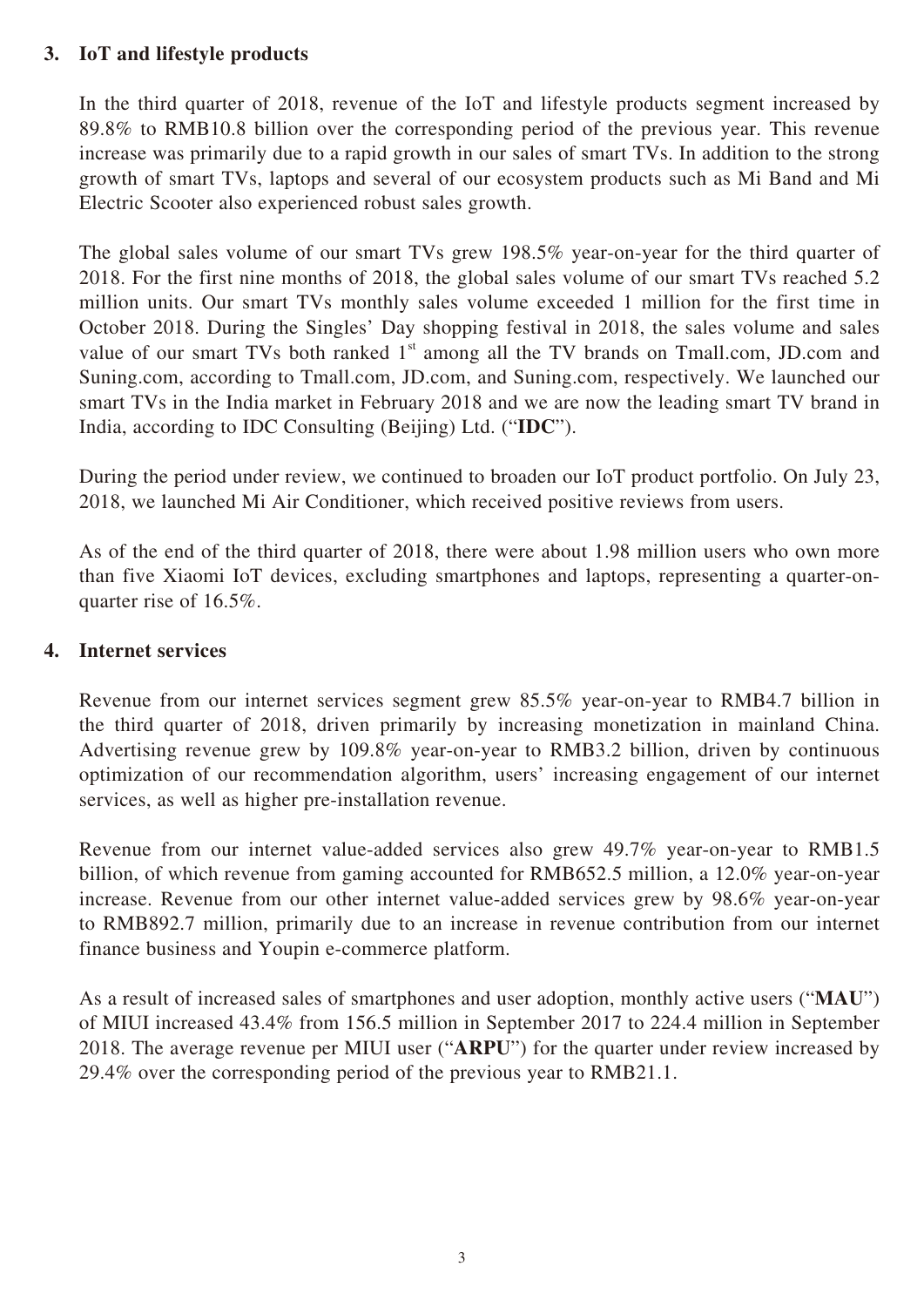Monetization of our overseas internet services businesses is showing early promise. In the third quarter of 2018, our overseas internet services revenue accounted for 4.4% of all our internet services revenue.

The MAU of our Mi TV and Mi Box also achieved strong growth, reaching 15.9 million in September 2018. We are also seeing a more significant contribution to internet services revenue from non-smartphone devices. For example, TV internet services revenue accounted for 5.4% of our total internet services revenue in the third quarter of 2018.

# **5. International markets**

We experienced revenue growth in both mainland China and our international markets in the third quarter of 2018. Our mainland China revenue grew 20.9% year-on-year to RMB28.5 billion while our international markets revenue grew 112.7% year-on-year to RMB22.3 billion in the third quarter of 2018. Revenue from international markets accounted for 43.9% of our total revenue in the third quarter of 2018.

Overseas shipments of our smartphones continued to demonstrate strong growth momentum. According to Canalys, our smartphone shipments for Western Europe grew 386% year-onyear and we were ranked fourth in terms of smartphone shipments in the third quarter of 2018. Our smartphone shipments for India grew 31% year-on-year in the third quarter of 2018 and achieved the number one market share position in terms of shipments for four consecutive quarters, according to Canalys. For the Diwali Festival in India this year, during the period from October 9, 2018 to November 8, 2018, we recorded orders of more than 6 million smartphones and orders of more than US\$1 billion for all of our products. In Indonesia, we were ranked second in terms of smartphone shipments with year-on-year growth of 337%, according to Canalys.

According to Canalys, we were ranked top five in the smartphone markets of 30 countries and regions in terms of shipments in the third quarter of 2018.

# **6. Others**

# *AI+IOT*

Artificial intelligence ("**AI**") + IoT forms one of Xiaomi's core strategies. As of September 2018, our AI assistant ("小愛同學") had more than 34 million MAU, making it one of the most used AI voice interactive platforms in mainland China.

Xiaomi's development of AI has been widely recognized and we have won numerous awards. At the World Internet Conference in November 2018, Xiaomi's AI Open Platform for Smart Homes won the "World Leading Internet Scientific and Technological Achievements" award. At the 2018 China Big Data Industry Ecology Conference, we were selected as one of the "Top 50 Chinese Big Data Enterprises". At the third AI WORLD 2018 World Artificial Intelligence Summit, we were selected as one of the "TOP 10 AI Leading Enterprises in China". At the 2018 World Artificial Intelligence Conference, our AI assistant ("小愛同學") was shortlisted for the SAIL Award, the conference's most prestigious award.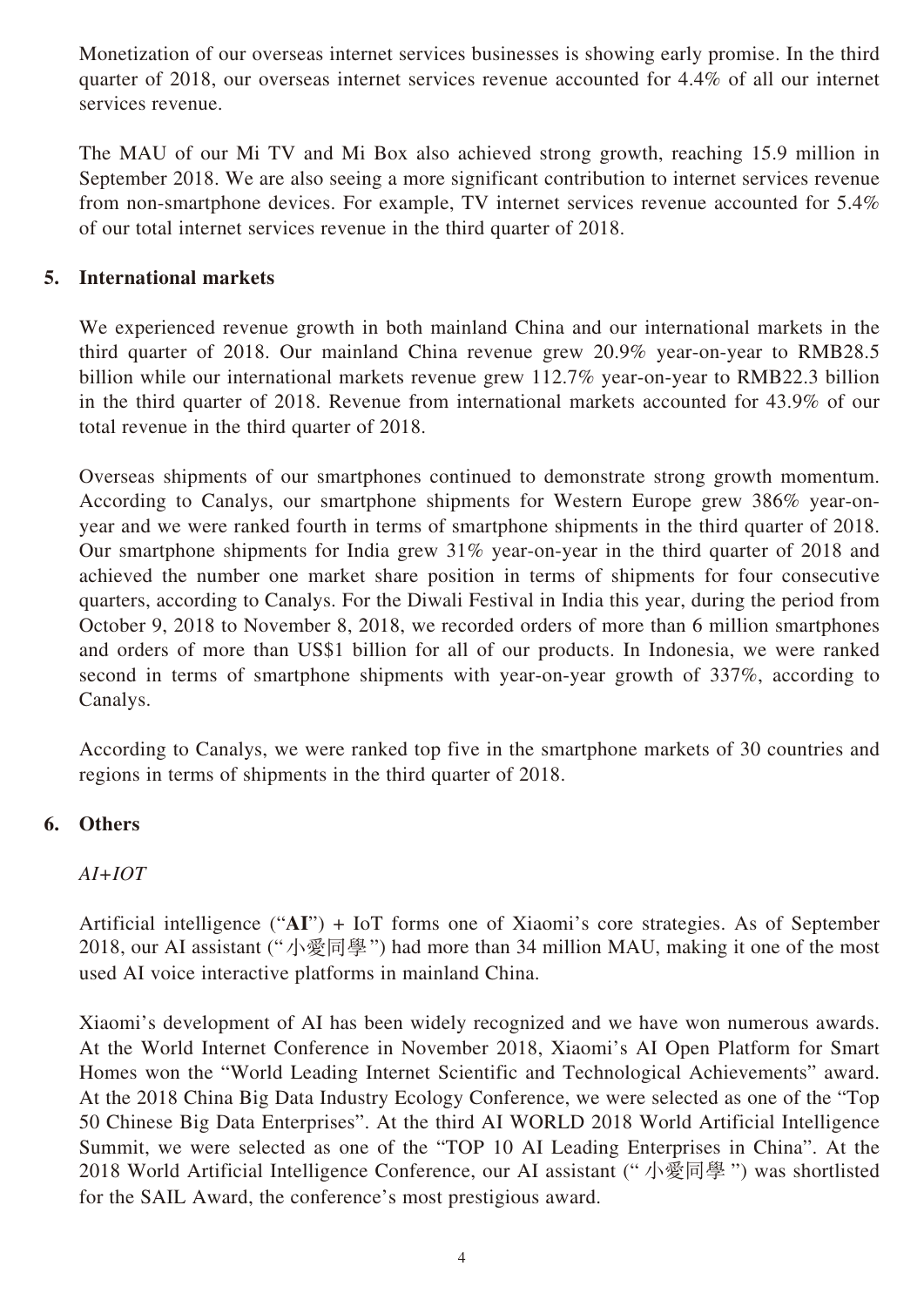We continued to promote the development of the AI industry by open sourcing more technologies. During the third quarter of 2018, we announced that MobileAIBench, our endto-end benchmark tool for hardware and neural network frameworks testing on mobile devices, would become a fully open source platform.

Empowered by AI, our IoT platform continues to grow and maintain a leading position in the industry. As of the end of the third quarter of 2018, the number of connected IoT devices (excluding smartphones and laptops) on our IoT platform reached approximately 132 million units, an increase of 13.8% from the previous quarter.

# *Efficiency*

In the third quarter of 2018, we continued to expand our efficient offline channels while enhancing our online channels. As of September 30, 2018, we had 499 *Mi Homes* in mainland China, mainly in first- and second-tier cities. Moreover, to further penetrate lower tier cities and rural areas of China, by the end of the third quarter of 2018, we had more than 1,100 authorized stores in total, compared with more than 360 authorized stores in the second quarter this year. Despite the rapid expansion of our offline channels, our overall operation remained highly efficient with our operating expense ratio at 8.5% for the third quarter of 2018.

# *Brand Strategy*

We adopted a multi-brand strategy to better target different user segments. In response to tech enthusiasts' preference for extreme smartphone performance, we launched POCO, a new smartphone brand. The POCO smartphone, first released in India on August 22, 2018, is now available in most of our international markets and is widely popular among tech enthusiasts. We also launched a gaming smartphone brand, Black Shark, through one of our investee companies. Black Shark brings together powerful hardware, cutting-edge innovation, refined build and design, polished software, and gamer-centric services to deliver the ultimate gaming experience to users.

On November 19, 2018, the Company and Meitu, Inc. ("**Meitu**") entered into a strategic cooperation agreement in relation to, among others, the exclusive global license of the Meitu brand and global license of certain technologies and domain names in relation to all future Meitu branded smartphones under the cooperation and certain smart hardware products.

Through this strategic partnership, Meitu's image-related algorithms and technologies can help us to provide better photographic experiences to our users. At the same time, the strength of Meitu's brand among females can also help us continue to expand and diversify our user base.

Leveraging on our leading capabilities in hardware, software, AI, internet services, supple chain and efficient new retail network, we believe the strategic partnership can provide a new growth opportunity to our smartphone business.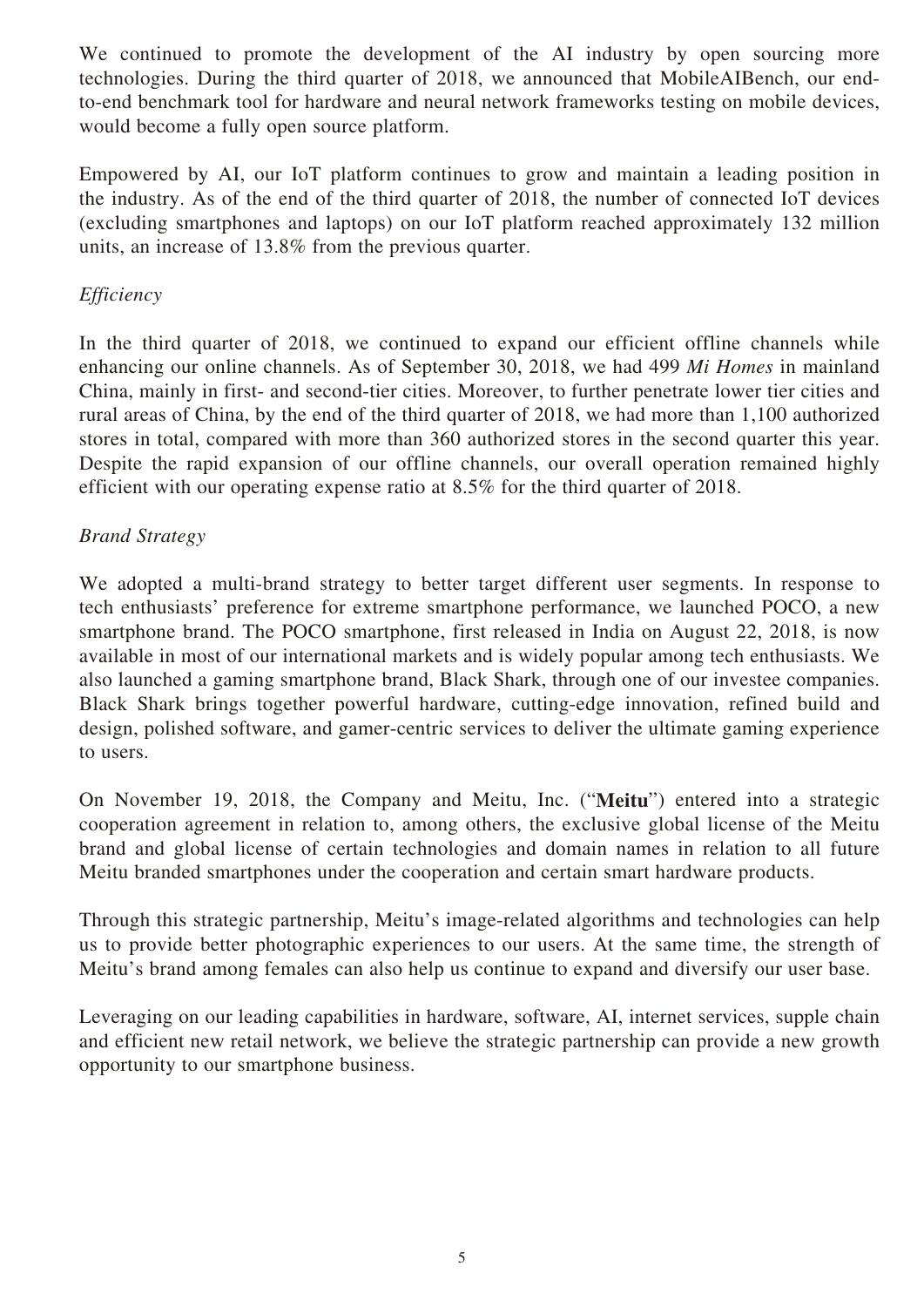As we continue to build a sustainable future for the company, we believe organizational management and strategic planning must be prioritized. In this spirit, we implemented several changes that will not only strengthen the capabilities of our headquarters, but also provide opportunities for young talent to rise through the ranks. In the third quarter of 2018, we formed two new departments to further strengthen the management function of our headquarters. The Organization Department, with co-founder, Senior Vice President Liu De as its head, is responsible for recruitment, promotion, training, assessment and remuneration for midto senior-level management, as well as the organizational structure of each department. The Strategic Advisory Department, headed by co-founder, Senior Vice President Wang Chuan, will be responsible for assisting the CEO in formulating company strategy and supervising the strategic execution of each business unit. To streamline our businesses and promote the next generation of leaders, we reorganized Mi TV, Mi Ecosystem, MIUI and Entertainment into 10 new business units, including four internet business units (Internet I, II, III and IV), four hardware product divisions (Mi TV, Mi Notebook, Smart Hardware, Mi Ecosystem), one technology platform (IoT Platform), and one e-commerce division (Youpin E-commerce).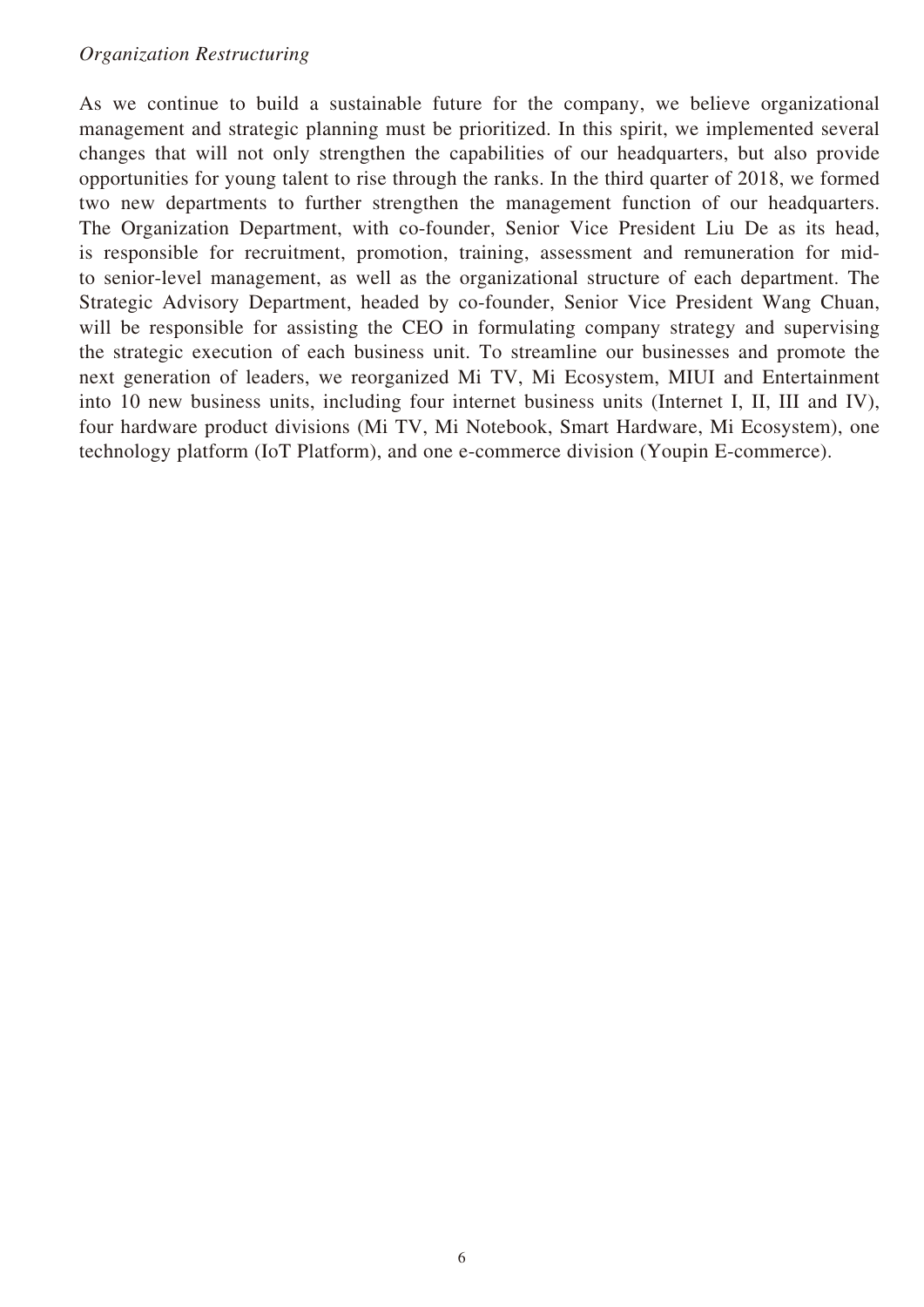# **MANAGEMENT DISCUSSION AND ANALYSIS**

# **Third Quarter of 2018 Compared with Third Quarter of 2017**

The following table sets forth the comparative figures for the third quarter of 2018 and the third quarter of 2017:

|                                                               | <b>Unaudited</b>                   |             |
|---------------------------------------------------------------|------------------------------------|-------------|
|                                                               | <b>Three months ended</b>          |             |
|                                                               | <b>September 30,</b> September 30, |             |
|                                                               | 2018                               | 2017        |
|                                                               | (RMB in millions)                  |             |
| <b>Revenue</b>                                                | 50,846.2                           | 34,099.9    |
| Cost of sales                                                 | (44, 268.7)                        | (28, 897.8) |
| <b>Gross profit</b>                                           | 6,577.5                            | 5,202.1     |
| Selling and marketing expenses                                | (2,186.9)                          | (1,446.7)   |
| Administrative expenses                                       | (583.3)                            | (296.9)     |
| Research and development expenses                             | (1,534.4)                          | (804.8)     |
| Fair value changes on investments measured                    |                                    |             |
| at fair value through profit or loss                          | 65.3                               | 672.5       |
| Share of losses of investments accounted                      |                                    |             |
| for using the equity method                                   | (184.4)                            | (66.7)      |
| Other income                                                  | 259.1                              | 106.1       |
| Other (losses)/gains, net                                     | (202.3)                            | 222.2       |
| <b>Operating profit</b>                                       | 2,210.6                            | 3,587.8     |
| Finance income, net                                           | 100.1                              | 18.2        |
| Fair value changes of convertible redeemable preferred shares | 52.9                               | (13,869.7)  |
| Profit/(loss) before income tax                               | 2,363.6                            | (10, 263.7) |
| Income tax income/(expenses)                                  | 116.9                              | (729.0)     |
| Profit/(loss) for the period                                  | 2,480.5                            | (10,992.7)  |
| <b>Non-IFRS Measure: Adjusted profit</b>                      | 2,885.2                            | 2,459.4     |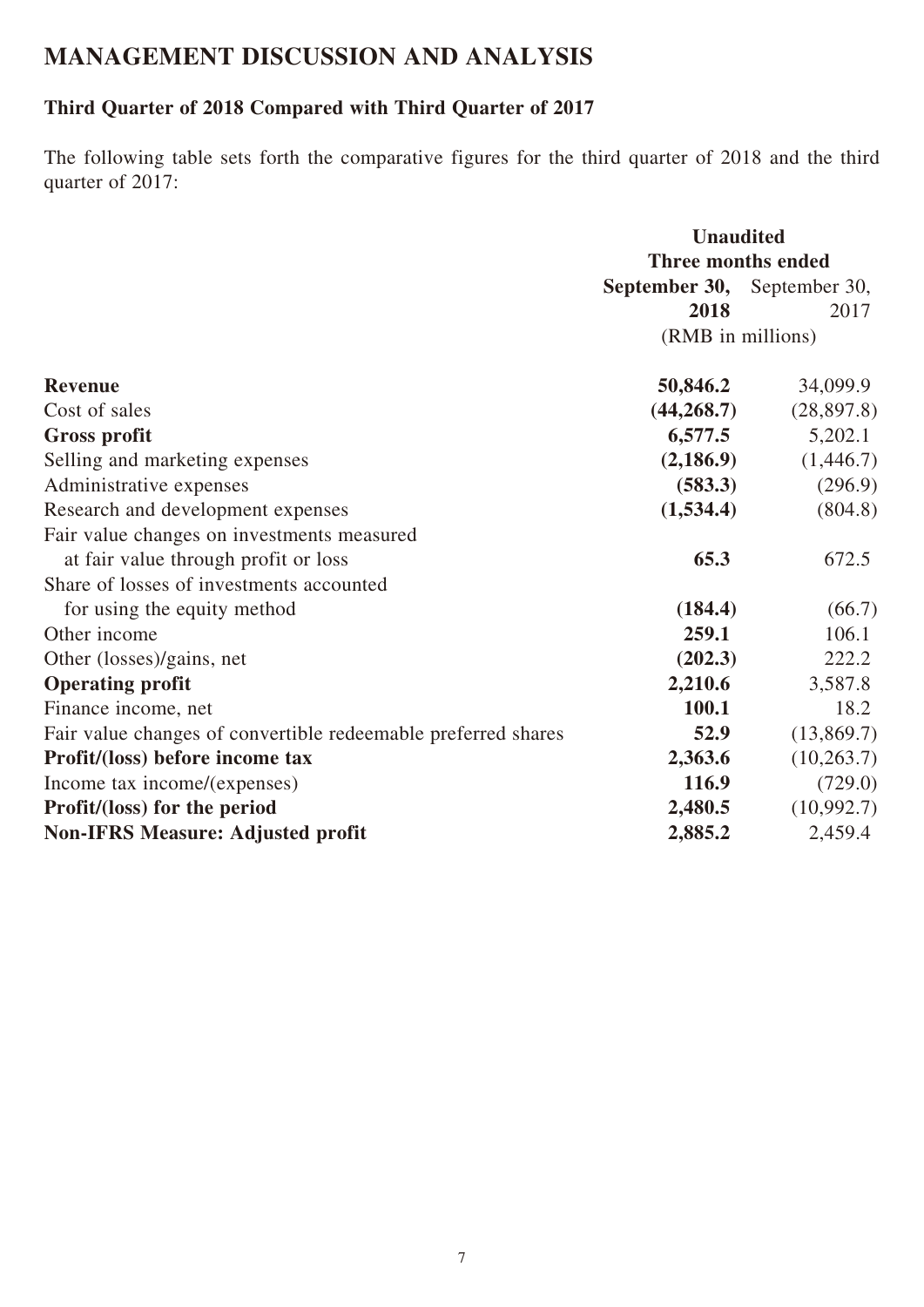# **Revenue**

Revenue increased by 49.1% to RMB50,846.2 million for the third quarter of 2018 on a year-onyear basis. The following table sets forth our revenue by line of business for the third quarter of 2018 and the third quarter of 2017:

|                            |                                     | <b>Unaudited</b><br>Three months ended |                    |              |
|----------------------------|-------------------------------------|----------------------------------------|--------------------|--------------|
|                            | <b>September 30, 2018</b>           |                                        | September 30, 2017 |              |
|                            |                                     | $\%$ of total                          |                    | $%$ of total |
|                            | <b>Amount</b>                       | revenue                                | Amount             | revenue      |
|                            | (RMB in millions, unless specified) |                                        |                    |              |
| Smartphones                | 34,982.5                            | 68.8%                                  | 25,710.9           | 75.4%        |
| IoT and lifestyle products | 10,804.8                            | $21.3\%$                               | 5,692.4            | 16.7%        |
| Internet services          | 4,728.7                             | $9.3\%$                                | 2,549.6            | $7.5\%$      |
| Others                     | 330.2                               | $0.6\%$                                | 147.0              | $0.4\%$      |
| Total revenue              | 50,846.2                            | $100\%$                                | 34,099.9           | 100%         |

#### *Smartphones*

Revenue from our smartphones segment increased by 36.1% from RMB25.7 billion in the third quarter of 2017 to RMB35.0 billion in the third quarter of 2018, driven by strong growth in both sales volume and ASP. We sold approximately 33.3 million smartphone units in the third quarter of 2018, compared with approximately 27.6 million units in the third quarter of 2017. The ASP of our smartphones was RMB1,052.0 per unit in the third quarter of 2018, compared with RMB930.7 per unit in the third quarter of 2017. The increase in ASP was primarily due to the robust sales of our mid- to high-end models in mainland China, such as the *Mi 8*, and increasing proportion of international smartphone shipments to Western Europe.

### *IoT and lifestyle products*

Revenue from our IoT and lifestyle products segment increased by 89.8% from RMB5.7 billion in the third quarter of 2017 to RMB10.8 billion in the third quarter of 2018, primarily due to the rapid growth in demand of our smart TVs, laptops and several sought-after ecosystem products such as Mi Band and Mi Electric scooter. Revenue from smart TVs and laptops, increased by 100.3% from RMB2.1 billion in the third quarter of 2017 to RMB4.2 billion in the third quarter of 2018.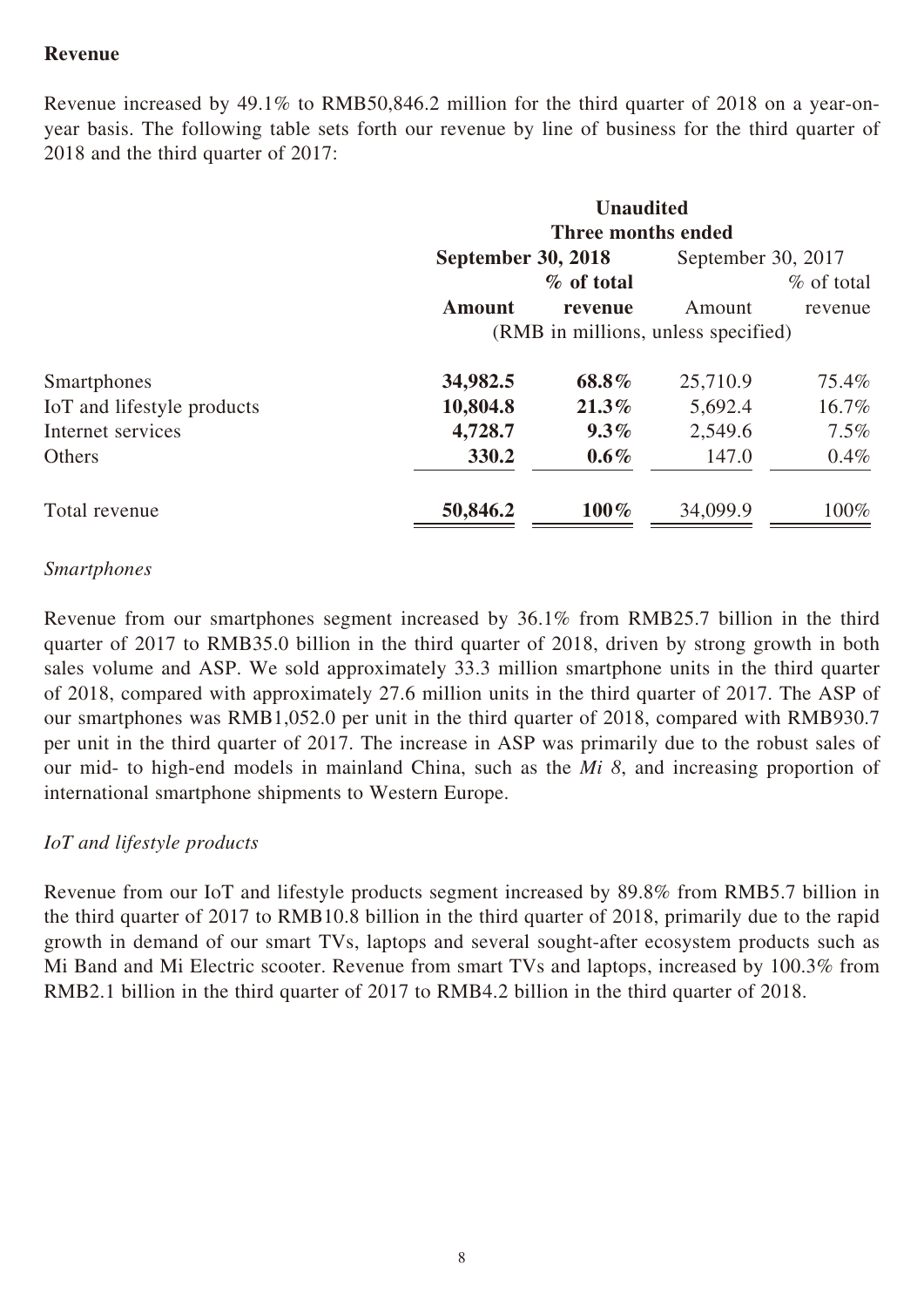#### *Internet services*

Revenue from our internet services segment increased by 85.5% from RMB2.5 billion in the third quarter of 2017 to RMB4.7 billion in the third quarter of 2018, primarily due to greater advertising revenue. Our MIUI MAU increased by 43.4% from 156.5 million in September 2017 to 224.4 million in September 2018. Average internet services revenue per user, calculated as internet services revenue for the three months ended September 30 divided by the MAU in the corresponding year's month of September increased from RMB16.3 in the third quarter of 2017 to RMB21.1 in the third quarter of 2018.

#### *Others*

Other revenue increased by 124.6% from RMB147.0 million in the third quarter of 2017 to RMB330.2 million in the third quarter of 2018, primarily due to an increase in the revenue from hardware repair services.

### **Cost of Sales**

Our cost of sales increased by 53.2% from RMB28.9 billion in the third quarter of 2017 to RMB44.3 billion in the third quarter of 2018.

|                            | <b>Unaudited</b>                    |                    |                    |              |  |
|----------------------------|-------------------------------------|--------------------|--------------------|--------------|--|
|                            |                                     | Three months ended |                    |              |  |
|                            | <b>September 30, 2018</b>           |                    | September 30, 2017 |              |  |
|                            |                                     | % of total         |                    | $%$ of total |  |
|                            | <b>Amount</b>                       | revenue            | Amount             | revenue      |  |
|                            | (RMB in millions, unless specified) |                    |                    |              |  |
| Smartphones                | 32,847.4                            | $64.6\%$           | 22,704.8           | 66.6%        |  |
| IoT and lifestyle products | 9,672.8                             | $19.0\%$           | 5,113.9            | 15.0%        |  |
| Internet services          | 1,494.9                             | $2.9\%$            | 988.9              | $2.9\%$      |  |
| Others                     | 253.6                               | $0.6\%$            | 90.2               | $0.2\%$      |  |
| Total cost of sales        | 44,268.7                            | $87.1\%$           | 28,897.8           | 84.7%        |  |

#### *Smartphones*

Cost of sales related to our smartphones segment increased by 44.7% from RMB22.7 billion in the third quarter of 2017 to RMB32.8 billion in the third quarter of 2018, primarily due to the increased sales of our smartphones and the appreciation of the United States dollar against the RMB and Indian Rupee.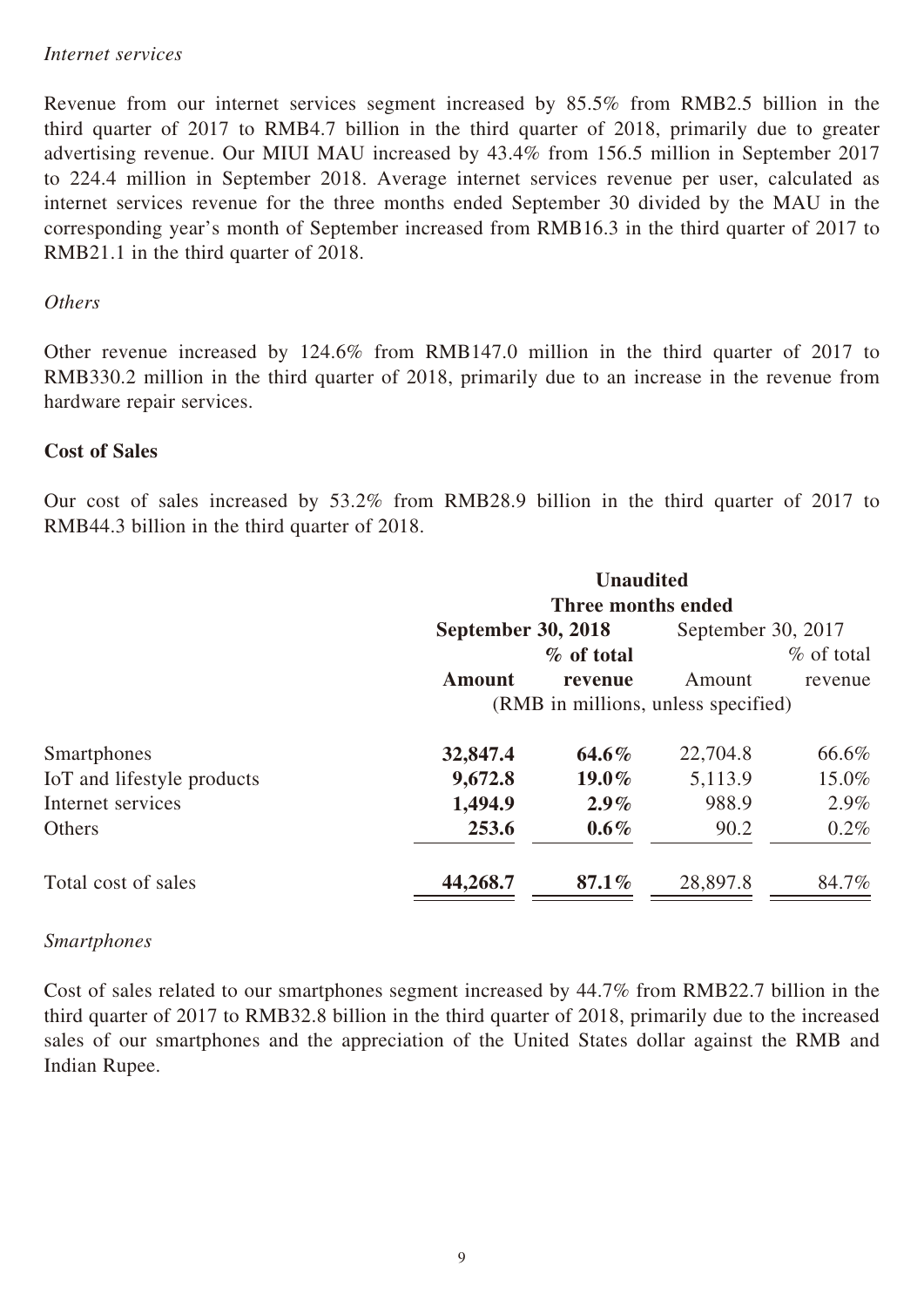# *IoT and lifestyle products*

Cost of sales related to our IoT and lifestyle products segment increased by 89.1% from RMB5.1 billion in the third quarter of 2017 to RMB9.7 billion in the third quarter of 2018, primarily due to the increased sales of smart TVs and laptops and the appreciation of the United States dollar against the RMB.

# *Internet services*

Cost of sales related to our internet services segment increased by 51.2% from RMB988.9 million in the third quarter of 2017 to RMB1,494.9 million in the third quarter of 2018, primarily due to increased infrastructure service spending as a result of higher user traffic and engagement.

# *Others*

Cost of sales related to our others segment increased by 180.8% from RMB90.2 million in the third quarter of 2017 to RMB253.6 million in the third quarter of 2018, primarily due to increased hardware repair costs.

# **Gross Profit and Margin**

As a result of the foregoing, our gross profit increased by 26.4% from RMB5.2 billion in the third quarter of 2017 to RMB6.6 billion in the third quarter of 2018. The gross profit margin from our smartphones segment decreased from 11.7% in the third quarter of 2017 to 6.1% in the third quarter of 2018. The fluctuation of currency exchange rate continued to put pressure on our smartphone gross margin in the third quarter of 2018. We will continue to closely monitor changes in the exchange rates of the Unites States dollar against the RMB and Indian Rupee and will take necessary measures to mitigate exchange rate impact. The gross profit margin from our IoT and lifestyle products segment increased from 10.2% to 10.5%, while the gross profit margin from our internet services segment increased from 61.2% in the third quarter of 2017 to 68.4% in the third quarter of 2018. Thus, cumulatively, our gross profit margin decreased from 15.3% in the third quarter of 2017 to 12.9% in the third quarter of 2018.

### **Selling and Marketing Expenses**

Our selling and marketing expenses increased by 51.2% from RMB1.4 billion in the third quarter of 2017 to RMB2.2 billion in the third quarter of 2018, primarily due to our enhanced marketing efforts, such as advertising in relation to the World Cup and several TV shows, as well as the expansion of our marketing department. Salaries and benefits relating to our selling and marketing personnel increased primarily due to the increased headcount to accommodate for the rapid growth of our business.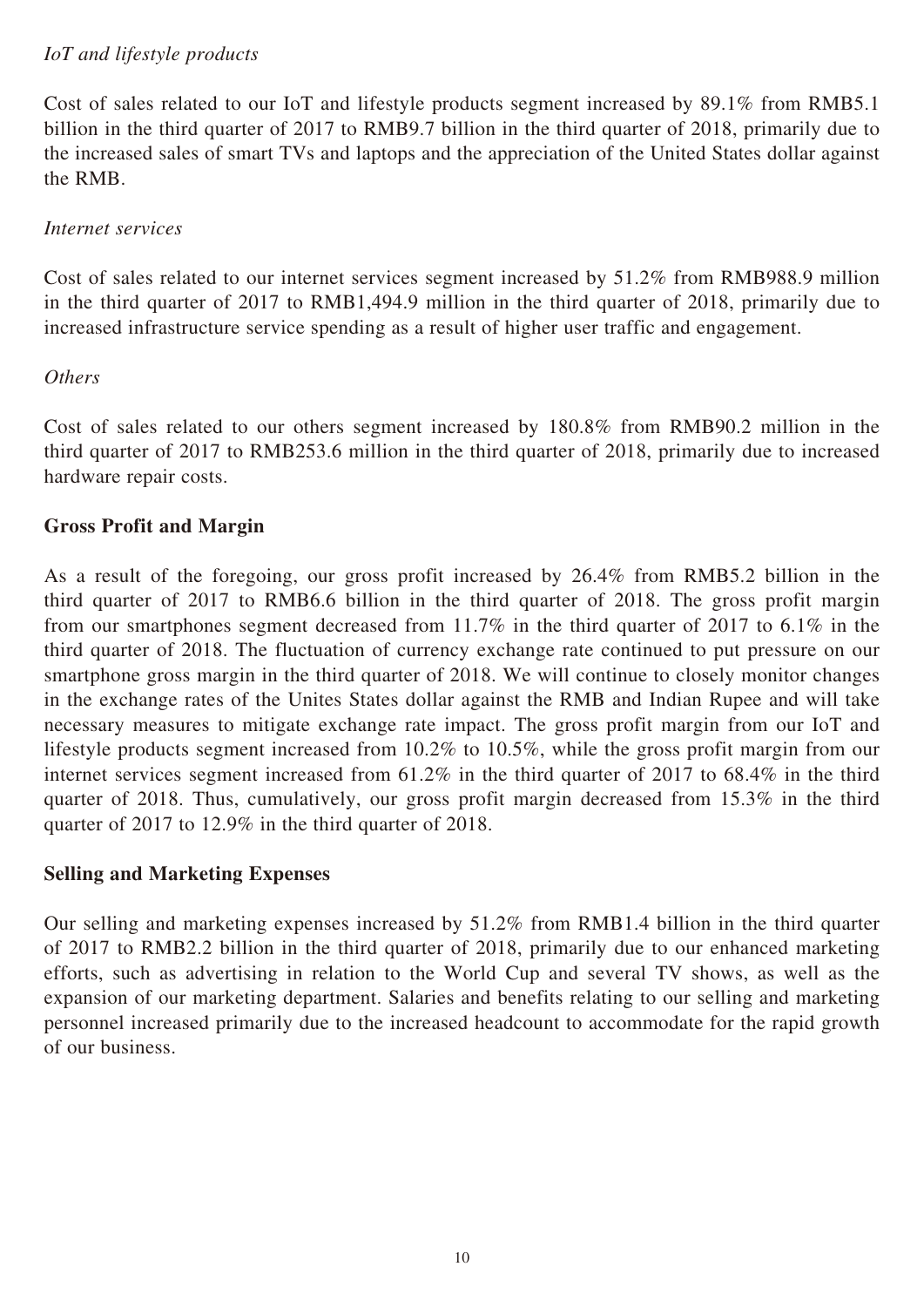# **Administrative Expenses**

Our administrative expenses increased by 96.4% from RMB296.9 million in the third quarter of 2017 to RMB583.3 million in the third quarter of 2018, primarily due to the expansion of our administration departments, including the management, human resources and accounting teams, as well as increases in the consultancy and professional service fees. Salaries and benefits relating to our administrative personnel increased primarily due to the increased headcount to accommodate for the rapid growth of our business.

# **Research and Development Expenses**

Our research and development expenses increased by 90.7% from RMB804.8 million in the third quarter of 2017 to RMB1,534.4 million in the third quarter of 2018, primarily due to the expansion of our research and development efforts for our smartphone and internet services businesses. Salaries and benefits relating to our research and development personnel increased primarily due to the increased headcount to accommodate for the rapid growth of our business.

# **Fair Value Changes on Investments Measured at Fair Value Through Profit or Loss**

Our fair value changes on investments measured at fair value through profit or loss decreased by 90.3% from RMB672.5 million in the third quarter of 2017 to RMB65.3 million in the third quarter of 2018, primarily due to the smaller changes in fair value gains of our equity and preferred share investments in the third quarter of 2018.

# **Share of Losses of Investments Accounted for Using the Equity Method**

Our share of losses of investments accounted for using the equity method increased by 176.3% from RMB66.7 million in the third quarter of 2017 to RMB184.4 million in the third quarter of 2018, primarily due to share of loss of iQIYI, Inc. (NASDAQ Stock Exchange Stock Code: IQ) in the third quarter of 2018.

### **Other Income**

Our other income increased by 144.3% from RMB106.1 million in the third quarter of 2017 to RMB259.1 million in the third quarter of 2018, primarily due to increase in government grants and increase of income from wealth management products.

### **Other (Losses)/Gains, Net**

Our other (losses)/gains, net changed from RMB222.2 million net gains in the three months ended September 30, 2017 to RMB202.3 million net losses in the three months ended September 30, 2018, primarily resulting from the foreign currency loss recorded in the third quarter of 2018 due to the appreciation of the United States dollar against the RMB. Comparing to foreign currency gain recorded in the third quarter of 2017.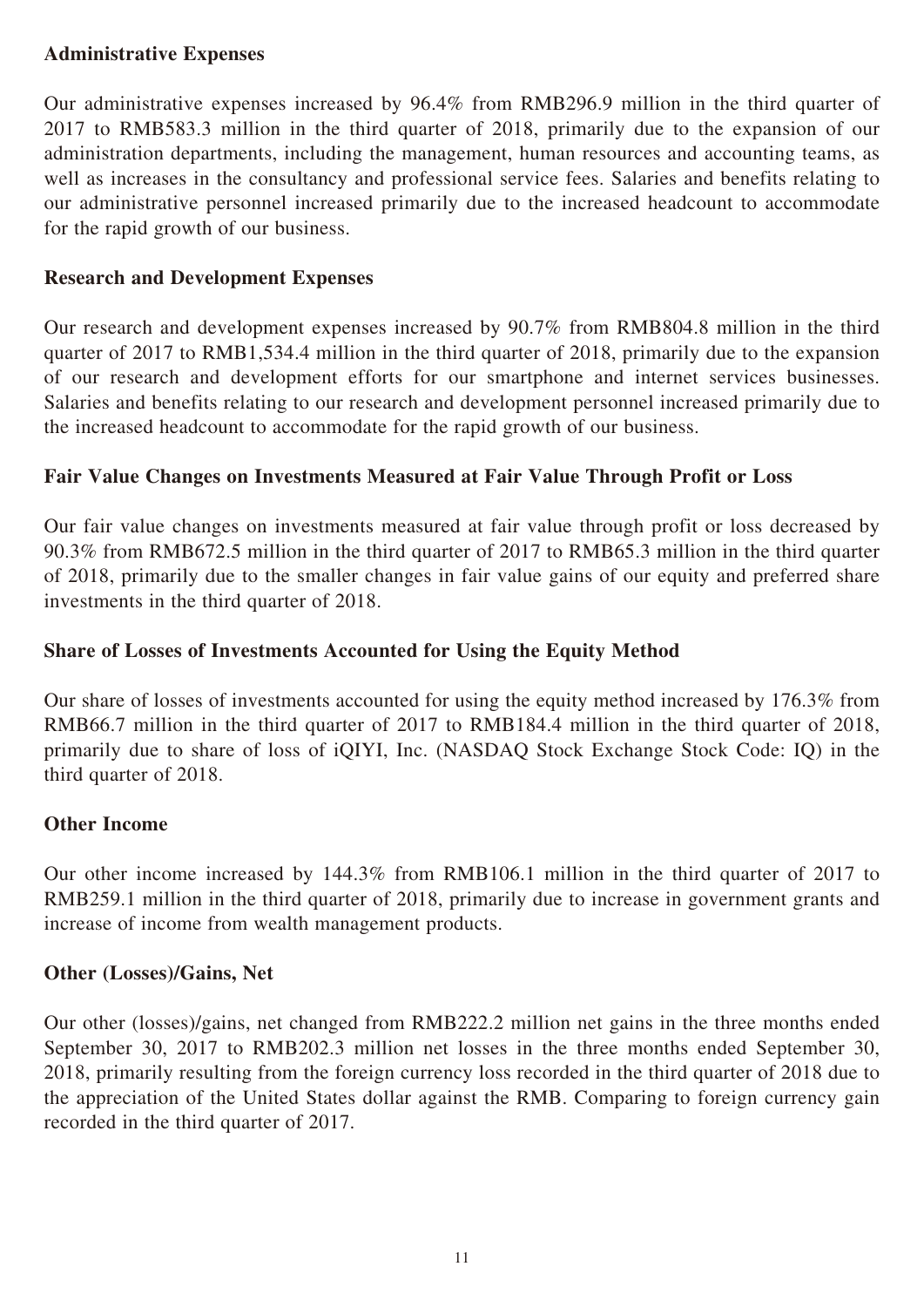# **Finance Income, Net**

Our net finance income increased by 448.9% from RMB18.2 million in the third quarter of 2017 to RMB100.1 million in the third quarter of 2018, primarily due to increase in our interest income. Our interest income increased primarily due to more bank deposits which generated higher interest received.

## **Fair Value Changes of Convertible Redeemable Preferred Shares**

Changes in the fair value of our convertible redeemable preferred shares were recorded as "fair value changes of convertible redeemable preferred shares". Fair value changes of convertible redeemable preferred shares changed from a loss of RMB13.9 billion in the third quarter of 2017 to a gain of RMB52.9 million in the third quarter of 2018. After the completion of the Global Offering, all of our Preferred Shares were converted to our Class B Shares. The fair value of each of Preferred Share is equivalent to the fair value of each of our ordinary shares on the conversion date, which is the Offer Price in the Global Offering.

### **Income Tax Income/(Expenses)**

Our income tax expenses changed from RMB729.0 million in the third quarter of 2017 to an income tax income of RMB116.9 million in the third quarter of 2018, primarily due to: 1) an increase of deferred tax assets, and 2) a subsidiary becoming qualified as a "Key Software Enterprise" which enjoys a preferential income tax rate of 10%, which result in a reversal of over accrued income tax expense during the third quarter of 2018.

### **Profit/(Loss) for the Period**

As a result of the foregoing, we had a loss of RMB11.0 billion and profit of RMB2.5 billion in the third quarter of 2017 and the third quarter of 2018, respectively.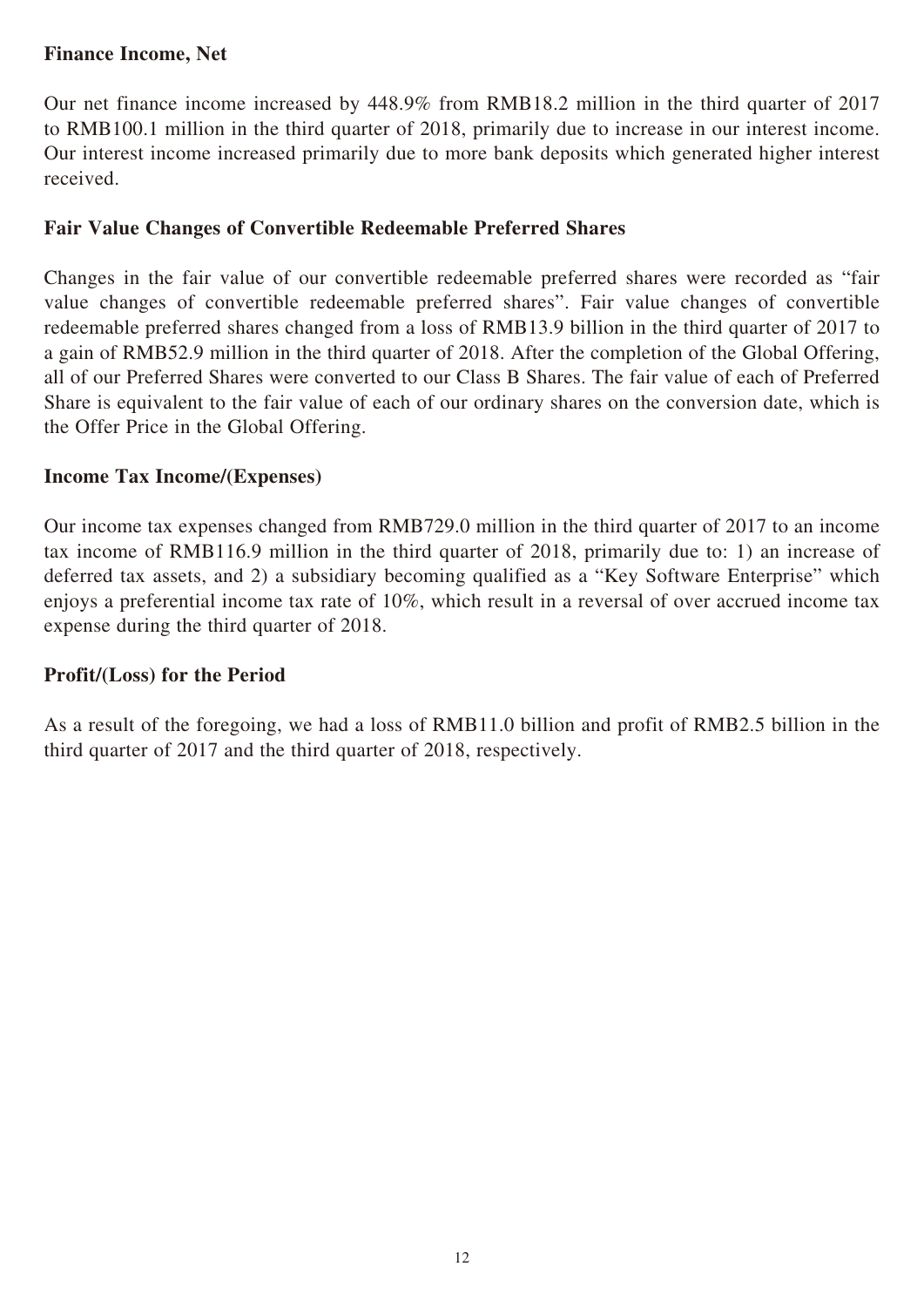# **Third Quarter of 2018 Compared with Second Quarter of 2018**

The following table sets forth the comparative figures for the third quarter of 2018 and the second quarter of 2018:

|                                                               | <b>Unaudited</b>   |             |
|---------------------------------------------------------------|--------------------|-------------|
|                                                               | Three months ended |             |
|                                                               | September 30,      | June $30$ , |
|                                                               | 2018               | 2018        |
|                                                               | (RMB in millions)  |             |
| <b>Revenue</b>                                                | 50,846.2           | 45,235.5    |
| Cost of sales                                                 | (44, 268.7)        | (39, 583.7) |
| <b>Gross profit</b>                                           | 6,577.5            | 5,651.8     |
| Selling and marketing expenses                                | (2,186.9)          | (2,075.7)   |
| Administrative expenses                                       | (583.3)            | (10, 456.9) |
| Research and development expenses                             | (1,534.4)          | (1,363.6)   |
| Fair value changes on investments measured                    |                    |             |
| at fair value through profit or loss                          | 65.3               | 526.9       |
| Share of losses of investments accounted                      |                    |             |
| for using the equity method                                   | (184.4)            | (128.5)     |
| Other income                                                  | 259.1              | 207.3       |
| Other (losses)/gains, net                                     | (202.3)            | 46.7        |
| <b>Operating profit/(loss)</b>                                | 2,210.6            | (7,592.0)   |
| Finance income/(expense), net                                 | 100.1              | (32.3)      |
| Fair value changes of convertible redeemable preferred shares | 52.9               | 22,532.7    |
| Profit before income tax                                      | 2,363.6            | 14,908.4    |
| Income tax income/(expenses)                                  | 116.9              | (275.8)     |
| Profit for the period                                         | 2,480.5            | 14,632.6    |
| <b>Non-IFRS Measure: Adjusted profit</b>                      | 2,885.2            | 2,116.8     |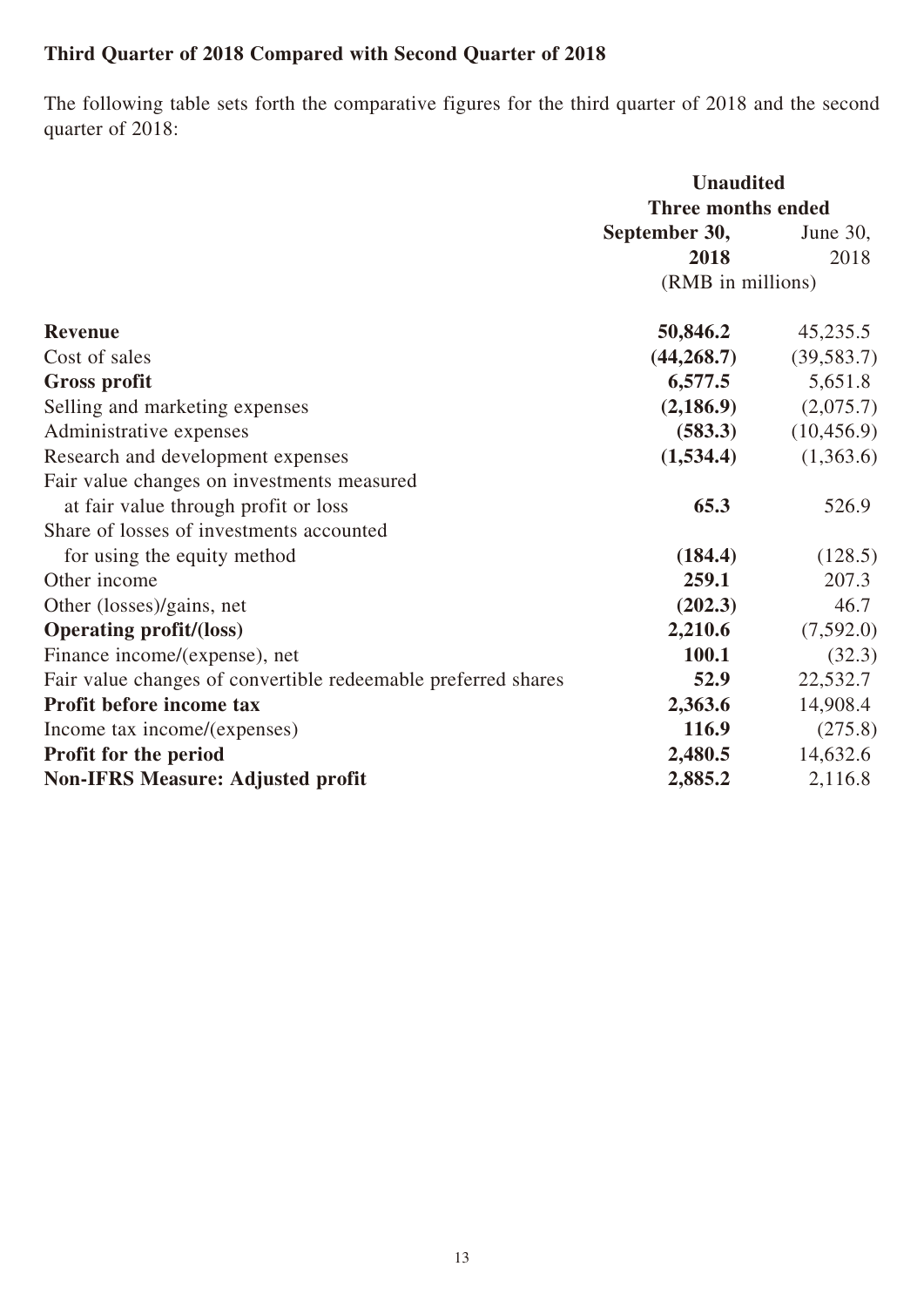# **Revenue**

Revenue increased by 12.4% to RMB50,846.2 million for the third quarter of 2018 on a quarter-onquarter basis. The following table sets forth our revenue by line of business for the third quarter of 2018 and the second quarter of 2018:

|                            | <b>Unaudited</b><br>Three months ended |            |               |               |  |
|----------------------------|----------------------------------------|------------|---------------|---------------|--|
|                            | <b>September 30, 2018</b>              |            | June 30, 2018 |               |  |
|                            |                                        | % of total |               | $\%$ of total |  |
|                            | <b>Amount</b>                          | revenue    | Amount        | revenue       |  |
|                            | (RMB in millions, unless specified)    |            |               |               |  |
| Smartphones                | 34,982.5                               | 68.8%      | 30,501.1      | 67.4%         |  |
| IoT and lifestyle products | 10,804.8                               | $21.3\%$   | 10,378.8      | 22.9%         |  |
| Internet services          | 4,728.7                                | $9.3\%$    | 3,958.2       | 8.8%          |  |
| <b>Others</b>              | 330.2                                  | $0.6\%$    | 397.4         | $0.9\%$       |  |
| Total revenue              | 50,846.2                               | $100\%$    | 45,235.5      | 100%          |  |

### *Smartphones*

Revenue from our smartphones segment increased by 14.7% from RMB30.5 billion in the three months ended June 30, 2018 to RMB35.0 billion in the three months ended September 30, 2018, driven by growth in both the sales volume and ASP of our smartphones. We sold approximately 33.3 million units of smartphones in the three months ended September 30, 2018, compared with approximately 32.0 million units in the three months ended June 30, 2018. The ASP of our smartphones was RMB1,052.0 per unit in the three months ended September 30, 2018, compared with RMB952.3 per unit in the three months ended June 30, 2018. The increase in ASP was primarily due to the strong sales of our mid- to high-end models such as the *Mi 8* and increasing proportion of international smartphone shipments to Western Europe.

### *IoT and lifestyle products*

Revenue from our IoT and lifestyle products segment increased by 4.1% from RMB10.4 billion in the three months ended June 30, 2018 to RMB10.8 billion in the three months ended September 30, 2018, primarily due to the growth in revenue for our existing products, particularly laptops and other smart hardware products. Revenue from smart TVs and laptops, increased by 1.2% from RMB4,178.0 million in the three months ended June 30, 2018 to RMB4,227.2 million in the three months ended September 30, 2018.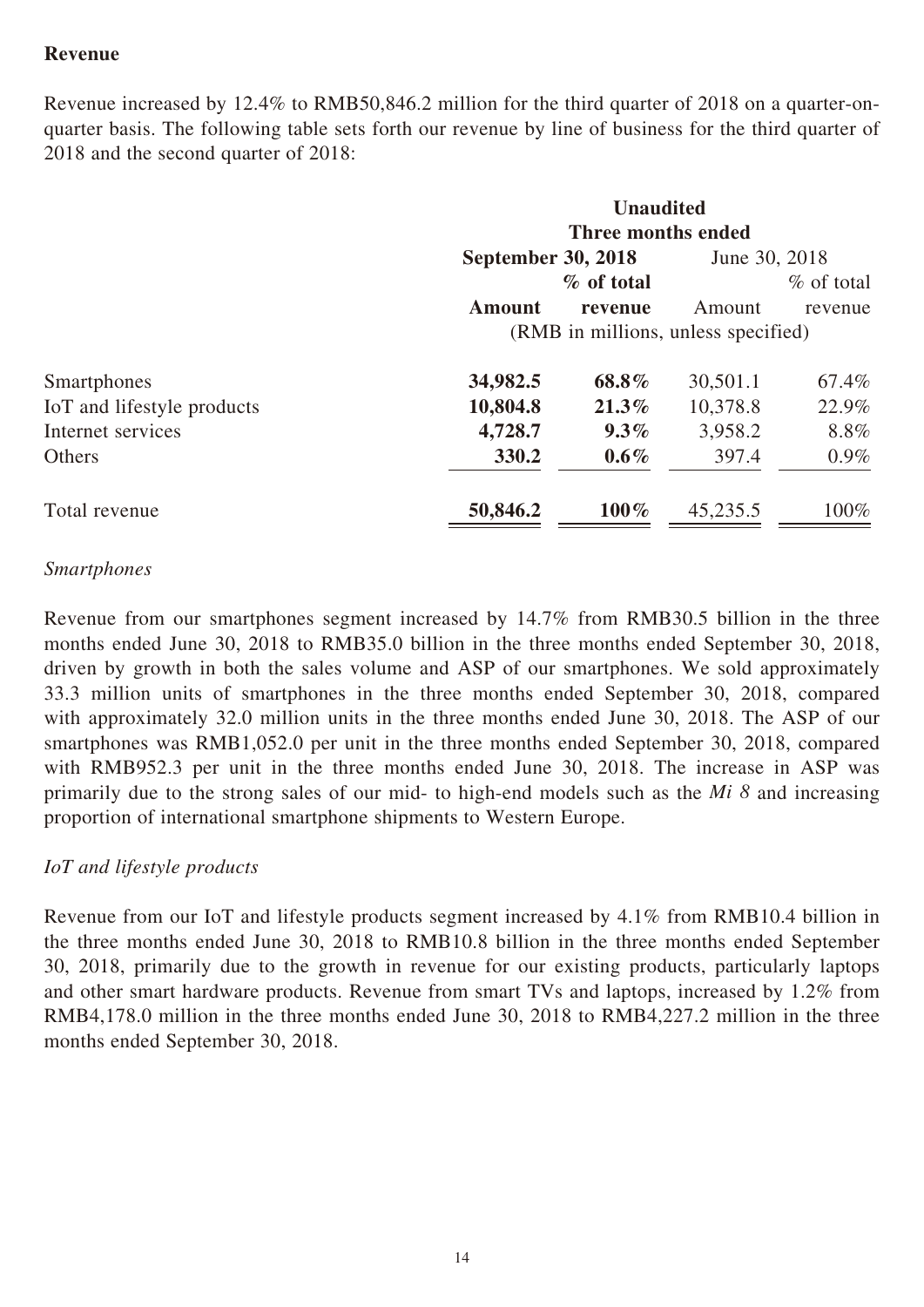#### *Internet services*

Revenue from our internet services segment increased by 19.5% from RMB4.0 billion in the three months ended June 30, 2018 to RMB4.7 billion in the three months ended September 30, 2018, primarily due to a rise in our advertising revenue. MIUI MAU increased by 8.5% from 206.9 million in June 2018 to 224.4 million in September 2018. Average internet services revenue per user, calculated as the ratio of internet services revenue for the three months ended June 30 and September 30, respectively, divided by the respective MAU in June and September of each period, increased from RMB19.1 in the three months ended June 30, 2018 to RMB21.1 in the three months ended September 30, 2018.

# *Others*

Other revenue decreased by 16.9% from RMB397.4 million in the three months ended June 30, 2018 to RMB330.2 million in the three months ended September 30, 2018, primarily due to service revenue decline in India resulted from a change in distribution arrangements.

# **Cost of Sales**

Our cost of sales increased by 11.8% from RMB39.6 billion for the three months ended June 30, 2018 to RMB44.3 billion for the three months ended September 30, 2018.

|                            | <b>Unaudited</b>                    |                    |               |              |  |
|----------------------------|-------------------------------------|--------------------|---------------|--------------|--|
|                            |                                     | Three months ended |               |              |  |
|                            | <b>September 30, 2018</b>           |                    | June 30, 2018 |              |  |
|                            |                                     | % of total         |               | $%$ of total |  |
|                            | <b>Amount</b>                       | revenue            | Amount        | revenue      |  |
|                            | (RMB in millions, unless specified) |                    |               |              |  |
| Smartphones                | 32,847.4                            | $64.6\%$           | 28,458.9      | 62.9%        |  |
| IoT and lifestyle products | 9,672.8                             | $19.0\%$           | 9,399.5       | 20.8%        |  |
| Internet services          | 1,494.9                             | $2.9\%$            | 1,473.0       | 3.3%         |  |
| Others                     | 253.6                               | $0.6\%$            | 252.3         | $0.5\%$      |  |
| Total cost of sales        | 44,268.7                            | $87.1\%$           | 39,583.7      | 87.5%        |  |

### *Smartphones*

Cost of sales related to our smartphones segment increased by 15.4% from RMB28.5 billion in the three months ended June 30, 2018 to RMB32.8 billion in the three months ended September 30, 2018, primarily due to the increased sales of smartphones and the appreciation of the United States Dollar against the RMB and Indian Rupee in the third quarter of 2018.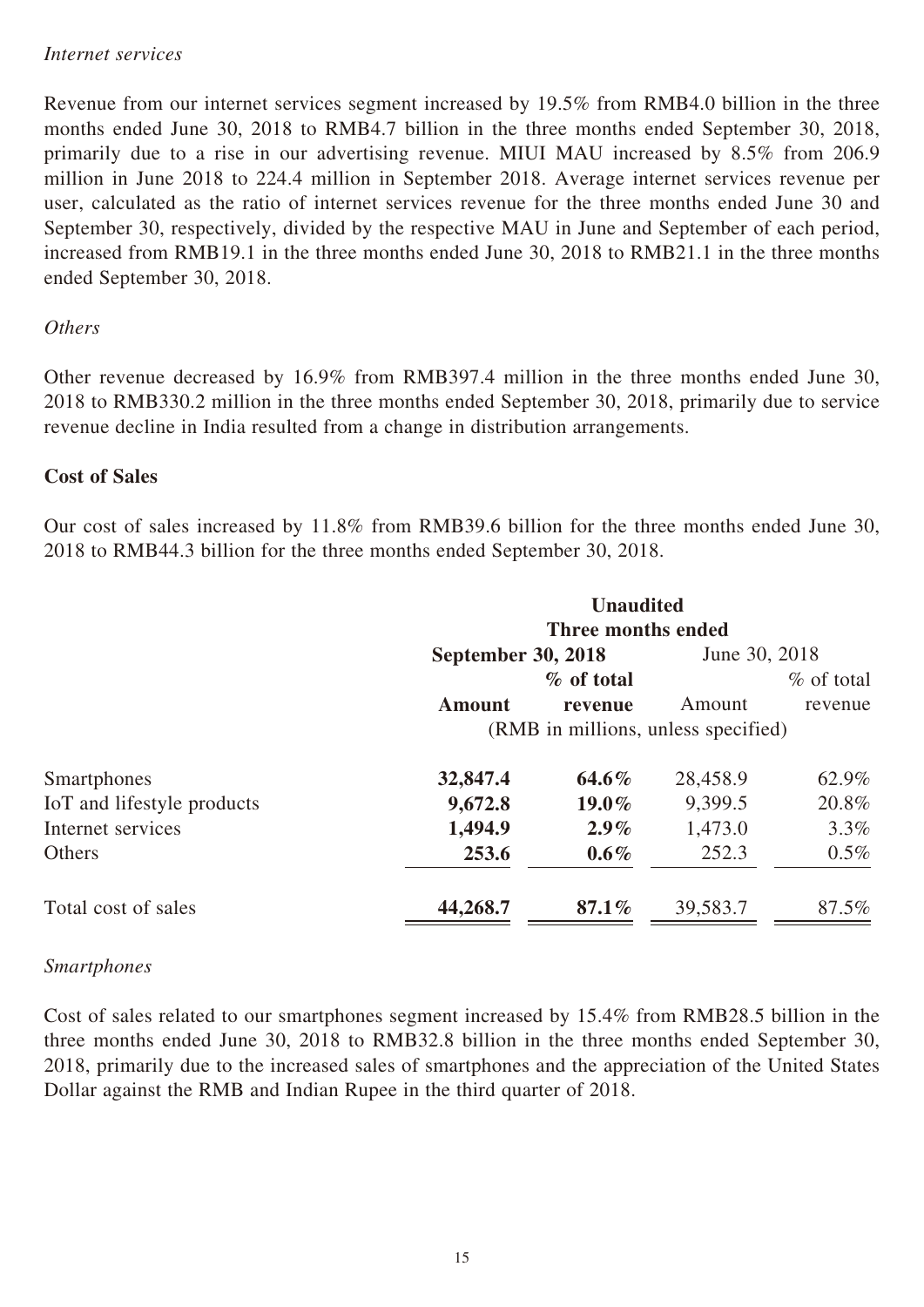# *IoT and lifestyle products*

Cost of sales related to our IoT and lifestyle products segment increased by 2.9% from RMB9.4 billion in the three months ended June 30, 2018 to RMB9.7 billion in the three months ended September 30, 2018, primarily due to the increased sales of smart TVs and laptops and the appreciation of the United States Dollar against the RMB in the third quarter of 2018.

## *Internet services*

Cost of sales related to our internet services segment increased by 1.5% from RMB1,473.0 million in the three months ended June 30, 2018 to RMB1,494.9 million in the three months ended September 30, 2018, primarily due to increased infrastructure service spending as a result of higher user traffic and engagement.

### *Others*

Cost of sales related to our others segment increased by 0.5% from RMB252.3 million in the three months ended June 30, 2018 to RMB253.6 million in the three months ended September 30, 2018, primarily due to increased hardware repair costs.

# **Gross Profit and Margin**

As a result of the foregoing, our gross profit increased by 16.4% from RMB5.7 billion in the three months ended June 30, 2018 to RMB6.6 billion in the three months ended September 30, 2018. The gross profit margin from our smartphones segment decreased from 6.7% in the three months ended June 30, 2018 to 6.1% in the three months ended September 30, 2018. The fluctuation of the currency exchange rate continued to put pressure on our smartphone gross margin in the third quarter of 2018. We will continue to closely monitor changes in currency exchange rates of the Unites States dollar against the RMB and Indian Rupee and will take necessary measures to mitigate exchange rate impact. The gross profit margin from our IoT and lifestyle products segment increased from 9.4% to 10.5%. The gross profit margin from our internet services segment increased from 62.8% in the three months ended June 30, 2018 to 68.4% in the three months ended September 30, 2018. Thus, cumulatively, our gross profit margin increased from 12.5% in the three months ended June 30, 2018 to 12.9% in the three months ended September 30, 2018.

### **Selling and Marketing Expenses**

Our selling and marketing expenses increased by 5.4% from RMB2.1 billion in the three months ended June 30, 2018 to RMB2.2 billion in the three months ended September 30, 2018, primarily due to higher packaging and transportation expenses and salaries and benefits for our selling and marketing personnel. Salaries and benefits for our selling and marketing personnel increased primarily due to the increased headcount to accommodate for the growth of our business.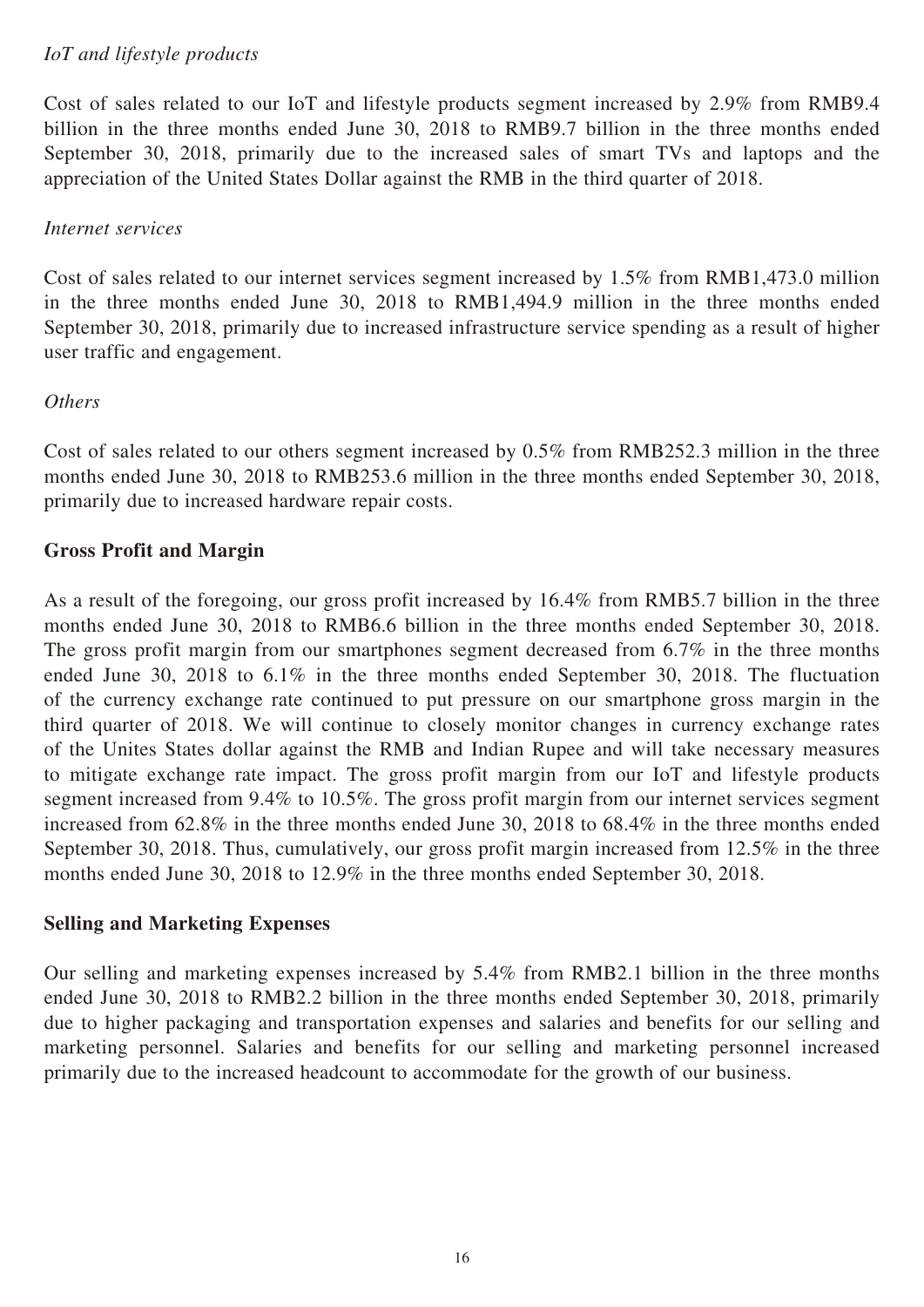# **Administrative Expenses**

Our administrative expenses decreased by 94.4% from RMB10,456.9 million in the three months ended June 30, 2018 to RMB583.3 million in the three months ended September 30, 2018, primarily due to a one-off share-based compensation in the second quarter of 2018.

## **Research and Development Expenses**

Our research and development expenses increased by 12.5% from RMB1,363.6 million in the three months ended June 30, 2018 to RMB1,534.4 million in the three months ended September 30, 2018, primarily due to the increase in total compensation relating to our research and development personnel. Salaries and benefits relating to research and development personnel increased primarily due to the increased headcount to accommodate for the growth in our business.

# **Fair Value Changes on Investments Measured at Fair Value Through Profit or Loss**

Our fair value changes on investments measured at fair value through profit or loss decreased by 87.6% from RMB526.9 million in the three months ended June 30, 2018 to RMB65.3 million in the three months ended September 30, 2018, primarily due to the lesser changes in fair value gains of our equity and preferred share investments.

# **Share of Losses of Investments Accounted for Using the Equity Method**

Our share of losses of investments accounted for using the equity method increased by 43.5% from RMB128.5 million in the three months June 30, 2018 to RMB184.4 million in the three months ended September 30, 2018, primarily due to the share of loss of iQIYI, Inc. (NASDAQ Stock Exchange Stock Code: IQ) in the third quarter of 2018.

# **Other Income**

Our other income increased by 25.0% from RMB207.3 million in the three months ended June 30, 2018 to RMB259.1 million in the three months ended September 30, 2018, primarily due to the increase in government grants and increase of income from wealth management products.

### **Other (Losses)/Gains, Net**

Our other (losses)/gains, net changed from RMB46.7 million net gains in the three months ended June 30, 2018 to RMB202.3 million net losses in the three months ended September 30, 2018, primarily resulting from the foreign currency loss recorded in the third quarter of 2018 due to the appreciation of the United States dollar against the RMB.

# **Finance Income/(Expense), Net**

We had net finance expense of RMB32.3 million in the three months ended June 30, 2018 and a net finance income of RMB100.1 million in the three months ended September 30, 2018, primarily due to increase in our interest income. Our interest income increased primarily due to more bank deposits which generated higher interest received.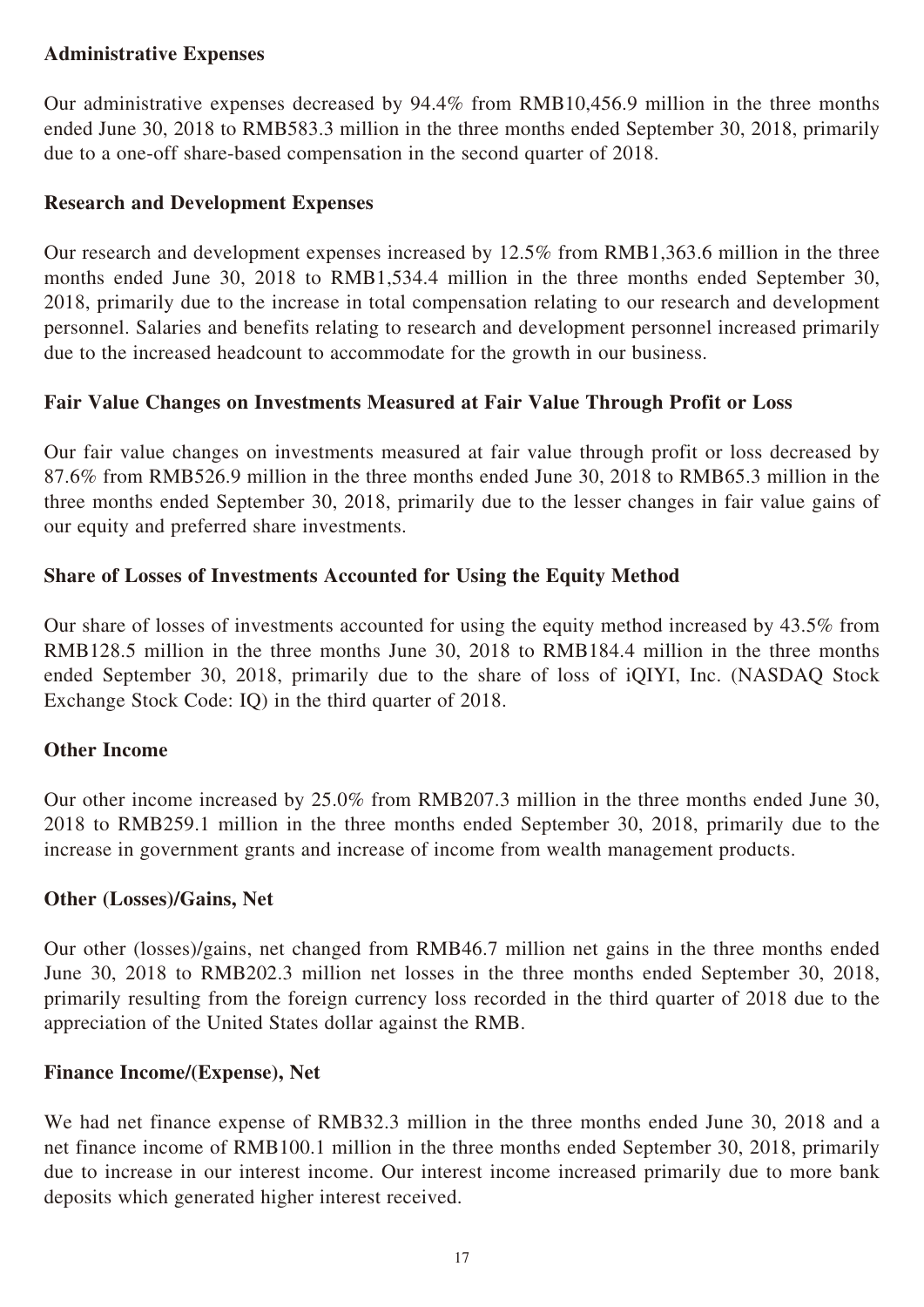# **Fair Value Changes of Convertible Redeemable Preferred Shares**

Changes in the fair value of convertible redeemable preferred shares were recorded as "fair value changes of convertible redeemable preferred shares". Fair value changes of convertible redeemable preferred shares decreased from a gain of RMB22.5 billion in the three months ended June 30, 2018 to a gain of RMB52.9 million in the three months ended September 30, 2018. After the completion of the Global Offering, all of our Preferred Shares were converted to our Class B Shares. The fair value of each of Preferred Share is equivalent to the fair value of each of our ordinary shares on the conversion date, which is the Offer Price in the Global Offering.

### **Income Tax Income/(Expenses)**

Our income tax expenses changed from RMB275.8 million in the three months ended June 30, 2018 to income tax income of RMB116.9 million in the three months ended September 30, 2018 primarily due to a subsidiary becoming qualified as a "Key Softare Enterprise" which enjoys a preferential income tax rate of 10% commencing from 2018, which resulted in a reversal of over accrued income tax expense during the third quarter of 2018.

# **Profit for the Period**

As a result of the foregoing, we had profit of RMB14.6 billion and profit of RMB2.5 billion in the three months ended June 30, 2018 and September 30, 2018, respectively.

# **Non-IFRS Measure: Adjusted Profit**

To supplement our consolidated results which are prepared and presented in accordance with International Financial Reporting Standards (the "**IFRS**"), we utilize adjusted profit as an additional financial measure. Adjusted profit is not required by, or presented in accordance with, IFRS. We believe that the presentation of non-IFRS measures when shown in conjunction with the corresponding IFRS measures provides useful information to investors and management regarding financial and business trends in relation to our financial condition and results of operation, by eliminating any potential impact of items that our management does not consider to be indicative of our operating performance, such as certain non-cash items and the impact of certain investment transactions. We also believe that non-IFRS measures are appropriate for evaluating the Group's operating performance. However, the use of this particular non-IFRS measure has limitations as an analytical tool, and you should not consider it in isolation from, or as a substitute for analysis of, our results of operations or financial conditions as reported under IFRS. In addition, this non-IFRS financial measure may be defined differently from similar terms used by other companies.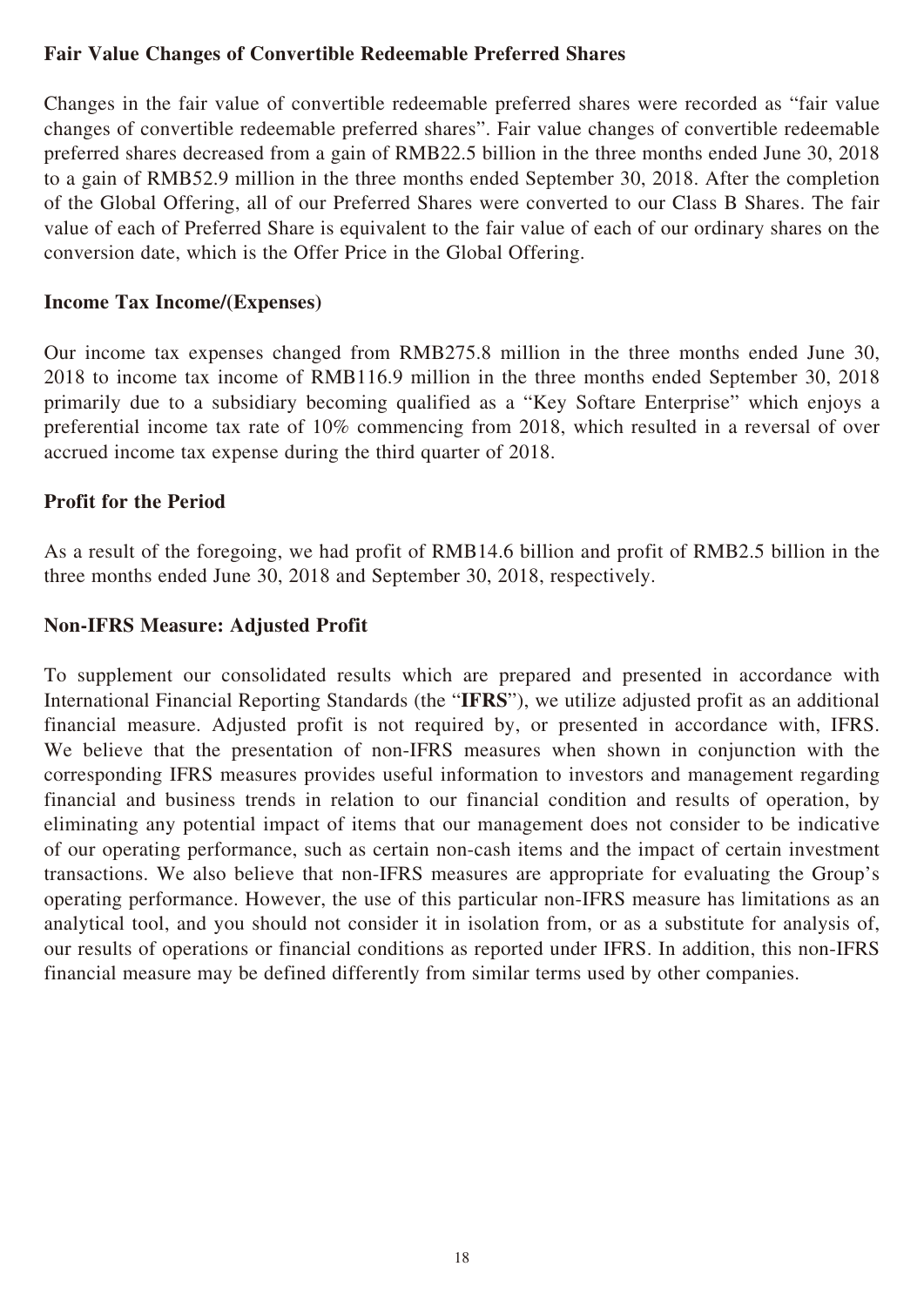The following tables set forth the reconciliations of the Group's non-IFRS measures for the third quarter of 2018 and 2017, respectively, the second quarter of 2018, and the first nine months of 2018 and 2017, respectively, to the nearest measures prepared in accordance with IFRS:

|                                        |                      |                                                                           |                     | <b>Three Months Ended September 30, 2018</b>                                                 |                                                                                                   |                      |
|----------------------------------------|----------------------|---------------------------------------------------------------------------|---------------------|----------------------------------------------------------------------------------------------|---------------------------------------------------------------------------------------------------|----------------------|
|                                        |                      |                                                                           |                     | <b>Adjustments</b>                                                                           |                                                                                                   |                      |
|                                        | As reported          | <b>Fair value</b><br>changes of<br>convertible<br>redeemable<br>preferred | shares compensation | Net fair<br>Share-based value gains on resulting from<br>(RMB in thousand, unless specified) | Amortization<br>of intangible<br>assets<br>investments <sup>(1)</sup> acquisitions <sup>(2)</sup> | <b>Non-IFRS</b>      |
| Profit for the<br>period<br>Net margin | 2,480,484<br>$4.9\%$ | (52, 934)                                                                 | 701,813             | (246, 437)                                                                                   | 2,294                                                                                             | 2,885,220<br>$5.7\%$ |
|                                        |                      |                                                                           |                     | Three Months Ended June 30, 2018                                                             |                                                                                                   |                      |
|                                        |                      | Fair value                                                                |                     | Adjustments                                                                                  |                                                                                                   |                      |
|                                        |                      | changes of                                                                |                     |                                                                                              | Amortization                                                                                      |                      |
|                                        |                      | convertible                                                               |                     |                                                                                              | of intangible                                                                                     |                      |
|                                        |                      | redeemable                                                                |                     | Net fair                                                                                     | assets                                                                                            |                      |
|                                        |                      | preferred                                                                 | Share-based         | value gains on                                                                               | resulting from                                                                                    |                      |
|                                        | As reported          | shares                                                                    | compensation        | investments <sup>(1)</sup><br>(RMB in thousand, unless specified)                            | acquisitions <sup>(2)</sup>                                                                       | Non-IFRS             |
| Profit for the                         |                      |                                                                           |                     |                                                                                              |                                                                                                   |                      |
| period                                 | 14,632,647           | (22, 532, 721)                                                            | 10,527,322          | (510, 945)                                                                                   | 521                                                                                               | 2,116,824            |
| Net margin                             | 32.3%                |                                                                           |                     |                                                                                              |                                                                                                   | 4.7%                 |
|                                        |                      |                                                                           |                     | Three Months Ended September 30, 2017                                                        |                                                                                                   |                      |
|                                        |                      |                                                                           |                     | Adjustments                                                                                  |                                                                                                   |                      |
|                                        |                      | Fair value                                                                |                     |                                                                                              |                                                                                                   |                      |
|                                        |                      | changes of                                                                |                     |                                                                                              | Amortization                                                                                      |                      |
|                                        |                      | convertible<br>redeemable                                                 |                     | Net fair                                                                                     | of intangible<br>assets                                                                           |                      |
|                                        |                      | preferred                                                                 | Share-based         | value gains on                                                                               | resulting from                                                                                    |                      |
|                                        | As reported          | shares                                                                    | compensation        | investments <sup>(1)</sup>                                                                   | acquisitions <sup>(2)</sup>                                                                       | Non-IFRS             |
|                                        |                      |                                                                           |                     | (RMB in thousand, unless specified)                                                          |                                                                                                   |                      |
| (Loss)/profit for                      |                      |                                                                           |                     |                                                                                              |                                                                                                   |                      |
| the period                             | (10,992,669)         | 13,869,666                                                                | 251,910             | (670,085)                                                                                    | 611                                                                                               | 2,459,433            |
| Net margin                             | $-32.2%$             |                                                                           |                     |                                                                                              |                                                                                                   | 7.2%                 |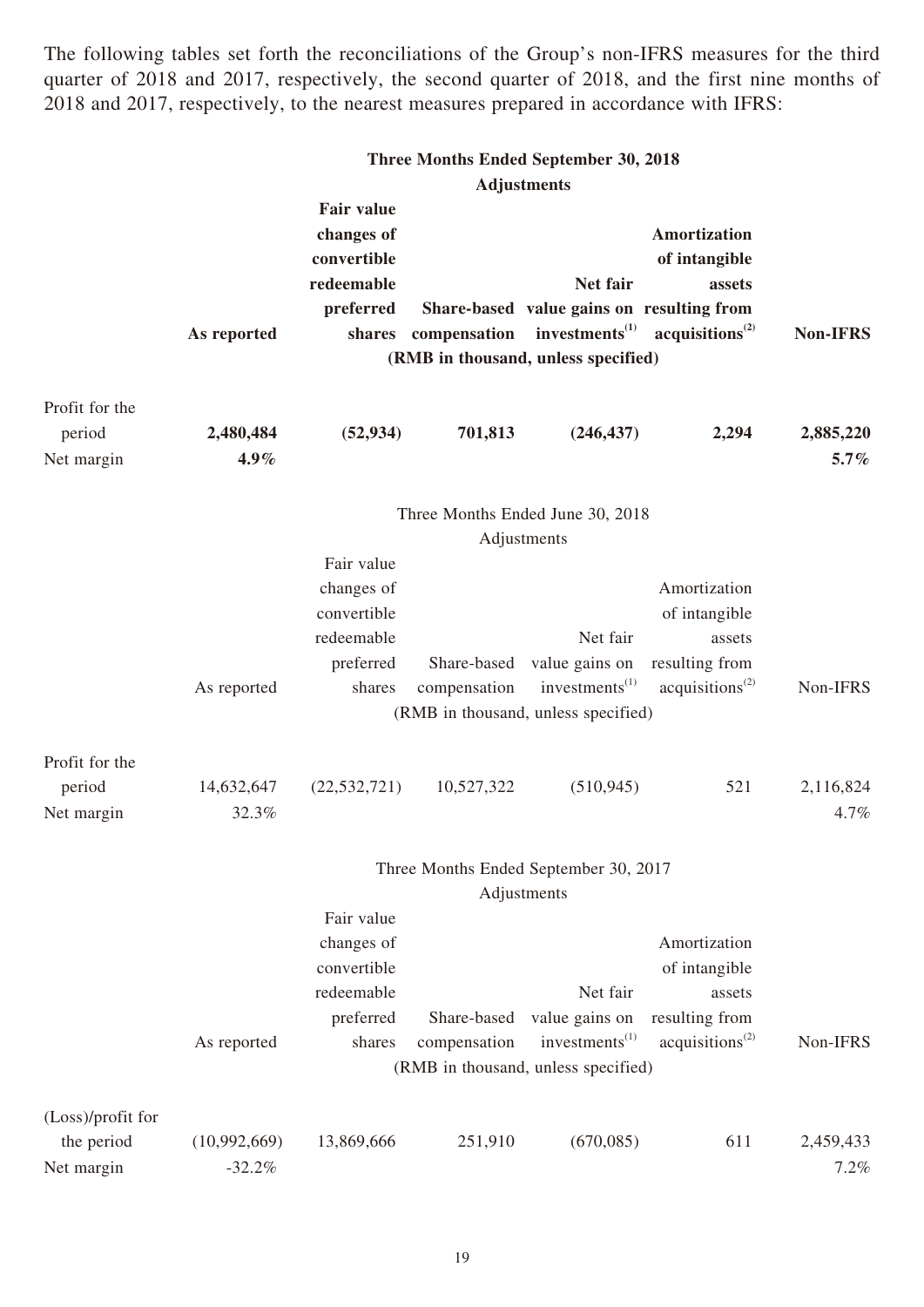|                                               |                          |                                                                              |                             | Nine Months Ended September 30, 2018                                                                                       |                                                                                          |                      |
|-----------------------------------------------|--------------------------|------------------------------------------------------------------------------|-----------------------------|----------------------------------------------------------------------------------------------------------------------------|------------------------------------------------------------------------------------------|----------------------|
|                                               |                          |                                                                              |                             | <b>Adjustments</b>                                                                                                         |                                                                                          |                      |
|                                               | As reported              | <b>Fair value</b><br>changes of<br>convertible<br>redeemable<br>preferred    | shares compensation         | Net fair<br>Share-based value gains on resulting from<br>investments <sup>(1)</sup><br>(RMB in thousand, unless specified) | <b>Amortization</b><br>of intangible<br>assets<br>acquisitions <sup>(2)</sup>            | <b>Non-IFRS</b>      |
| Profit for the<br>period<br>Net margin        | 10,085,720<br>$7.7\%$    | (12, 514, 279)                                                               | 11,717,371                  | (2,590,803)                                                                                                                | 3,335                                                                                    | 6,701,344<br>$5.1\%$ |
|                                               |                          |                                                                              |                             | Nine Months Ended September 30, 2017<br>Adjustments                                                                        |                                                                                          |                      |
|                                               | As reported              | Fair value<br>changes of<br>convertible<br>redeemable<br>preferred<br>shares | Share-based<br>compensation | Net fair<br>value gains on<br>investments $^{(1)}$<br>(RMB in thousand, unless specified)                                  | Amortization<br>of intangible<br>assets<br>resulting from<br>acquisitions <sup>(2)</sup> | Non-IFRS             |
| (Loss)/profit for<br>the period<br>Net margin | (30,826,259)<br>$-38.8%$ | 38,338,310                                                                   | 570,295                     | (3,272,723)                                                                                                                | 1,834                                                                                    | 4,811,457<br>6.1%    |

*Notes:*

(1) Includes fair value gains on equity investments and preferred shares investments deducting the cumulative fair value changes for investments disposed in the current period, the impairment provision for investments, remeasurement of loss of significant influence in an associate and re-measurement of investments transferring from financial asset measured at fair value through profit or loss to investments using the equity method, net of tax.

(2) Represents amortization of intangible assets resulting from acquisitions, net of tax.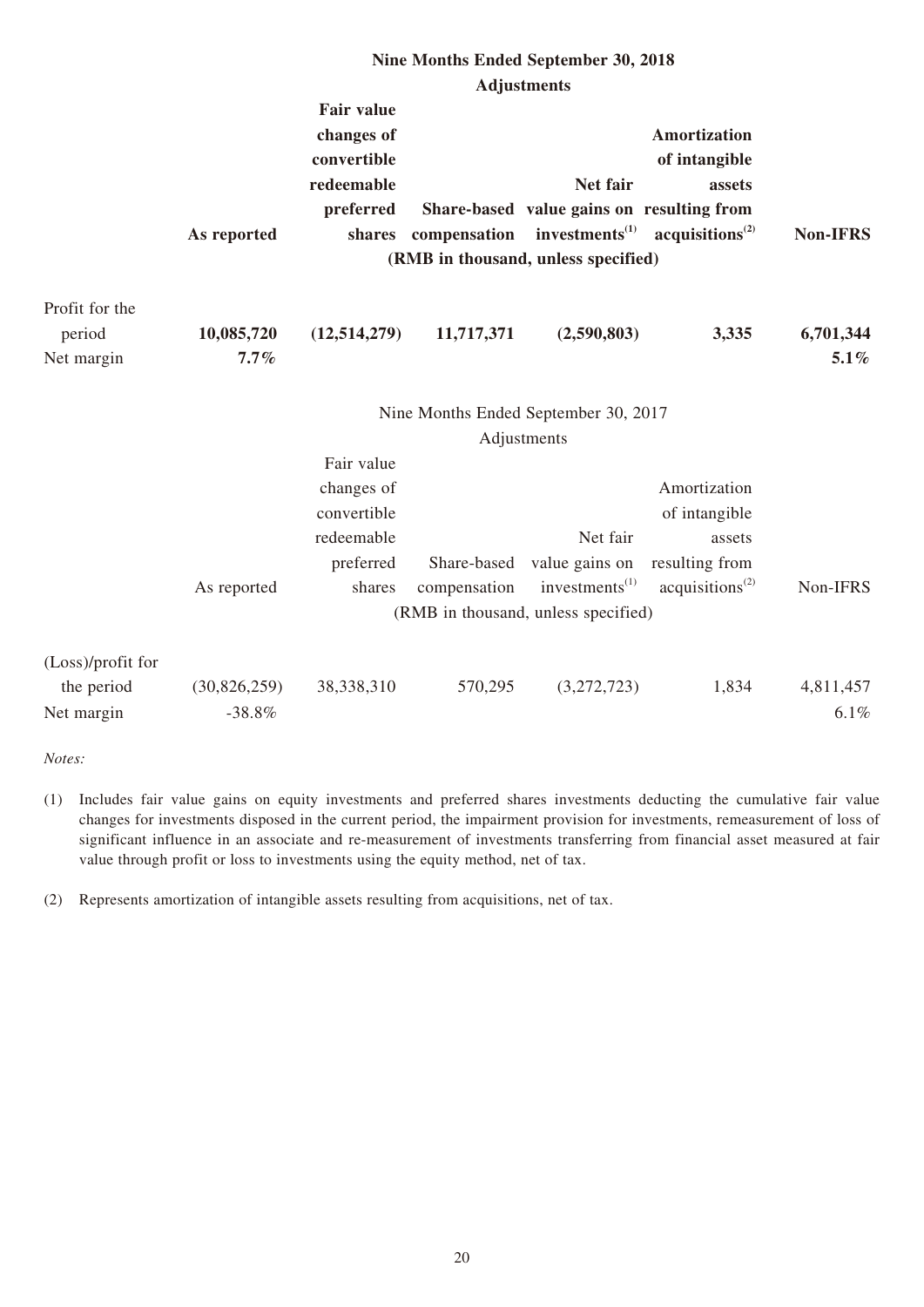# **Liquidity and Financial Resources**

Other than the fund raised through our Global Offering in July 2018, we have historically funded our cash requirements principally from cash generated from our operations and bank borrowings. Cash and cash equivalents increased by 136.4% from RMB14.9 billion as of June 30, 2018 to RMB35.2 billion as of September 30, 2018, primarily due to the completion of the Global Offering of the Company. The net proceeds received by the Company was approximately HK\$27.5 billion (equivalent to approximately RMB23.3 billion).

#### *Note:*

The cash resources which the Group considered in cash management including but not limited to cash and cash equivalents, restricted cash, short-term deposits and short-term investments measured at fair value through profit or loss. As of September 30, 2018, the aggregate amount of cash resources of the Group is RMB47.1 billion, increased by 72.1% from RMB27.4 billion as of June 30, 2018.

#### **Consolidated Statement of Cash Flow**

|                                                                       | <b>Unaudited</b>          |                    |  |  |
|-----------------------------------------------------------------------|---------------------------|--------------------|--|--|
|                                                                       |                           | Three months ended |  |  |
|                                                                       | September 30,<br>June 30, |                    |  |  |
|                                                                       | 2018                      | 2018               |  |  |
|                                                                       | (in thousands of RMB)     |                    |  |  |
| Net cash (used in)/generated from operating activities $^{(1)}$       | (1,335,297)               | 7,399,225          |  |  |
| Net cash used in investing activities                                 | (2,228,180)               | (4,286,376)        |  |  |
| Net cash generated from/(used in) financing activities <sup>(1)</sup> | 23,002,448                | (2,144,294)        |  |  |
| Net increase in cash and cash equivalents                             | 19,438,971                | 968,555            |  |  |
| Cash and cash equivalents at beginning of period                      | 14,894,150                | 14,027,013         |  |  |
| Effects of exchange rate changes on cash and cash equivalents         | 875,672                   | (101, 418)         |  |  |
| Cash and cash equivalents at end of period                            | 35,208,793                | 14,894,150         |  |  |

*Note:*

(1) Excluding (1) the increase in loan and interest receivables mainly resulting from the internet finance business; (2) the decrease in trade payables resulting from the finance factoring business; and (3) the increase in restricted cash resulting from the internet finance business, the net cash generated from operating activities was RMB1.1 billion for the three months ended September 30, 2018 and RMB8.2 billion for the three months ended June 30, 2018, respectively; excluding the change of borrowings for the internet finance business, the net cash generated from financing activities was RMB23.8 billion for the three months ended September 30, 2018 and the net cash used in financing activities was RMB0.7 billion for the three months ended June 30, 2018, respectively. The information in this footnote is based on the management accounts of the Group, which have not been audited or reviewed by the Group's auditor. The accounting policies applied in the preparation of the management accounts are consistent with those used for other figures in this announcement.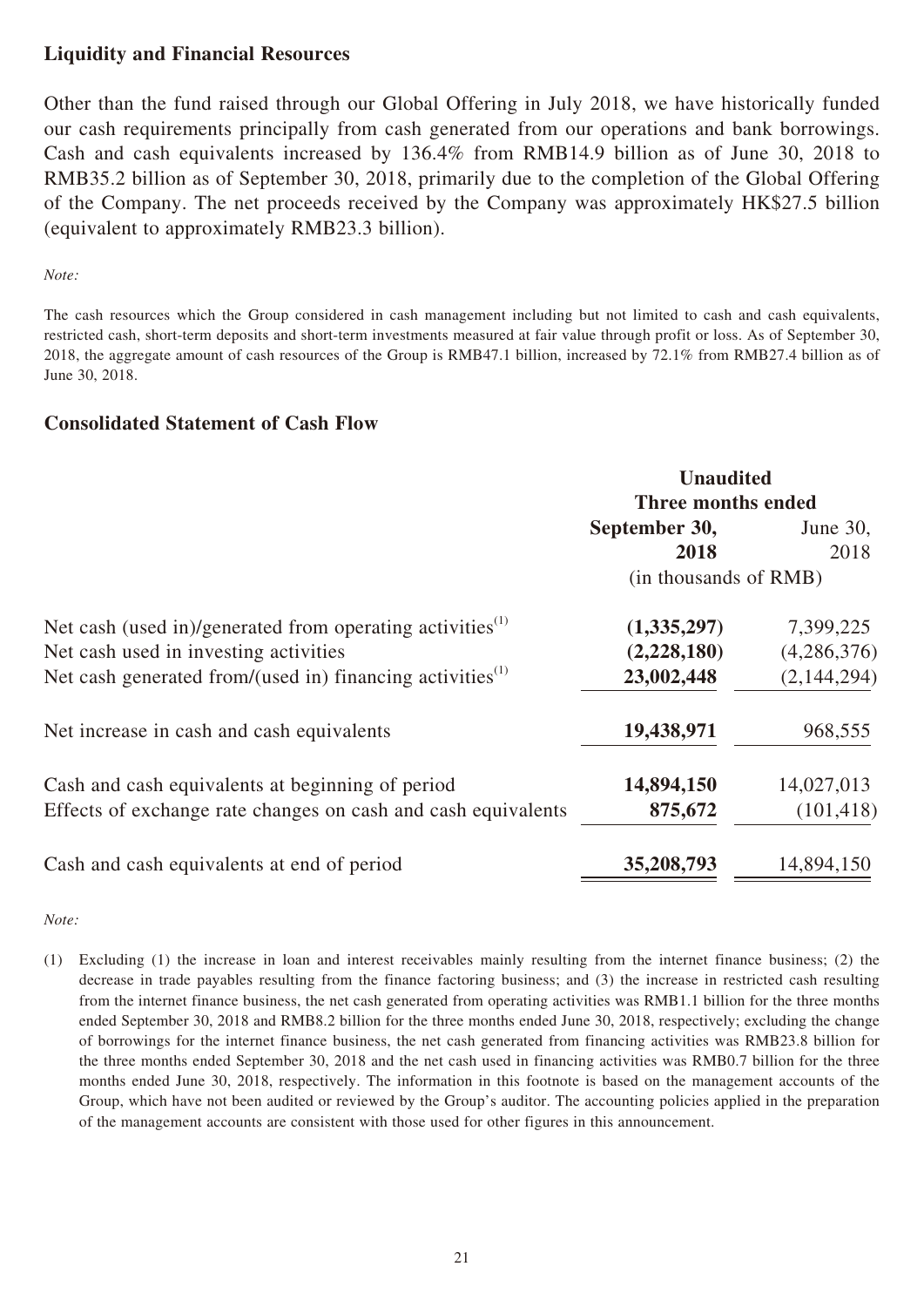# **Net Cash (Used In)/Generated From Operating Activities**

Net cash (used in)/generated from our operating activities represents the cash (used in)/generated from our operations minus the income tax paid. Cash (used in)/generated from our operations primarily comprises our profit for the period adjusted by non-cash items and changes in working capital.

For the three months ended September 30, 2018, net cash used in our operating activities amounted to RMB1.3 billion, representing cash used in operations of RMB1.0 billion plus income tax paid of RMB0.3 billion. Cash used in operations was primarily attributable to our profit before income tax of RMB2.4 billion, as adjusted by (i) the addback of non-cash items, primarily comprising sharebased compensation of RMB0.7 billion and the impairment provision for inventories of RMB0.5 billion, and (ii) changes in working capital, which primarily comprised an increase in trade payables of RMB7.7 billion, offset by the increase in inventories of RMB5.3 billion, and the increase in prepayments and other receivables of RMB5.4 billion, and the increase in loan and interest receivables of RMB1.7 billion.

# **Net Cash Used In Investing Activities**

For the three months ended September 30, 2018, our net cash used in investing activities was RMB2.2 billion, which was primarily attributable to the net cash used in purchase of short-term investments measured at fair value through profit or loss of RMB44.8 billion, the net cash used in capital expenditures of RMB0.5 billion, the net cash used in the placement of short-term bank deposits of RMB0.7 billion, and offset by the net cash generated from proceeds from the maturity of short-term investments measured at fair value through profit or loss of RMB44.0 billion.

# **Net Cash Generated From/(Used In) Financing Activities**

For the three months ended September 30, 2018, our net cash generated from financing activities was RMB23.0 billion, which was primarily attributable to proceeds from the issuance of ordinary shares relating to the Global Offering of RMB23.3 billion and the withdrawal of restricted cash of RMB3.9 billion, partially offset by repayments of borrowings of RMB4.9 billion.

### **Borrowings**

As of June 30, 2018 and September 30, 2018, we had total borrowings of RMB12.6 billion and RMB9.9 billion, respectively.

# **Convertible Redeemable Preferred Shares**

As of June 30, 2018 and September 30, 2018, our convertible redeemable preferred shares had fair values of RMB150.6 billion and nil, respectively. As of June 30, 2018, our convertible redeemable preferred shares had fair value of RMB150.6 billion. After the completion of the Global Offering on July 9, 2018, all of our Preferred Shares were converted into Class B shares. Therefore, no convertible redeemable preferred shares were recognized as of September 30, 2018.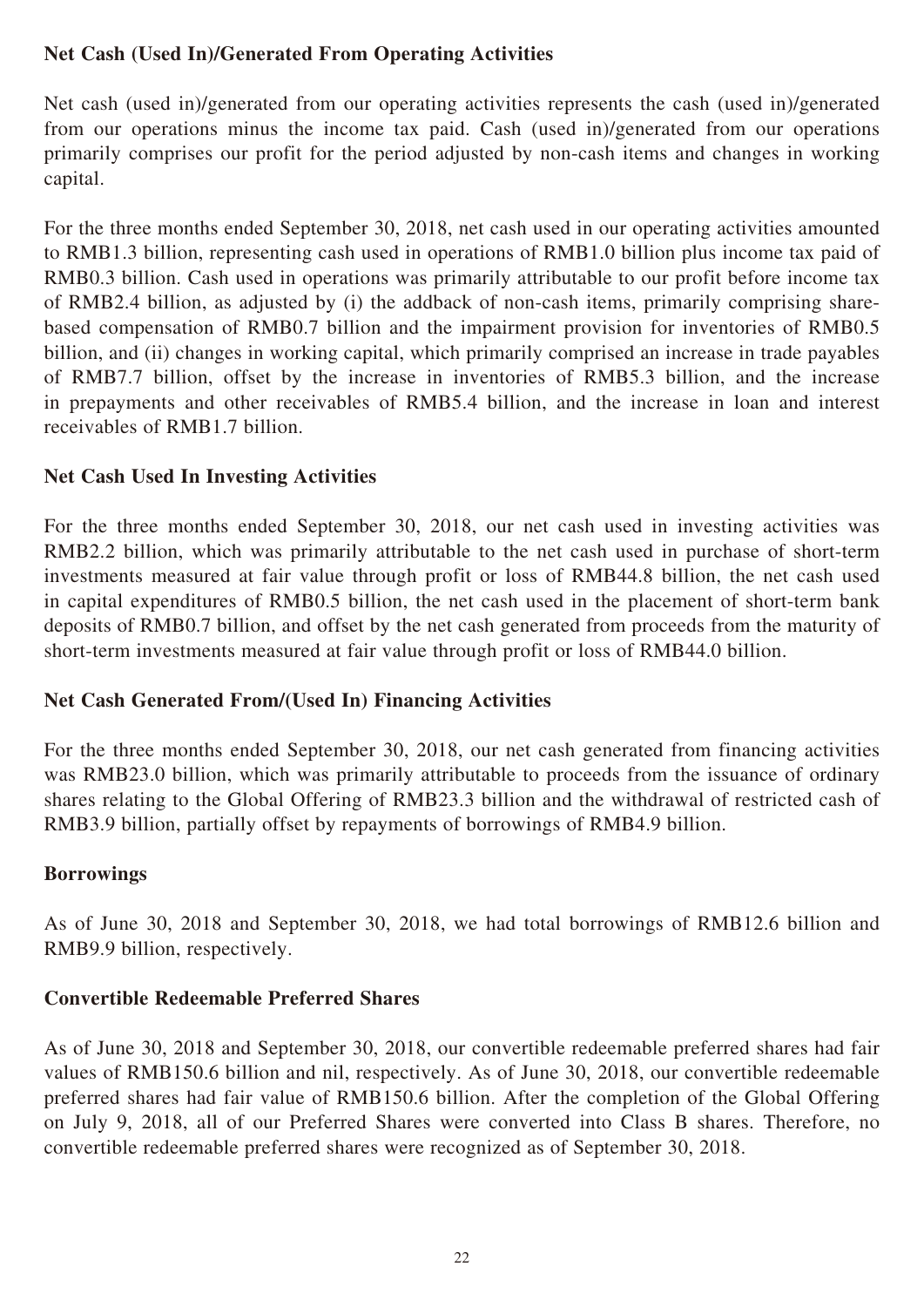# **Capital Expenditure**

|                                                   | Three months ended        |         |  |
|---------------------------------------------------|---------------------------|---------|--|
|                                                   | September 30,<br>June 30, |         |  |
|                                                   | 2018                      | 2018    |  |
|                                                   | (in thousands of RMB)     |         |  |
| Capital expenditures                              | 518,971                   | 308,642 |  |
| Placement of long-term investments <sup>(1)</sup> | 561,050                   | 310,400 |  |
| Total                                             | 1,080,021                 | 619,042 |  |

*Note:*

(1) Placement of long-term investments represents equity investments and preferred share investments.

Our capital expenditures primarily included expenditures on property and equipment resulting from the construction of and improvements made to our office complex, as well as on our intangible assets.

### **Off-Balance Sheet Commitments and Arrangements**

As of September 30, 2018, except for our financial guarantee contracts, we had not entered into any off-balance sheet commitments or arrangements.

### **Future Plans for Material Investments and Capital Assets**

As of September 30, 2018, we did not have other future plans for material investments or capital assets.

### **Material Acquisitions and Disposals of Subsidiaries and Affiliated Companies**

During the nine months ended September 30, 2018, we did not have any material acquisitions or disposals of our subsidiaries and affiliated companies.

### **Employee and Remuneration Policy**

As of September 30, 2018, we had 16,129 full-time employees, 15,351 of whom were based in mainland China, primarily at our headquarters in Beijing, with the rest primarily based in India, Taiwan, Indonesia and Hong Kong. We expect to continue to increase our headcount in mainland China and our key target markets in the rest of the world. As of September 30, 2018, our research and development personnel, totaling 7,137 employees, were staffed across our various departments.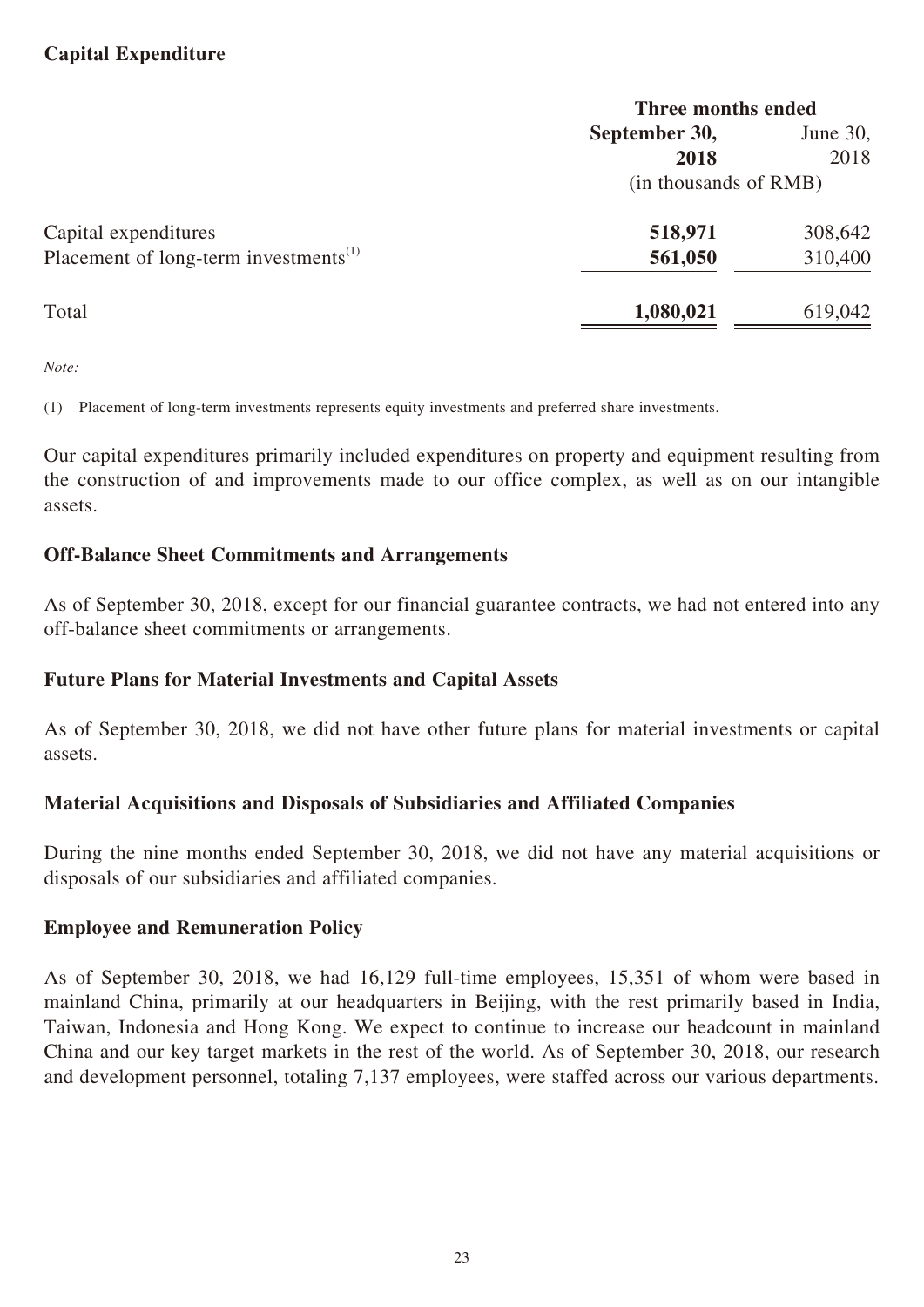Our success depends on our ability to attract, retain and motivate qualified personnel. As part of our human resources strategy, we offer employees competitive compensation packages. As of September 30, 2018, over 6,203 employees held share-based awards. The total remuneration expenses, including share-based compensation expense, for the three months ended September 30, 2018 were RMB1,982.1 million, representing a decrease of 83.0% as compared with the three months ended June 30, 2018, primarily due to a one-off share-based compensation in the second quarter of 2018.

# **Foreign Exchange Risk**

The transactions of our Company are denominated and settled in our functional currency, the United States Dollar. Our Group's subsidiaries primarily operate in the People's Republic of China and other regions such as India, and are exposed to foreign exchange risk arising from various currency exposures, primarily with respect to the United States Dollar. Therefore, foreign exchange risk primarily arises from recognized assets and liabilities in our subsidiaries when receiving foreign currencies from, or paying foreign currencies to our overseas business partners.

We will continue to monitor changes in currency exchange rates and will take necessary measures to mitigate exchange rate impact.

# **Pledge of Assets**

As of September 30, 2018, we had pledged a restricted deposit of RMB2,321.8 million, compared with June 30, 2018, which was RMB4,587.1 million.

### **Contingent Liabilities**

As of September 30, 2018 and June 30, 2018, we did not have any material contingent liabilities.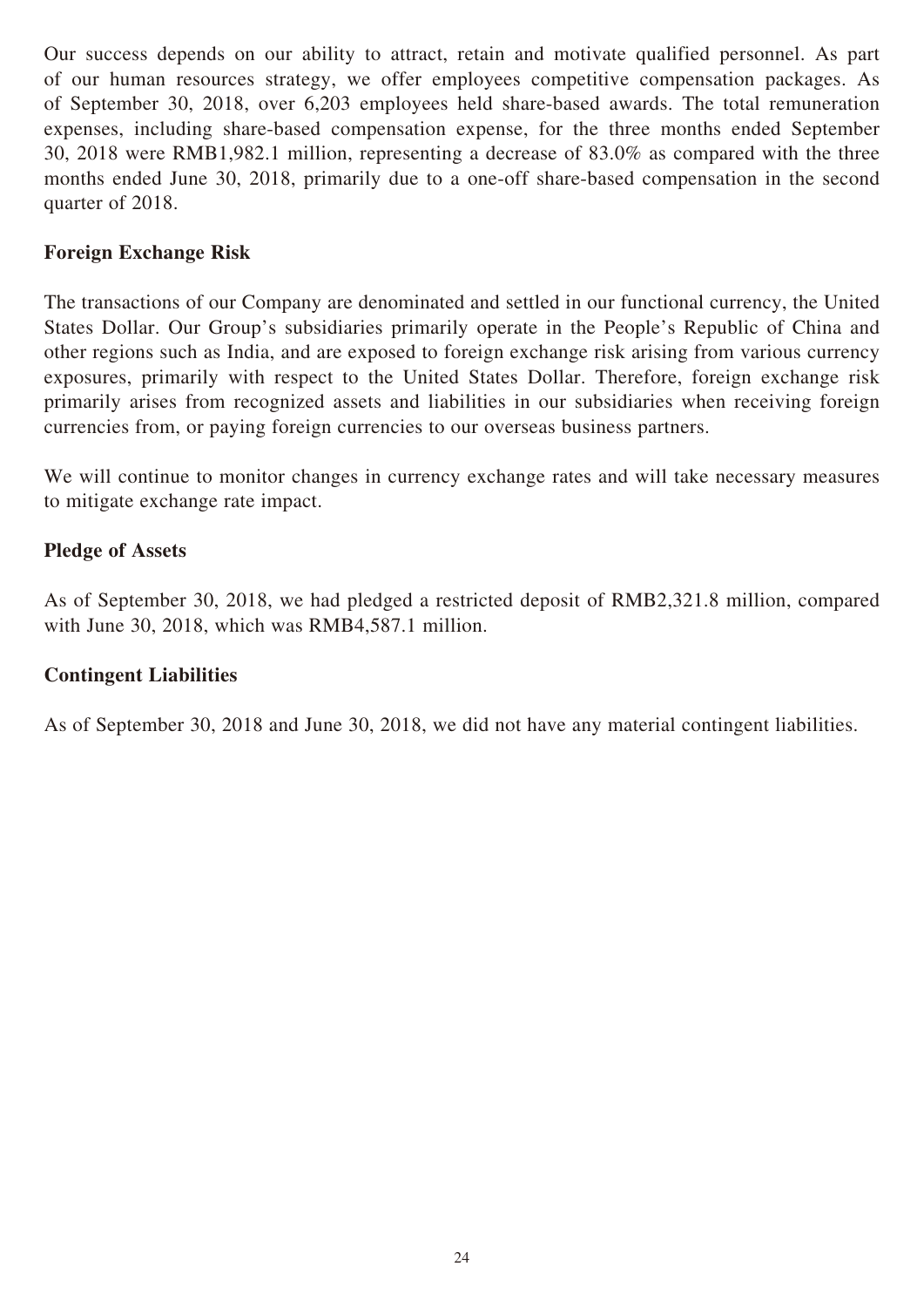# **UNAUDITED CONDENSED CONSOLIDATED FINANCIAL INFORMATION**

# **Unaudited Condensed Consolidated Income Statements**

*For the three months and nine months ended September 30, 2018 (Expressed in Renminbi ("RMB"))*

|                                                                                                          | <b>Note</b>    | 2018           | <b>Unaudited</b><br>Three months ended<br>September 30,<br>2017 | <b>Unaudited</b><br>2018       | <b>Nine months ended</b><br>September 30,<br>2017 |  |
|----------------------------------------------------------------------------------------------------------|----------------|----------------|-----------------------------------------------------------------|--------------------------------|---------------------------------------------------|--|
|                                                                                                          |                | <b>RMB'000</b> | <b>RMB'000</b>                                                  | <b>RMB'000</b>                 | <b>RMB'000</b>                                    |  |
| <b>Revenue</b>                                                                                           | 3              | 50,846,214     | 34,099,880                                                      | 130,494,049                    | 79,510,682                                        |  |
| Cost of sales                                                                                            | $\overline{4}$ | (44, 268, 656) |                                                                 | $(28,897,847)$ $(113,963,252)$ | (67, 996, 900)                                    |  |
| <b>Gross profit</b>                                                                                      |                | 6,577,558      | 5,202,033                                                       | 16,530,797                     | 11,513,782                                        |  |
| Selling and marketing expenses                                                                           | $\overline{4}$ | (2,186,907)    | (1,446,663)                                                     | (5,665,445)                    | (3,317,034)                                       |  |
| Administrative expenses                                                                                  | 4              | (583, 250)     | (296,940)                                                       | (11,505,489)                   | (765,988)                                         |  |
| Research and development expenses<br>Fair value changes on investments<br>measured at fair value through | $\overline{4}$ | (1,534,441)    | (804, 787)                                                      | (4,001,835)                    | (2,116,787)                                       |  |
| profit or loss                                                                                           | 8              | 65,306         | 672,472                                                         | 2,355,084                      | 3,590,472                                         |  |
| Share of losses of investments accounted                                                                 |                |                |                                                                 |                                |                                                   |  |
| for using the equity method                                                                              | 5              | (184, 396)     | (66, 733)                                                       | (296, 579)                     | (217, 747)                                        |  |
| Other income                                                                                             |                | 259,080        | 106,066                                                         | 624,621                        | 303,123                                           |  |
| Other (losses)/gains, net                                                                                |                | (202, 327)     | 222,310                                                         | (58,003)                       | 211,732                                           |  |
| <b>Operating profit/(loss)</b>                                                                           |                | 2,210,623      | 3,587,758                                                       | (2,016,849)                    | 9,201,553                                         |  |
| Finance income, net                                                                                      |                | 100,050        | 18,229                                                          | 85,554                         | 10,588                                            |  |
| Fair value changes of convertible                                                                        |                |                |                                                                 |                                |                                                   |  |
| redeemable preferred shares                                                                              | 12             | 52,934         | (13,869,666)                                                    | 12,514,279                     | (38, 338, 310)                                    |  |
| Profit/(loss) before income tax                                                                          |                | 2,363,607      | $(10,263,679)$ 10,582,984                                       |                                | (29, 126, 169)                                    |  |
| Income tax income/(expenses)                                                                             | 6              | 116,877        | (728,990)                                                       | (497, 264)                     | (1,700,090)                                       |  |
| Profit/(loss) for the period<br>Profit/(loss) attributable to:                                           |                |                | 2,480,484 (10,992,669) 10,085,720                               |                                | (30,826,259)                                      |  |
| — Owners of the Company                                                                                  |                |                | 2,498,788 (10,989,808) 10,144,983                               |                                | (30,796,250)                                      |  |
| - Non-controlling interests                                                                              |                | (18, 304)      | (2,861)                                                         | (59,263)                       | (30,009)                                          |  |
|                                                                                                          |                |                | 2,480,484 (10,992,669) 10,085,720                               |                                | (30,826,259)                                      |  |
| Earnings/(loss) per share<br>(expressed in RMB per share)                                                | 7              |                |                                                                 |                                |                                                   |  |
| <b>Basic</b>                                                                                             |                | 0.117          | (1.126)                                                         | 0.731                          | (3.156)                                           |  |
| Diluted                                                                                                  |                | 0.100          | (1.126)                                                         | (0.102)                        | (3.156)                                           |  |
|                                                                                                          |                |                |                                                                 |                                |                                                   |  |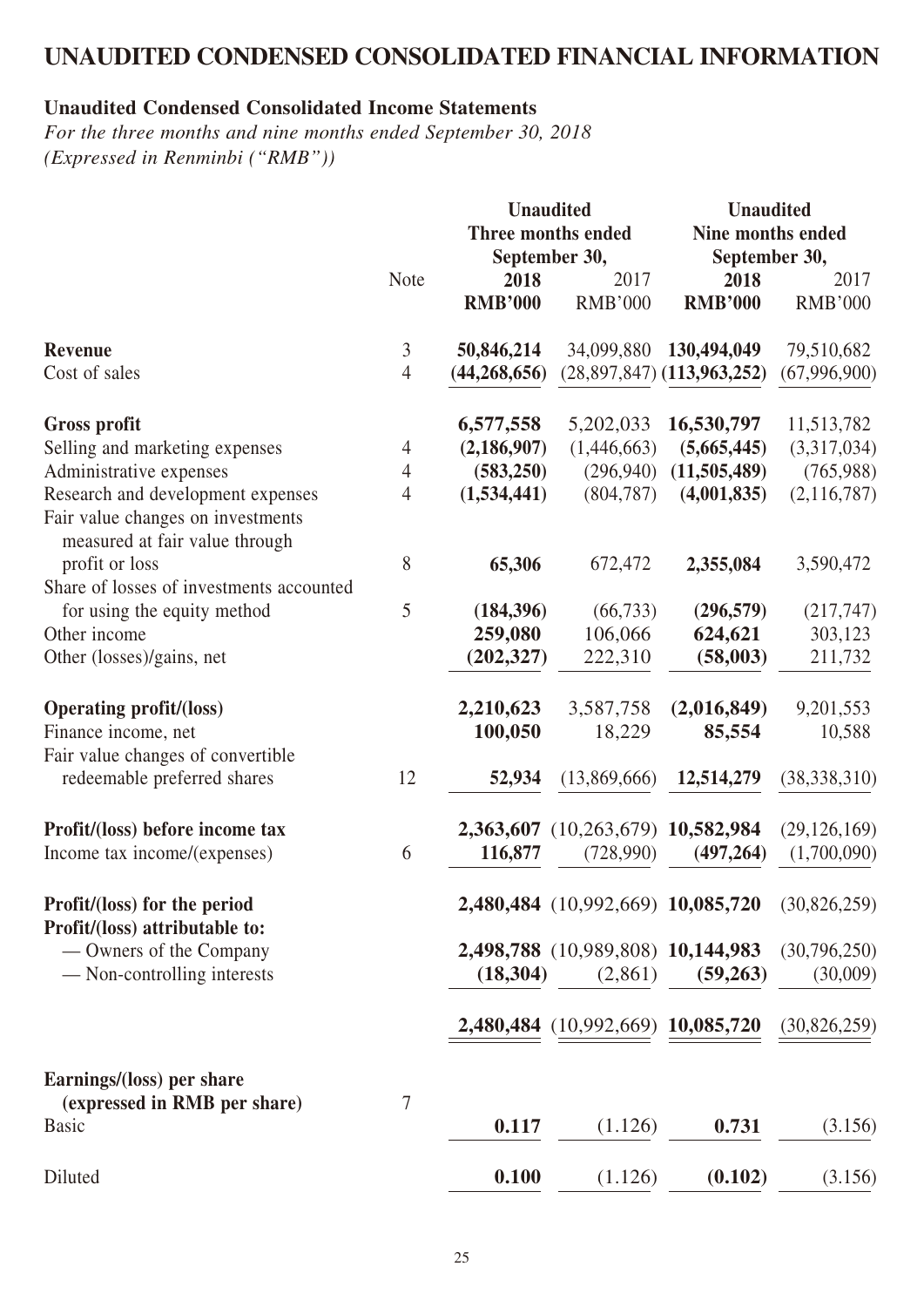# **Unaudited Condensed Consolidated Statements of Comprehensive Income**

*For the three months and nine months ended September 30, 2018 (Expressed in RMB)*

|                                                                                                                                         |             | <b>Unaudited</b><br>Three months ended<br>September 30, |                          | <b>Unaudited</b><br>Nine months ended<br>September 30, |                             |  |
|-----------------------------------------------------------------------------------------------------------------------------------------|-------------|---------------------------------------------------------|--------------------------|--------------------------------------------------------|-----------------------------|--|
|                                                                                                                                         | <b>Note</b> | 2018<br><b>RMB'000</b>                                  | 2017<br><b>RMB'000</b>   | 2018<br><b>RMB'000</b>                                 | 2017<br><b>RMB'000</b>      |  |
| Profit/(loss) for the period                                                                                                            |             | 2,480,484                                               | (10,992,669)             | 10,085,720                                             | (30, 826, 259)              |  |
| Other comprehensive income/(loss):<br>Items that may be reclassified to<br>profit or loss                                               |             |                                                         |                          |                                                        |                             |  |
| Share of other comprehensive<br>income of investments accounted                                                                         | 5           | 53,461                                                  |                          | 164,614                                                |                             |  |
| for using the equity method<br>Currency translation differences<br>Item that will not be reclassified<br>subsequently to profit or loss |             | (229, 382)                                              | 85,309<br>(24, 572)      | (628, 626)                                             | 78,412<br>(47, 238)         |  |
| Currency translation differences                                                                                                        |             | 452,912                                                 | 2,699,786                | (1,027,867)                                            | 5,576,446                   |  |
| Other comprehensive income/(loss)<br>for the period, net of tax                                                                         |             | 276,991                                                 | 2,760,523                | (1,491,879)                                            | 5,607,620                   |  |
| Total comprehensive income/(loss)<br>for the period                                                                                     |             | 2,757,475                                               | (8, 232, 146)            | 8,593,841                                              | (25,218,639)                |  |
| <b>Attributable to:</b>                                                                                                                 |             |                                                         |                          |                                                        |                             |  |
| — Owners of the Company<br>- Non-controlling interests                                                                                  |             | 2,768,393<br>(10,918)                                   | (8,216,502)<br>(15, 644) | 8,643,851<br>(50, 010)                                 | (25, 171, 804)<br>(46, 835) |  |
|                                                                                                                                         |             | 2,757,475                                               | (8,232,146)              | 8,593,841                                              | (25, 218, 639)              |  |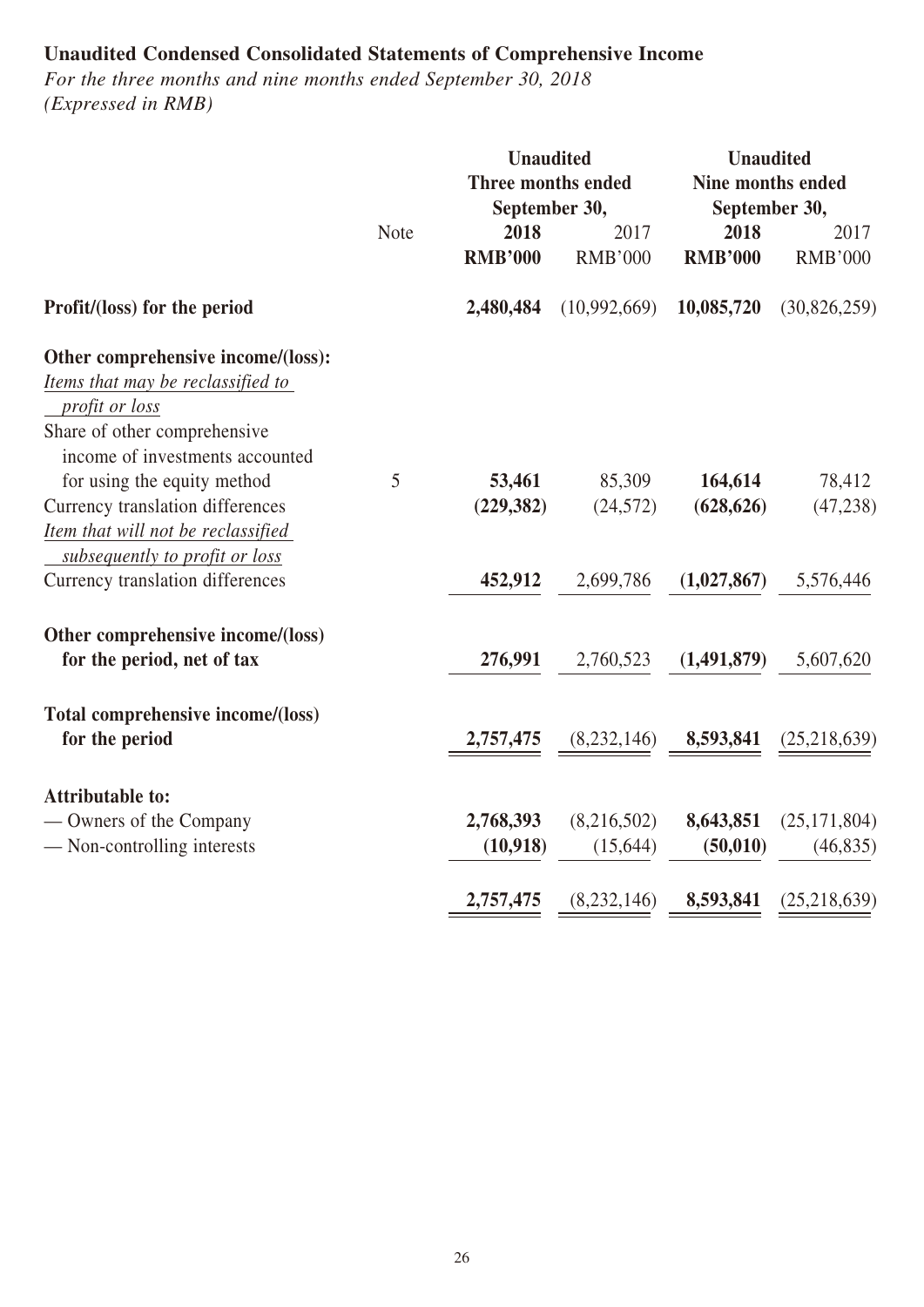# **Unaudited Condensed Consolidated Balance Sheets**

*As of September 30, 2018 (Expressed in RMB)*

|                                                   |             | <b>Unaudited</b>           | Audited        |
|---------------------------------------------------|-------------|----------------------------|----------------|
|                                                   |             | As of                      | As of          |
|                                                   |             | September 30, December 31, |                |
|                                                   | <b>Note</b> | 2018                       | 2017           |
|                                                   |             | <b>RMB'000</b>             | <b>RMB'000</b> |
| <b>Assets</b>                                     |             |                            |                |
| <b>Non-current assets</b>                         |             |                            |                |
| Land use rights                                   |             | 3,358,096                  | 3,416,359      |
| Property and equipment                            |             | 2,612,690                  | 1,730,872      |
| Intangible assets                                 |             | 2,092,122                  | 2,274,352      |
| Investments accounted for using the equity method | 5           | 8,093,629                  | 1,710,819      |
| Long-term investments measured                    |             |                            |                |
| at fair value through profit or loss              | 8           | 16,487,178                 | 18,856,961     |
| Deferred income tax assets                        |             | 1,384,830                  | 591,576        |
| Other non-current assets                          |             | 221,364                    | 150,361        |
|                                                   |             | 34,249,909                 | 28,731,300     |
| <b>Current assets</b>                             |             |                            |                |
| Inventories                                       | 10          | 26,538,036                 | 16,342,928     |
| Trade receivables                                 | 9           | 8,495,973                  | 5,469,507      |
| Loan receivables                                  |             | 10,400,945                 | 8,144,493      |
| Prepayments and other receivables                 |             | 20,579,297                 | 11,393,910     |
| Short-term investments measured at amortized cost | 8           |                            | 800,000        |
| Short-term investments measured                   |             |                            |                |
| at fair value through profit or loss              | 8           | 8,897,231                  | 4,488,076      |
| Short-term bank deposits                          |             | 699,100                    | 225,146        |
| Restricted cash                                   |             | 2,321,849                  | 2,711,119      |
| Cash and cash equivalents                         |             | 35,208,793                 | 11,563,282     |
|                                                   |             | 113, 141, 224              | 61,138,461     |
| <b>Total assets</b>                               |             | 147,391,133                | 89,869,761     |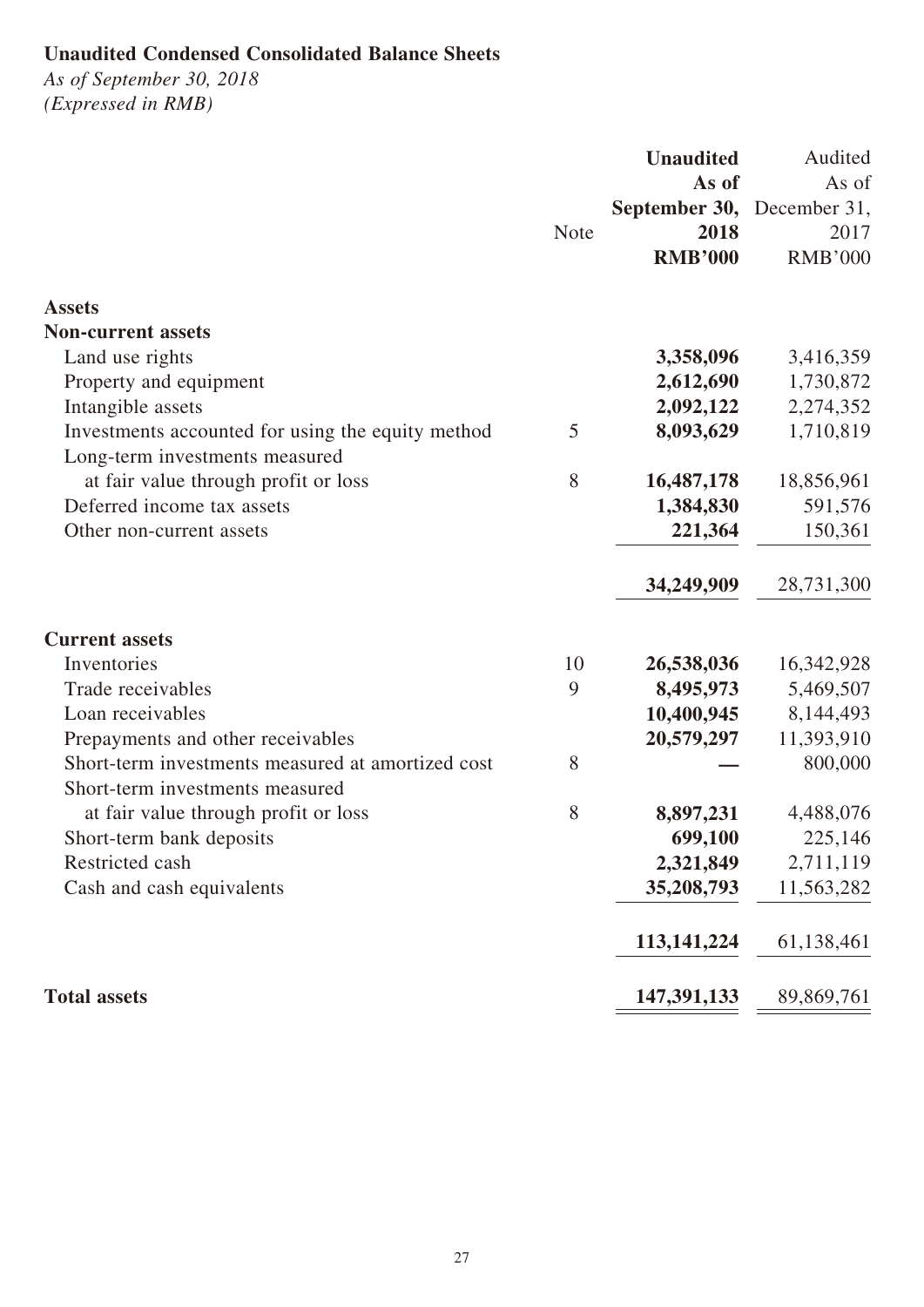|                                                                          | <b>Note</b> | <b>Unaudited</b><br>As of<br>September 30, December 31,<br>2018<br><b>RMB'000</b> | Audited<br>As of<br>2017<br><b>RMB'000</b> |
|--------------------------------------------------------------------------|-------------|-----------------------------------------------------------------------------------|--------------------------------------------|
| <b>Equity and liabilities</b>                                            |             |                                                                                   |                                            |
| Equity attributable to owners of the Company                             |             |                                                                                   |                                            |
| Share capital<br>Reserves                                                |             | 362<br>67,218,233                                                                 | 150<br>(127, 272, 511)                     |
|                                                                          |             |                                                                                   |                                            |
|                                                                          |             | 67,218,595                                                                        | (127, 272, 361)                            |
| <b>Non-controlling interests</b>                                         |             | (55, 416)                                                                         | 61,670                                     |
| <b>Total equity</b>                                                      |             | 67, 163, 179                                                                      | (127,210,691)                              |
| <b>Liabilities</b>                                                       |             |                                                                                   |                                            |
| <b>Non-current liabilities</b>                                           |             |                                                                                   |                                            |
| <b>Borrowings</b>                                                        | 11          | 5,708,849                                                                         | 7,251,312                                  |
| Deferred income tax liabilities                                          |             | 813,444                                                                           | 1,018,651                                  |
| Warranty provision                                                       |             | 383,021                                                                           | 191,404                                    |
| Convertible redeemable preferred shares<br>Other non-current liabilities | 12<br>13    | 2,661,988                                                                         | 161,451,203<br>35,211                      |
|                                                                          |             | 9,567,302                                                                         | 169,947,781                                |
| <b>Current liabilities</b>                                               |             |                                                                                   |                                            |
| Trade payables                                                           | 14          | 52,647,873                                                                        | 34,003,331                                 |
| Other payables and accruals                                              |             | 5,100,939                                                                         | 4,223,979                                  |
| Advance from customers                                                   |             | 5,102,674                                                                         | 3,390,650                                  |
| <b>Borrowings</b>                                                        | 11          | 4, 155, 734                                                                       | 3,550,801                                  |
| Income tax liabilities                                                   |             | 761,302                                                                           | 421,113                                    |
| Warranty provision                                                       |             | 2,892,130                                                                         | 1,542,797                                  |
|                                                                          |             | 70,660,652                                                                        | 47, 132, 671                               |
| <b>Total liabilities</b>                                                 |             | 80,227,954                                                                        | 217,080,452                                |
| <b>Total equity and liabilities</b>                                      |             | 147,391,133                                                                       | 89,869,761                                 |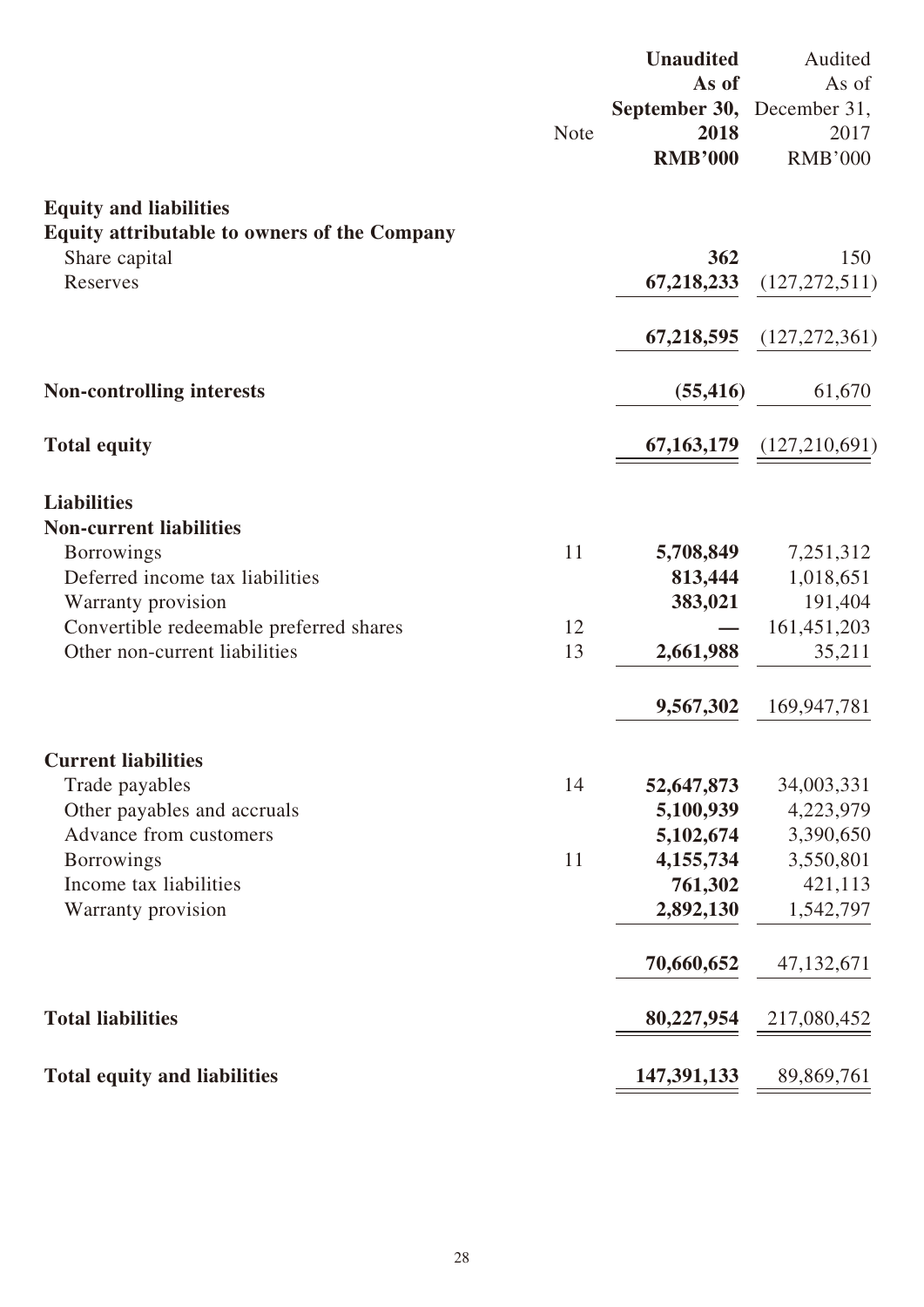# **Unaudited Condensed Consolidated Statements of Cash Flows**

*For the nine months ended September 30, 2018 (Expressed in RMB)*

|                                                               | <b>Unaudited</b><br>Nine months ended<br>September 30, |                |
|---------------------------------------------------------------|--------------------------------------------------------|----------------|
|                                                               | 2018                                                   | 2017           |
|                                                               | <b>RMB'000</b>                                         | <b>RMB'000</b> |
| Net cash generated from operating activities                  | 4,786,246                                              | 3,294,922      |
| Net cash used in investing activities                         | (6,053,909)                                            | (5,469,570)    |
| Net cash generated from financing activities                  | 24, 195, 630                                           | 4,410,662      |
| Net increase in cash and cash equivalents                     | 22,927,967                                             | 2,236,014      |
| Cash and cash equivalents at the beginning of the period      | 11,563,282                                             | 9,230,320      |
| Effects of exchange rate changes on cash and cash equivalents | 717,544                                                | (211, 329)     |
| Cash and cash equivalents at end of the period                | 35,208,793                                             | 11,255,005     |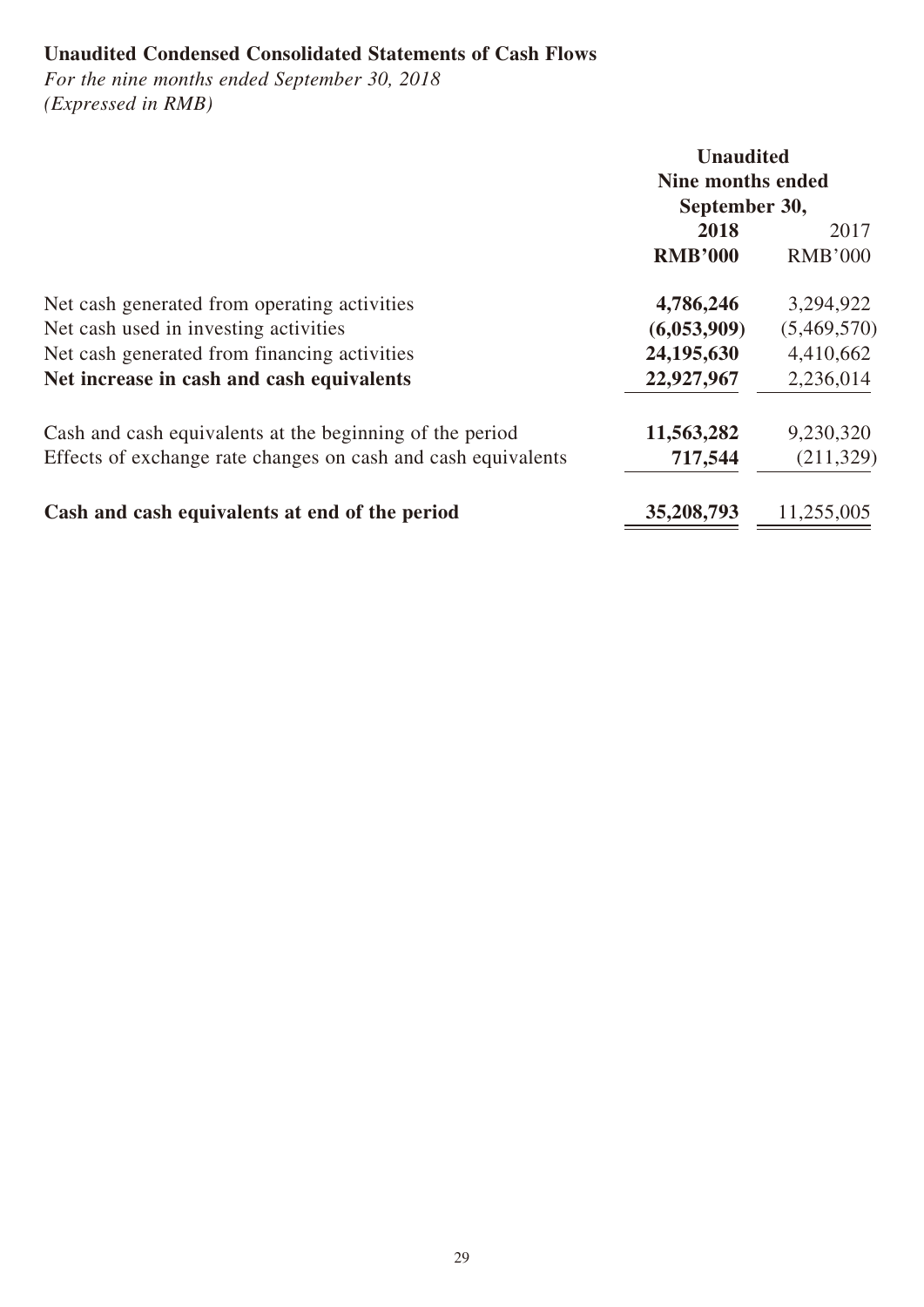# **Notes:**

#### **1 General information**

Xiaomi Corporation (formerly known as Top Elite Limited) (the "Company"), was incorporated in the Cayman Islands on January 5, 2010 as an exempted company with limited liability under the Companies Law, Cap. 22 (Law 3 of 1961, as consolidated and revised) of the Cayman Islands. The address of the Company's registered office is at the offices of Maples Corporate Services Limited, PO Box 309, Ugland House, Grand Cayman, KY1-1104, Cayman Islands.

The Company is an investment holding company. The Company and its subsidiaries, including controlled structured entities (together, the "Group") are principally engaged in development and sales of smartphones, internet of things ("IoT") and lifestyle products, provision of internet services and investments holding in the People's Republic of China and other countries or regions.

Lei Jun is the ultimate controlling shareholder of the Company as of the date of this financial information.

The condensed consolidated financial information comprises the condensed consolidated balance sheet as of September 30, 2018, the condensed consolidated income statements and the condensed consolidated statements of comprehensive income for the three months and nine months periods then ended, the condensed consolidated statement of changes in equity and the condensed consolidated statement of cash flows for the nine months period then ended, and a summary of significant accounting policies and other explanatory notes (the "Financial Information"). The Financial Information is presented in Renminbi ("RMB"), unless otherwise stated.

On July 9, 2018, the Company has successfully listed on the Main Board of The Stock Exchange of Hong Kong Limited (the "Stock Exchange") and made an offering of 2,179,585,000 class B ordinary shares (excluding any class B ordinary shares issued pursuant to the exercise of the over-allotment option) at a price at HK\$17.00 per share. Additionally, the Company issued and allotted 201,486,000 class B ordinary shares on July 20, 2018 pursuant to the full exercise of the over-allotment option as disclosed in the announcement of the Company dated July 18, 2018. The gross proceeds received by the Company was approximately HK\$27,810,742,000 (equivalent to approximately RMB23,525,107,000). All convertible redeemable preferred shares ("Preferred Shares") were converted into class B ordinary shares upon completion of the initial public offering on July 9, 2018.

#### **2 Basis of preparation**

The Financial Information has been prepared in accordance with International Accounting Standard ("IAS") 34,"Interim Financial Reporting", issued by the International Accounting Standards Board ("IASB").

The Financial Information does not include all the notes of the type normally included in an annual financial statements. Accordingly, it should be read in conjunction with the financial information for the year ended December 31, 2017 as set out in the accountant's report (the "Accountant's Report") included in Appendix I to the prospectus of the Group in connection with the initial public offering of the Company's shares on the Main Board of the Stock Exchange dated June 25, 2018.

The accounting policies and method of computation used in the preparation of the Financial Information are consistent with those used in the financial information for the years ended December 31, 2015, 2016 and 2017, and the three months ended March 31, 2018, as set out in the Accountant's Report.

Amendments to International Financial Reporting Standards ("IFRS") effective for the financial year ending December 31,2018 do not have a material impact on the Group's Financial Information.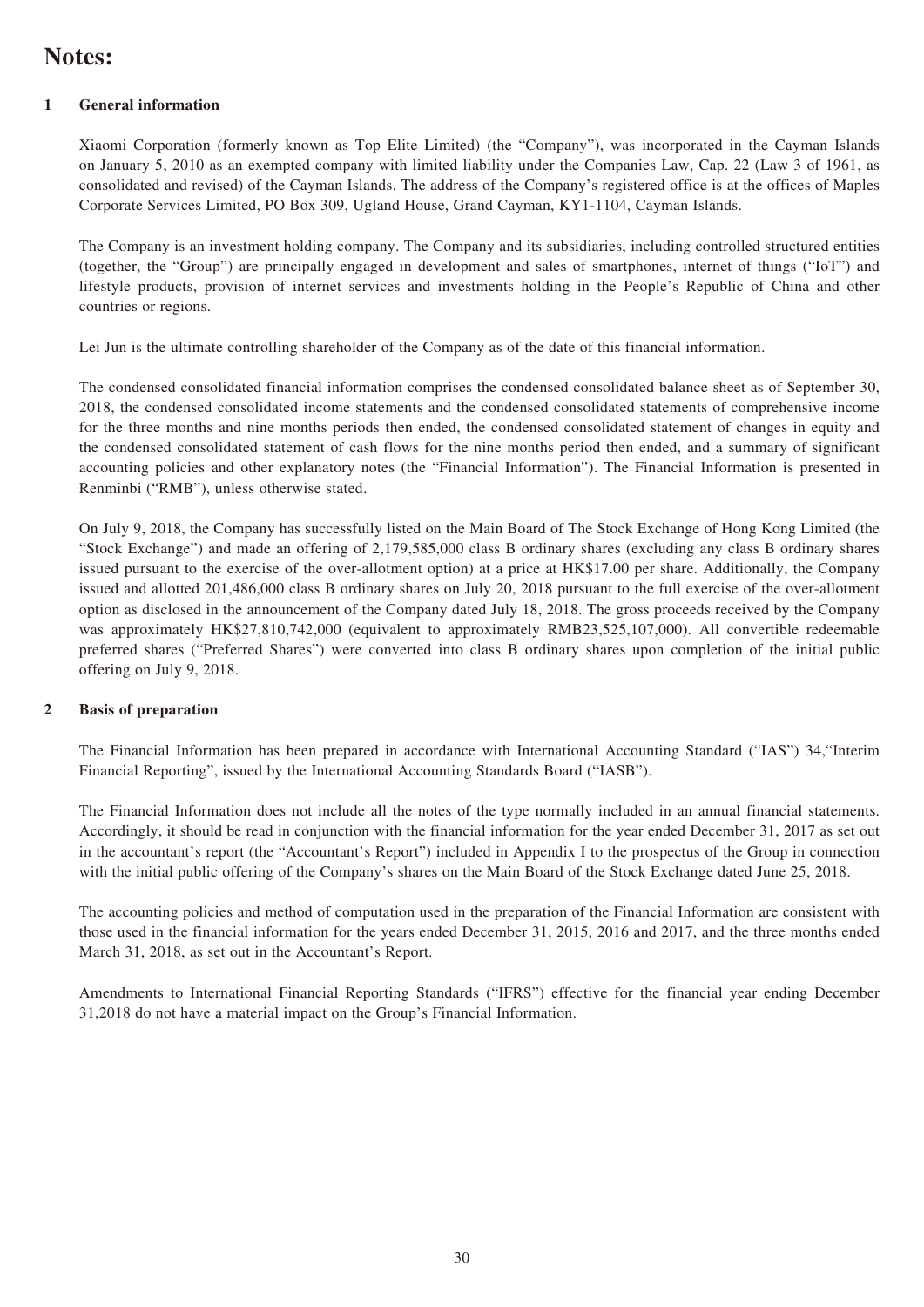#### **3 Segment information**

The Group's business activities, for which discrete financial statements are available, are regularly reviewed and evaluated by the Chief Operating Decision Maker ("CODM"). The CODM, who is responsible for allocating resources and assessing performance of the operating segments, has been identified as the Chief Executive Officer that makes strategic decisions. As a result of this evaluation, the Group determined that it has operating segments as follows:

- Smartphones
- IoT and lifestyle products
- Internet services
- **Others**

There were no material inter-segment sales during the three months and nine months ended September 30, 2017 and 2018. The revenues from external customers reported to the CODM are measured in a manner consistent with that applied in the condensed consolidated income statements.

The segment results for the three months and nine months ended September 30, 2017 and 2018 are as follows:

|                  |                    |                | Three months ended September 30, 2018 |                |                |
|------------------|--------------------|----------------|---------------------------------------|----------------|----------------|
|                  |                    | <b>IoT</b> and |                                       |                |                |
|                  |                    | lifestyle      | <b>Internet</b>                       |                |                |
|                  | <b>Smartphones</b> | products       | services                              | <b>Others</b>  | <b>Total</b>   |
|                  | <b>RMB'000</b>     | <b>RMB'000</b> | <b>RMB'000</b>                        | <b>RMB'000</b> | <b>RMB'000</b> |
| (Unaudited)      |                    |                |                                       |                |                |
| Segment revenues | 34,982,470         | 10,804,839     | 4,728,698                             | 330,207        | 50,846,214     |
| Cost of sales    | (32, 847, 406)     | (9,672,751)    | (1,494,945)                           | (253, 554)     | (44, 268, 656) |
| Gross profit     | 2,135,064          | 1,132,088      | 3,233,753                             | 76,653         | 6,577,558      |
|                  |                    |                | Three months ended September 30, 2017 |                |                |
|                  |                    | IoT and        |                                       |                |                |
|                  |                    | lifestyle      | Internet                              |                |                |
|                  | Smartphones        | products       | services                              | Others         | Total          |
|                  | <b>RMB'000</b>     | <b>RMB'000</b> | <b>RMB'000</b>                        | <b>RMB'000</b> | <b>RMB'000</b> |
| (Unaudited)      |                    |                |                                       |                |                |
| Segment revenues | 25,710,893         | 5,692,399      | 2,549,557                             | 147,031        | 34,099,880     |
| Cost of sales    | (22,704,840)       | (5, 113, 853)  | (988, 861)                            | (90,293)       | (28,897,847)   |
| Gross profit     | 3,006,053          | 578,546        | 1,560,696                             | 56,738         | 5,202,033      |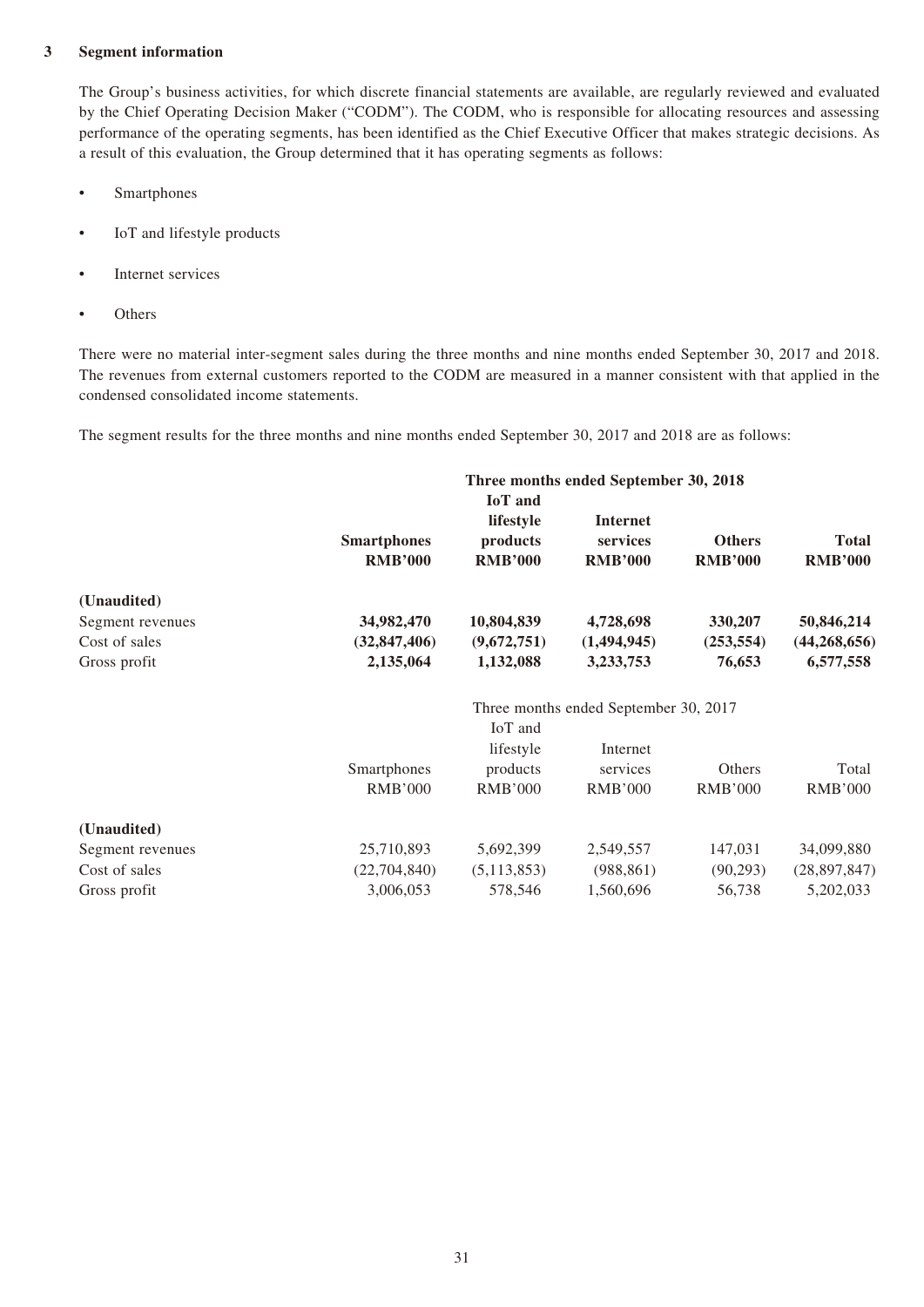|                  |                                      |                                                           | Nine months ended September 30, 2018          |                                 |                                |  |  |
|------------------|--------------------------------------|-----------------------------------------------------------|-----------------------------------------------|---------------------------------|--------------------------------|--|--|
|                  | <b>Smartphones</b><br><b>RMB'000</b> | <b>IoT</b> and<br>lifestyle<br>products<br><b>RMB'000</b> | <b>Internet</b><br>services<br><b>RMB'000</b> | <b>Others</b><br><b>RMB'000</b> | <b>Total</b><br><b>RMB'000</b> |  |  |
| (Unaudited)      |                                      |                                                           |                                               |                                 |                                |  |  |
| Segment revenues | 88,723,082                           | 28,880,203                                                | 11,918,268                                    | 972,496                         | 130,494,049                    |  |  |
| Cost of sales    | (83, 199, 653)                       | (25, 947, 245)                                            | (4, 187, 357)                                 | (628, 997)                      | (113,963,252)                  |  |  |
| Gross profit     | 5,523,429                            | 2,932,958                                                 | 7,730,911                                     | 343,499                         | 16,530,797                     |  |  |
|                  | Nine months ended September 30, 2017 |                                                           |                                               |                                 |                                |  |  |
|                  |                                      | IoT and                                                   |                                               |                                 |                                |  |  |
|                  |                                      | lifestyle                                                 | Internet                                      |                                 |                                |  |  |
|                  | Smartphones                          | products                                                  | services                                      | Others                          | Total                          |  |  |
|                  | <b>RMB'000</b>                       | <b>RMB'000</b>                                            | <b>RMB'000</b>                                | <b>RMB'000</b>                  | <b>RMB'000</b>                 |  |  |
| (Unaudited)      |                                      |                                                           |                                               |                                 |                                |  |  |
| Segment revenues | 57,123,483                           | 14,933,939                                                | 6,998,784                                     | 454,476                         | 79,510,682                     |  |  |
| Cost of sales    | (51, 721, 581)                       | (13, 289, 887)                                            | (2,702,606)                                   | (282, 826)                      | (67,996,900)                   |  |  |
| Gross profit     | 5,401,902                            | 1,644,052                                                 | 4,296,178                                     | 171,650                         | 11,513,782                     |  |  |

The Company is domiciled in the Cayman Islands while the Group mainly operates its businesses in mainland China. For the three months and nine months ended September 30, 2017 and 2018, the geographical information on the total revenues is as follows:

|                             | Three months ended September 30, |      |                |      | Nine months ended September 30, |      |             |      |
|-----------------------------|----------------------------------|------|----------------|------|---------------------------------|------|-------------|------|
|                             | 2018                             |      | 2017           |      | 2018                            |      | 2017        |      |
|                             | <b>RMB'000</b>                   | $\%$ | <b>RMB'000</b> | $\%$ | <b>RMB'000</b>                  | $\%$ | RMB'000     | $\%$ |
|                             | (Unaudited)                      |      | (Unaudited)    |      | (Unaudited)                     |      | (Unaudited) |      |
| Mainland China              | 28,547,830                       | 56.1 | 23,617,429     | 69.3 | 79.313,040                      | 60.8 | 58,203,498  | 73.2 |
| Rest of the world<br>(Note) | 22,298,384                       | 43.9 | 10,482,451     | 30.7 | 51,181,009                      | 39.2 | 21,307,184  | 26.8 |
|                             | 50,846,214                       |      | 34,099,880     |      | 130,494,049                     |      | 79,510,682  |      |

Note: Revenues outside mainland China are mainly from India, Indonesia and Western Europe.

The major customers which contributed more than 10% of the total revenue of the Group for the three months and nine months ended September 30, 2017 and 2018 are listed as below:

|             |             | Nine months ended<br>September 30,  |             |
|-------------|-------------|-------------------------------------|-------------|
| 2018        | 2017        | 2018                                | 2017        |
| $\%$        | $\%$        | $\%$                                | $\%$        |
| (Unaudited) | (Unaudited) | (Unaudited)                         | (Unaudited) |
| 7.9         | 11.4        | 10.7                                | 13.6        |
|             |             | Three months ended<br>September 30, |             |

Except for customer A, all the revenues derived from other single external customer were less than 10% of the Group's total revenues during the nine months ended September 30, 2018. And all the revenues derived from single external customer were less than 10% of the Group's total revenues during the three months ended September 30, 2018.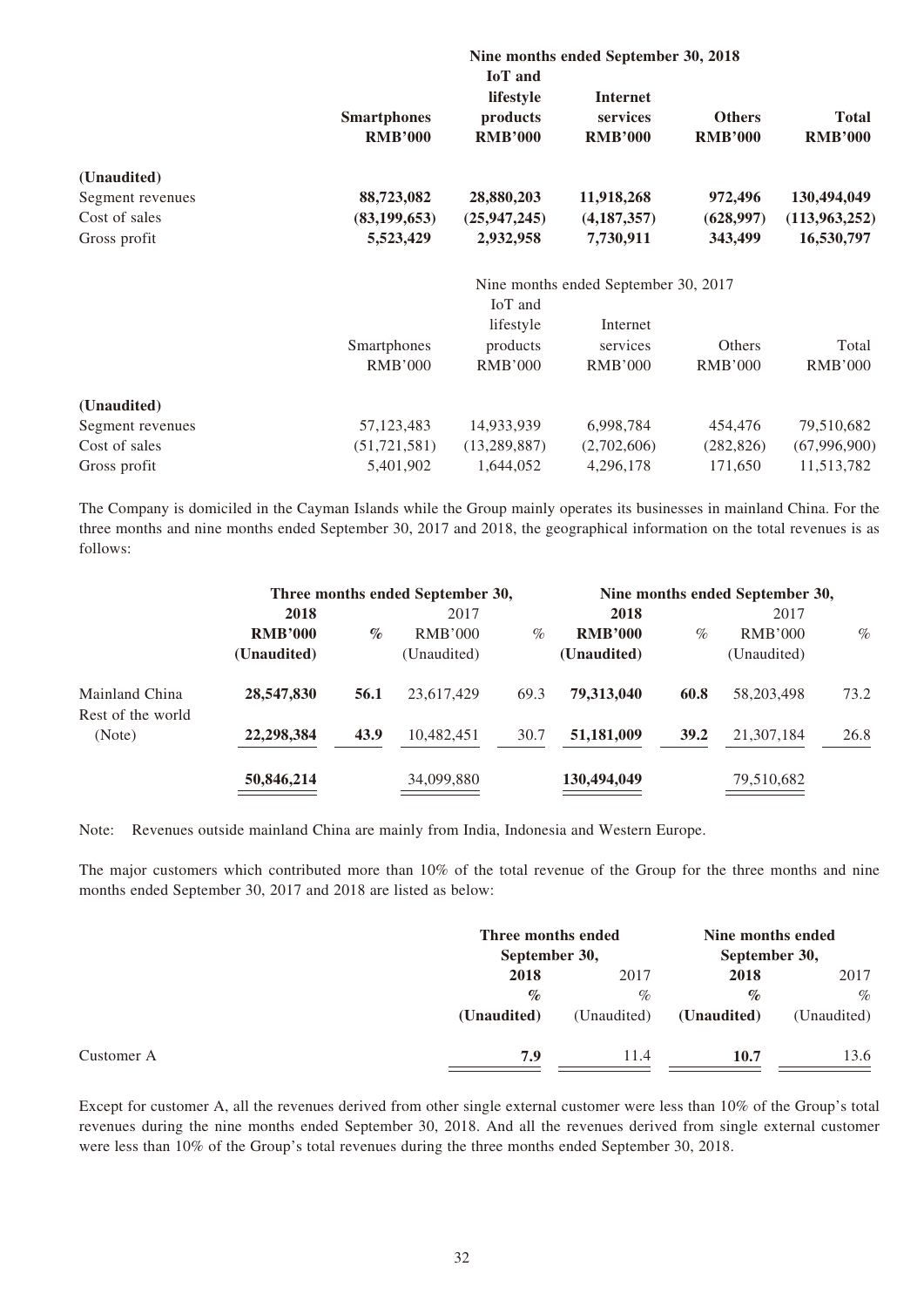|                                                     | Three months ended<br>September 30, |                | Nine months ended<br>September 30, |                |
|-----------------------------------------------------|-------------------------------------|----------------|------------------------------------|----------------|
|                                                     |                                     |                |                                    |                |
|                                                     | 2018                                | 2017           | 2018                               | 2017           |
|                                                     | <b>RMB'000</b>                      | <b>RMB'000</b> | <b>RMB'000</b>                     | <b>RMB'000</b> |
|                                                     | (Unaudited)                         | (Unaudited)    | (Unaudited)                        | (Unaudited)    |
| Cost of inventories sold                            | 39,937,963                          | 26,082,550     | 102,922,246                        | 61,125,382     |
| Provision for impairment of inventories             | 520,302                             | 49,604         | 1,034,770                          | 213,843        |
| Royalty fees                                        | 1,240,598                           | 1,122,608      | 3,196,729                          | 2,457,056      |
| Employee benefit expenses                           | 1,982,105                           | 1,046,115      | 15, 144, 285                       | 2,654,233      |
| Depreciation of property and equipment              | 64,636                              | 35,315         | 160,598                            | 126,874        |
| Amortization of intangible assets                   | 127,924                             | 34,495         | 375,651                            | 98,174         |
| Promotion and advertising expenses                  | 748,378                             | 612,317        | 1,872,475                          | 1,190,164      |
| Content fees to game developers and video providers | 390,873                             | 299,170        | 1,292,738                          | 912,657        |
| Provision for loan receivables                      | 65,328                              | 67,968         | 298,082                            | 173,684        |
| Consultancy and professional service fees           | 140,500                             | 101,508        | 425,480                            | 269,250        |
| Cloud service, bandwidth and server custody fees    | 507,944                             | 232,936        | 1,241,141                          | 658,974        |
| Office rental expenses                              | 152,656                             | 83,229         | 385,131                            | 213,444        |
| Warranty expenses                                   | 945,655                             | 631,796        | 2,354,547                          | 1,418,256      |

#### **5 Investments accounted for using the equity method**

|                                                                | As of             | As of          |
|----------------------------------------------------------------|-------------------|----------------|
|                                                                | September 30,     | December 31,   |
|                                                                | 2018              | 2017           |
|                                                                | <b>RMB'000</b>    | <b>RMB'000</b> |
|                                                                | (Unaudited)       | (Audited)      |
| Investments in associate accounted for using the equity method |                   |                |
| - Listed entities                                              | 6,511,620         | 386,490        |
| - Unlisted entities                                            | 1,582,009         | 1,324,329      |
|                                                                | 8,093,629         | 1,710,819      |
|                                                                | Nine months ended |                |
|                                                                | September 30,     |                |
|                                                                | 2018              | 2017           |
|                                                                | <b>RMB'000</b>    | <b>RMB'000</b> |
|                                                                | (Unaudited)       | (Unaudited)    |
| At the beginning of the period                                 | 1,710,819         | 1,852,563      |
| Additions (Note (a))                                           | 6,470,163         | 116,051        |
| Disposals                                                      | (100)             | (42, 298)      |
| Share of losses                                                | (296, 579)        | (217, 747)     |
| Share of other comprehensive income                            | 164,614           | 78,412         |
| Share of changes of other reserves                             | 44,712            | 17,452         |
| Dividends                                                      |                   | (33, 155)      |
| At the end of the period                                       | 8,093,629         | 1,771,278      |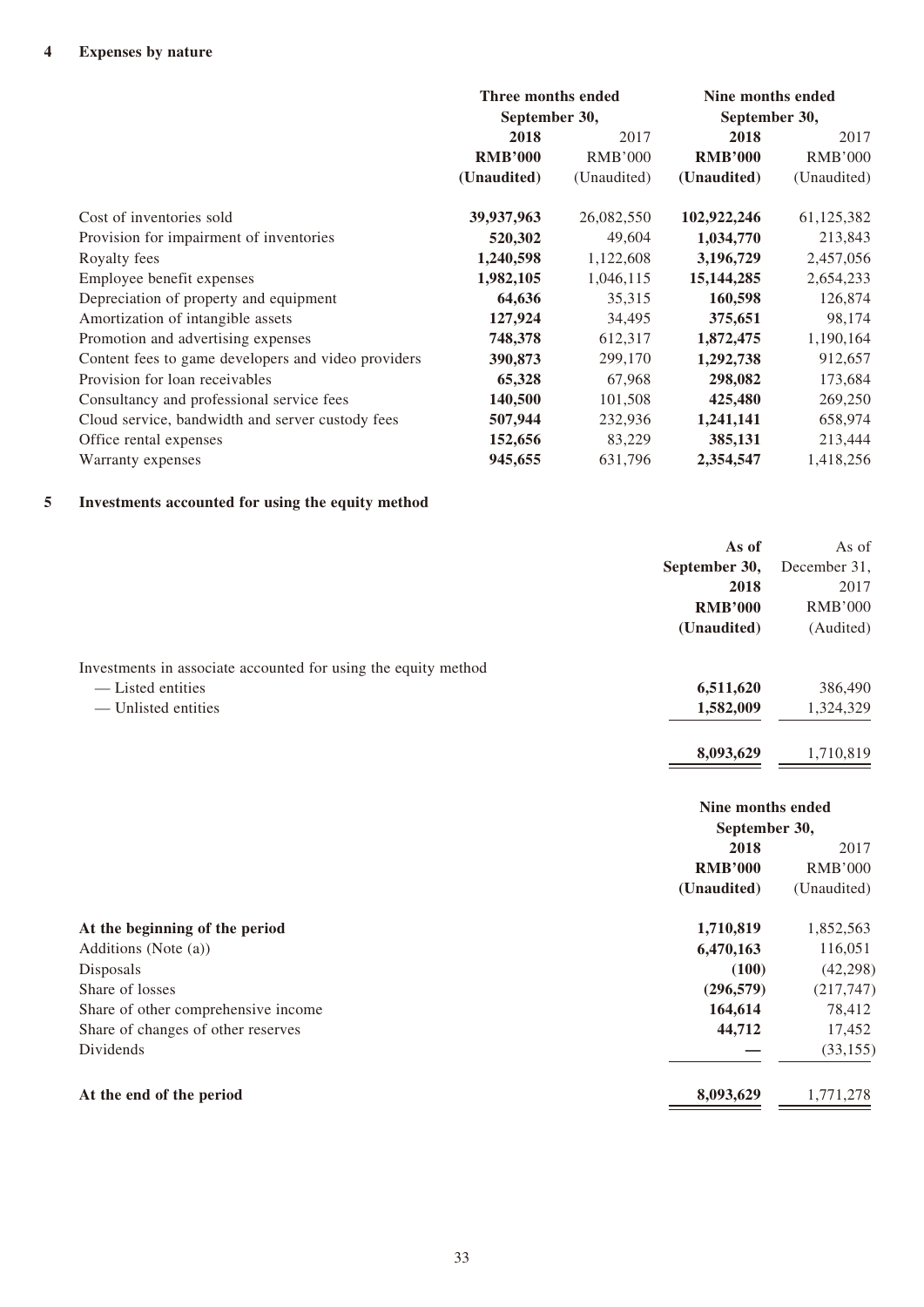#### Note:

(a) On September 25, 2018, Viomi Technology Co., Ltd ("VIOT"), an investment engaging in the operation of developing and selling IoT-enabled smart home products in the People's Republic of China, for which the Group accounted as long-term investments measured at fair value through profit or loss, has undergone initial public offering by listing certain of its new ordinary shares on the Nasdaq Stock Exchange, and a fair value change gain amounting to approximately RMB375,051,000 was recognized by the Group. The conversion of the preference shares in VIOT owned by the Group into ordinary shares was completed on September 25, 2018, following which the Group reclassifies the investment in associate measured at fair value through profit or loss to an investment accounted for using the equity method.

#### **6 Income tax income/(expenses)**

The income tax income/(expenses) of the Group during all the periods presented are analyzed as follows:

|                              | Three months ended |                | Nine months ended |               |
|------------------------------|--------------------|----------------|-------------------|---------------|
|                              |                    | September 30,  |                   | September 30, |
|                              | 2018               | 2017           | 2018              | 2017          |
|                              | <b>RMB'000</b>     | <b>RMB'000</b> | <b>RMB'000</b>    | RMB'000       |
|                              | (Unaudited)        | (Unaudited)    | (Unaudited)       | (Unaudited)   |
| Current income tax           | (551, 065)         | (783,994)      | (1,499,275)       | (1,462,151)   |
| Deferred income tax          | 667,942            | 55,004         | 1,002,011         | (237, 939)    |
| Income tax income/(expenses) | 116,877            | (728,990)      | (497, 264)        | (1,700,090)   |

Income tax income/(expenses) is recognized based on management's best knowledge of the income tax rates that would be applicable to the full financial year.

#### **7 Earnings/(loss) per share**

On June 17, 2018, pursuant to the shareholders' resolution, each existing issued and unissued share of US\$0.000025 each in the share capital of the Company were subdivided into 10 shares of US\$0.0000025 each ("Share Subdivision"). Following the Share Subdivision, the weighted average number of ordinary shares for the purpose of basic and diluted earnings per share for the three months ended September 30, 2017 and nine months ended September 30, 2017 and 2018 has been retrospectively adjusted.

#### *(a) Basic*

Basic earnings or loss per share for the three months and nine months ended September 30, 2017 and 2018 are calculated by dividing the profit or loss attributable to the Company's owners by the weighted average number of ordinary shares in issue during the periods.

|                                                                | Three months ended<br>September 30, |              | Nine months ended<br>September 30, |                |
|----------------------------------------------------------------|-------------------------------------|--------------|------------------------------------|----------------|
|                                                                | 2018                                | 2017         | 2018                               | 2017           |
|                                                                | <b>RMB'000</b>                      | RMB'000      | <b>RMB'000</b>                     | <b>RMB'000</b> |
|                                                                | (Unaudited)                         | (Unaudited)  | (Unaudited)                        | (Unaudited)    |
| Net profit/(loss) attributable to the owners<br>of the Company | 2,498,788                           | (10,989,808) | 10,144,983                         | (30,796,250)   |
| Weighted average number of ordinary shares                     |                                     |              |                                    |                |
| in issue (Note) (thousand shares)                              | 21,327,777                          | 9,758,173    | 13,875,393                         | 9,758,173      |
| Basic earnings/(loss) per share (Note)                         |                                     |              |                                    |                |
| (expressed in RMB per share)                                   | 0.117                               | (1.126)      | 0.731                              | (3.156)        |

Note: Weighted average number of ordinary shares in issue and basic earnings/(loss) per share were calculated taken into account the effect of the Share Subdivision.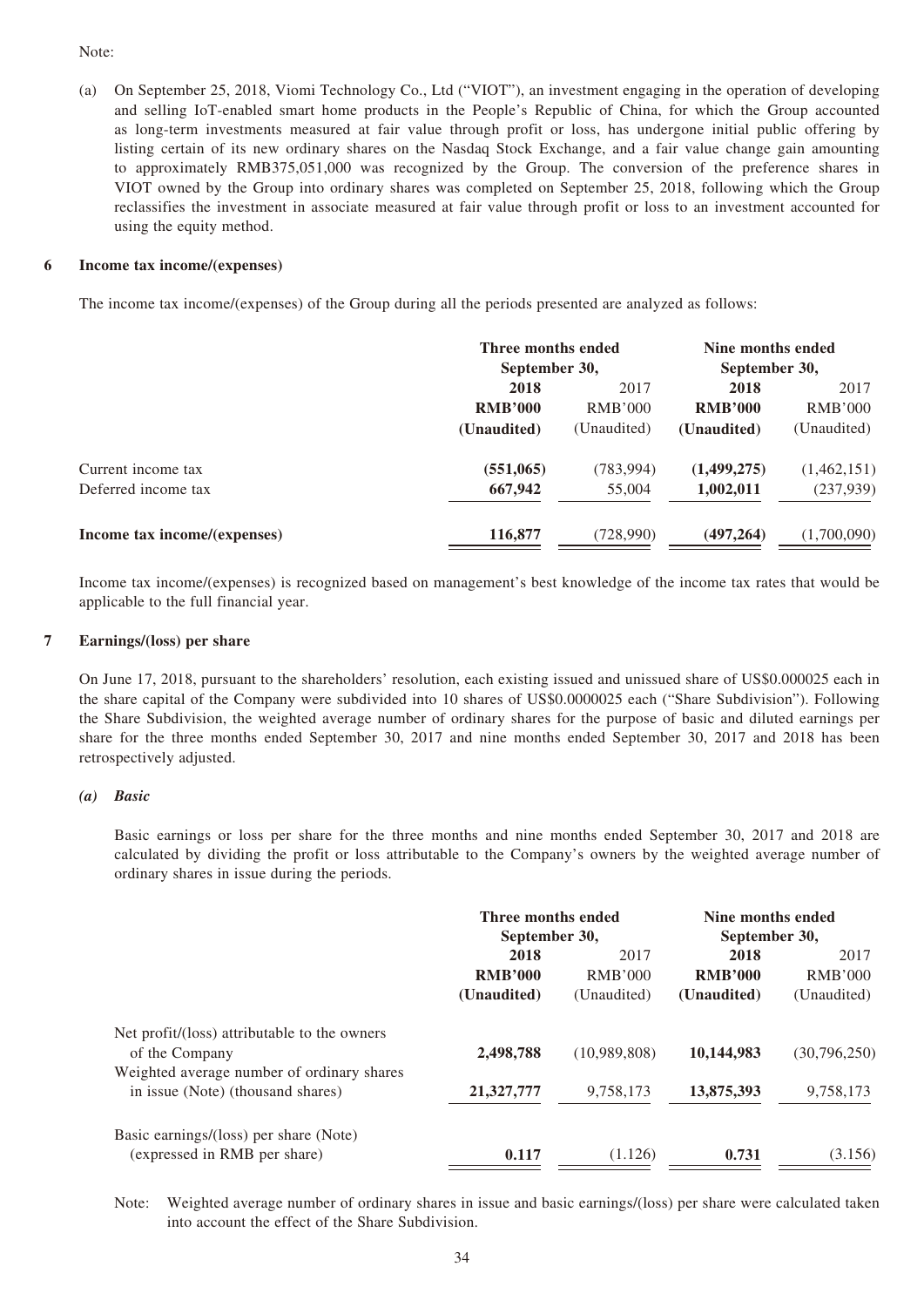As of September 30, 2018, 24,000,000 ordinary shares were issued to several employees. However, the shareholders' rights of these shares were restricted and would be vested over certain service periods. Accordingly, these shares were accounted for as restricted stock units (RSUs). The Group did not include these ordinary shares in the calculation of basic earnings/(loss) per share for the three months and nine months ended September 30, 2018 as these shares are not considered outstanding for earnings/(loss) per share calculation purposes.

#### *(b) Diluted*

Diluted earnings or loss per share is calculated by adjusting the weighted average number of ordinary shares outstanding to assume conversion of all dilutive potential ordinary shares.

As the Group incurred losses for the three months and nine months ended September 30, 2017, the potential ordinary shares were not included in the calculation of dilutive loss per share, as their inclusion would be anti-dilutive. Accordingly, diluted loss per share for the three months and nine months ended September 30, 2017 is same as basic loss per share of respective periods.

For the three months and nine months ended September 30, 2018, diluted earnings/(loss) per share was calculated by considering that the impact of share options of Xiaomi Finance Inc., a wholly owned subsidiary of the Company ("Xiaomi Finance") granted to Lei Jun were not dilutive, as Xiaomi Finance was in loss position for the three months and nine months ended September 30, 2018.

|                                                                                          | Three months ended<br>September 30, |                | Nine months ended<br>September 30, |                |
|------------------------------------------------------------------------------------------|-------------------------------------|----------------|------------------------------------|----------------|
|                                                                                          |                                     |                |                                    |                |
|                                                                                          | 2018                                | 2017           | 2018                               | 2017           |
|                                                                                          | <b>RMB'000</b>                      | <b>RMB'000</b> | <b>RMB'000</b>                     | <b>RMB'000</b> |
|                                                                                          | (Unaudited)                         | (Unaudited)    | (Unaudited)                        | (Unaudited)    |
| Net profit/(loss) attributable to the owners                                             |                                     |                |                                    |                |
| of the Company                                                                           | 2,498,788                           | (10,989,808)   | 10,144,983                         | (30,796,250)   |
| Less: Fair value gain of Preferred Shares                                                | (52, 934)                           |                | (12, 514, 279)                     |                |
| Net earnings/(loss) used to determine diluted                                            |                                     |                |                                    |                |
| loss per share                                                                           | 2,445,854                           | (10,989,808)   | (2,369,296)                        | (30,796,250)   |
| Weighted average number of ordinary shares                                               |                                     |                |                                    |                |
| in issue (Note) (thousand shares)                                                        | 21,327,777                          | 9,758,173      | 13,875,393                         | 9,758,173      |
| Adjustments for Preferred Shares (Note)                                                  |                                     |                |                                    |                |
| (thousand shares)                                                                        | 1,027,655                           |                | 7,311,118                          |                |
| Adjustments for RSUs and share options granted                                           |                                     |                |                                    |                |
| to employees (Note) (thousand shares)                                                    | 1,999,493                           |                | 1,998,010                          |                |
| Weighted average number of ordinary shares<br>for calculation of diluted earnings/(loss) |                                     |                |                                    |                |
| per share (Note) (thousand shares)                                                       | 24,354,925                          | 9,758,173      | 23, 184, 521                       | 9,758,173      |
| Diluted earnings/(loss) per share (Note)                                                 |                                     |                |                                    |                |
| (expressed in RMB per share)                                                             | 0.100                               | (1.126)        | (0.102)                            | (3.156)        |

Note: Weighted average number of ordinary shares in issue, adjustments for RSUs and share options granted to employees, adjustments for Preferred Shares, weighted average number of ordinary shares for calculation of diluted earnings/(loss) per share and diluted earnings/(loss) per share were calculated taken into account the effect of the Share Subdivision.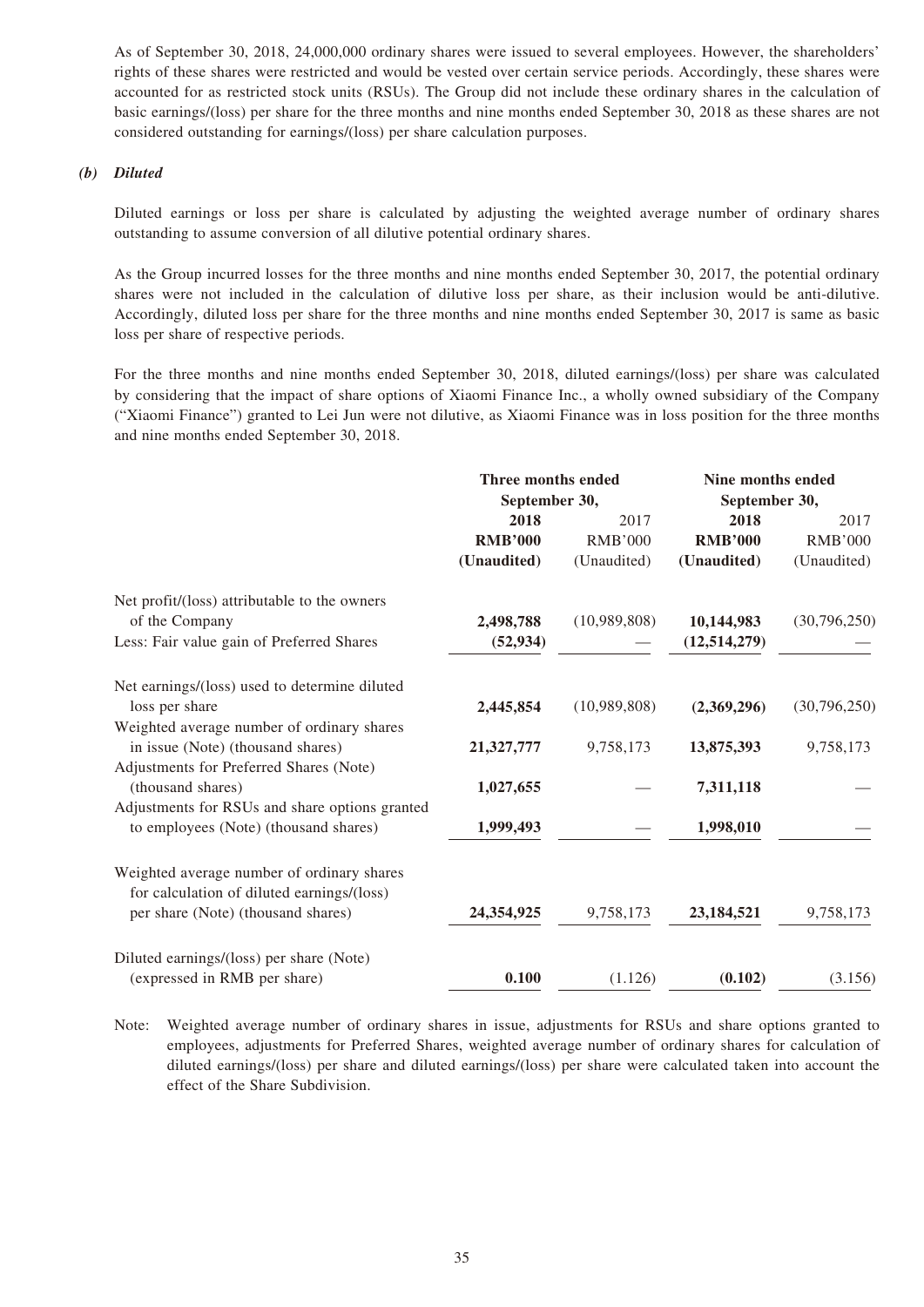| As of<br>September 30,<br>2018<br><b>RMB'000</b><br>(Unaudited)     | As of<br>December 31,<br>2017<br><b>RMB'000</b><br>(Audited) |
|---------------------------------------------------------------------|--------------------------------------------------------------|
| <b>Current assets</b>                                               |                                                              |
| Short-term investments measured at                                  |                                                              |
| — Amortized cost                                                    | 800,000                                                      |
| 8,897,231<br>— Fair value through profit or loss                    | 4,488,076                                                    |
| 8,897,231                                                           | 5,288,076                                                    |
| <b>Non-current assets</b>                                           |                                                              |
| Long-term investments measured at fair value through profit or loss |                                                              |
| — Equity investments<br>7,914,702                                   | 7,448,251                                                    |
| — Preferred shares investments<br>8,572,476                         | 11,408,710                                                   |
| 16,487,178                                                          | 18,856,961                                                   |

## Amounts recognized in profit or loss

|                                                                                               | Three months ended |                | Nine months ended |                |
|-----------------------------------------------------------------------------------------------|--------------------|----------------|-------------------|----------------|
|                                                                                               | September 30,      |                | September 30,     |                |
|                                                                                               | 2018               | 2017           | 2018              | 2017           |
|                                                                                               | <b>RMB'000</b>     | <b>RMB'000</b> | <b>RMB'000</b>    | <b>RMB'000</b> |
|                                                                                               | (Unaudited)        | (Unaudited)    | (Unaudited)       | (Unaudited)    |
| Fair value changes on equity investments                                                      | (754, 065)         | 7,584          | (568, 161)        | 1,338,477      |
| Fair value changes on preferred shares investments                                            | 812,742            | 659.315        | 2,884,114         | 2,231,777      |
| Fair value changes on short-term investments measured<br>at fair value through profit or loss | 6,629              | 5,573          | 39,131            | 20,218         |
|                                                                                               | 65,306             | 672,472        | 2,355,084         | 3,590,472      |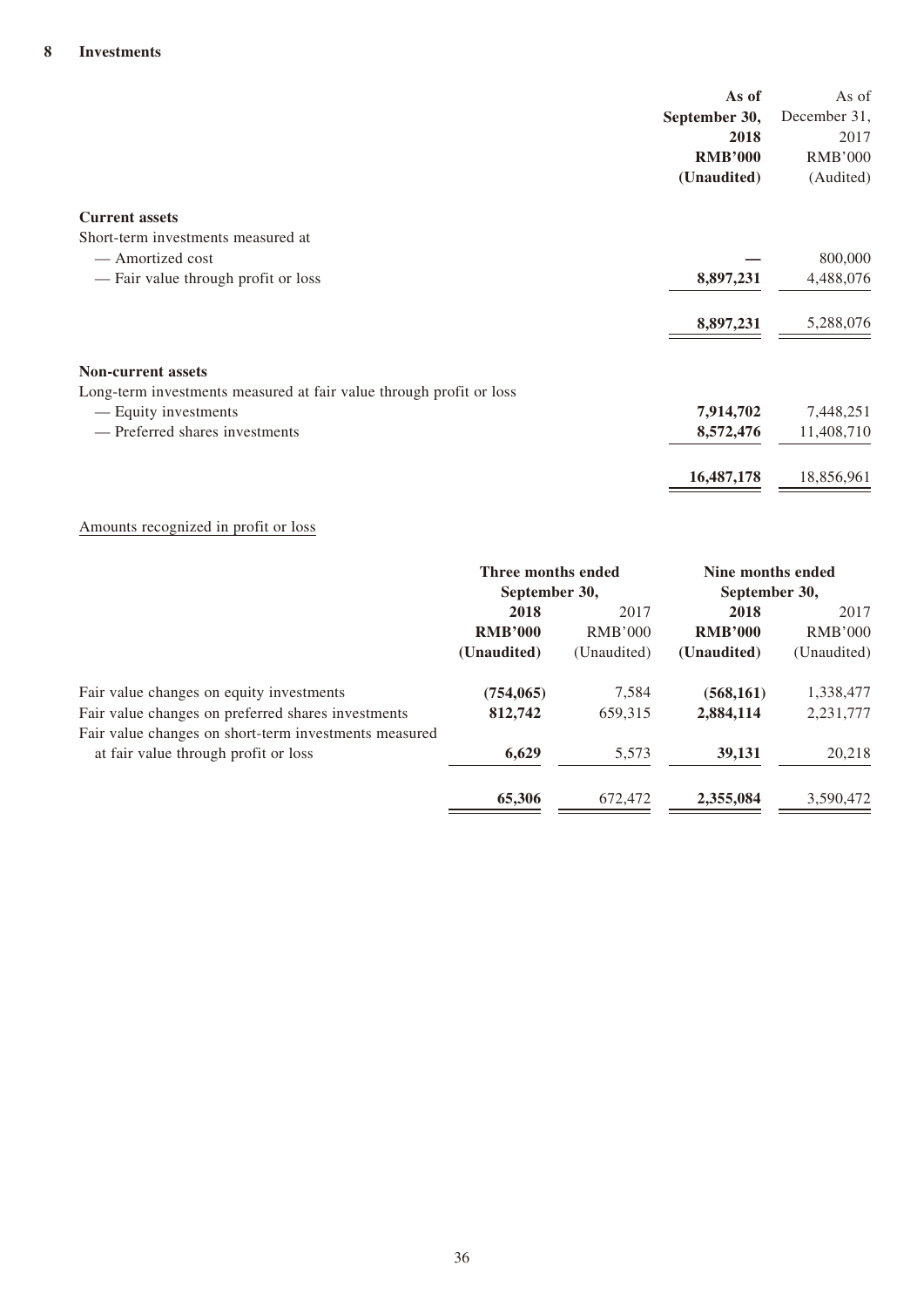#### **9 Trade receivables**

The Group allows a credit period within 180 days to its customers. Aging analysis of trade receivables based on invoice date is as follows:

|                                | As of          | As of          |
|--------------------------------|----------------|----------------|
|                                | September 30,  | December 31,   |
|                                | 2018           | 2017           |
|                                | <b>RMB'000</b> | <b>RMB'000</b> |
|                                | (Unaudited)    | (Audited)      |
| <b>Trade receivables</b>       |                |                |
| Up to 3 months                 | 8,118,940      | 5,099,590      |
| 3 to 6 months                  | 319,165        | 302,354        |
| 6 months to 1 year             | 53,150         | 39,028         |
| 1 to 2 years                   | 19,462         | 53,613         |
| Over 2 years                   | 46,917         | 31,742         |
|                                | 8,557,634      | 5,526,327      |
| Less: allowance for impairment | (61, 661)      | (56, 820)      |
|                                | 8,495,973      | 5,469,507      |

Majority of the Group's trade receivables were denominated in RMB and India Rupee.

Trade receivables balances as of December 31, 2017 and September 30, 2018 mainly represented amounts due from certain channel distributors and customers in mainland China and India who usually settle the amounts due by them within 180 days.

The Group applies the simplified approach to providing for expected credit losses prescribed by IFRS 9, which permits the use of the lifetime expected loss provision for all trade receivables. To measure the expected credit losses, trade receivables have been grouped based on shared credit risk characteristics and the days past due. The expected credit losses also incorporate forward looking information.

#### **10 Inventories**

|                                | As of          | As of          |
|--------------------------------|----------------|----------------|
|                                | September 30,  | December 31,   |
|                                | 2018           | 2017           |
|                                | <b>RMB'000</b> | <b>RMB'000</b> |
|                                | (Unaudited)    | (Audited)      |
| Raw materials                  | 8,847,486      | 5,117,285      |
| Finished goods                 | 12,841,195     | 8,461,798      |
| Work in progress               | 3,178,991      | 1,352,886      |
| Spare parts                    | 1,133,346      | 1,569,040      |
| Others                         | 1,091,356      | 510,061        |
|                                | 27,092,374     | 17,011,070     |
| Less: provision for impairment | (554, 338)     | (668, 142)     |
|                                | 26,538,036     | 16,342,928     |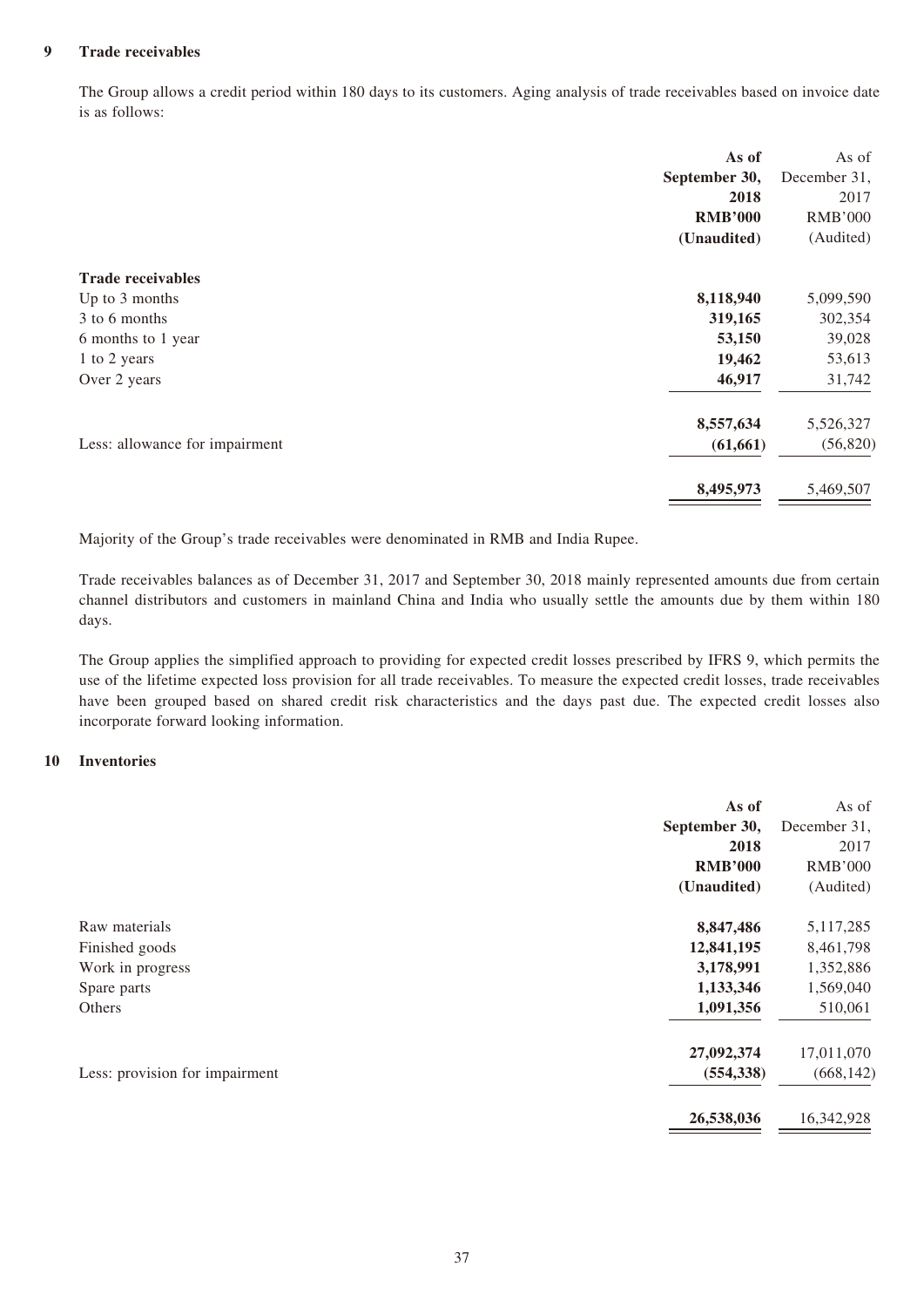| As of                                              | As of          |
|----------------------------------------------------|----------------|
| September 30,                                      | December 31,   |
| 2018                                               | 2017           |
| <b>RMB'000</b>                                     | <b>RMB'000</b> |
| (Unaudited)                                        | (Audited)      |
| Included in non-current liabilities                |                |
| 919,999<br>Asset-backed securities (Note (a))      | 2,400,105      |
| Fund raised through trusts (Note (b))              | 400,000        |
| 942,044<br>Secured borrowings (Note (c))           | 714,107        |
| Unsecured borrowings (Note (e))<br>3,846,806       | 3,737,100      |
| 5,708,849                                          | 7,251,312      |
| Included in current liabilities                    |                |
| Pledged borrowings (Note (d))<br>902,398           | 729,404        |
| Asset-backed securities (Note (a))<br>1,724,996    | 1,491,147      |
| 1,058,340<br>Fund raised through trusts (Note (b)) | 1,170,250      |
| 470,000<br>Unsecured borrowings (Note (e))         | 160,000        |
| 4,155,734                                          | 3,550,801      |

Notes:

- (a) The Group has securitized certain loan receivables and completed several rounds of issuance of its asset-backed securities ("ABS") during the nine months ended September 30, 2018. During the nine months ended September 30, 2018, the total issuance amount was RMB1,300,000,000 of which RMB1,165,000,000 represented senior tranche, RMB40,000,000 represented mezzanine tranche and RMB95,000,000 represented subordinate tranches. The subordinate tranches were fully acquired by the Group. These ABS bore interest at 5.1%–8.0% per annum in 2018. ABS amounting to RMB2,451,257,000 of senior tranches were repaid in 2018.
- (b) The Group has securitized certain loan receivables and raised several rounds of funds through third party trusts. During the nine months ended September 30, 2018, the funds amounting to RMB2,074,900,000 were repaid and RMB1,562,990,000 were issued. As of September 30, 2018, borrowings of RMB1,058,340,000 bore interest at 6.0%– 6.2% per annum in 2018. The Group is committed to unconditionally repurchase the aforementioned securitized loan receivables. The borrowings will mature in 2018 and 2019.
- (c) As of September 30, 2018, RMB942,044,000 of long-term borrowings were secured by construction in progress and land use rights amounting to approximately RMB4,082,853,000. The interest rate of these borrowings was 4.655%– 4.900% per annum. These borrowings should be repaid by the Group by the end of September, 2032.
- (d) During the nine months ended September 30, 2018, RMB350,000,000 pledged borrowings were received from Bank of Ningbo and US\$80,300,000 pledged borrowings were received from China Merchants Bank. US\$58,064,000 of shortterm borrowings and RMB350,000,000 were repaid by the Group in 2018.

As of September 30, 2018, the secured short-term borrowings were collateralized by a pledge of bank deposits of US\$32,000,000 (equivalent to approximately RMB220,134,000) and RMB697,000,000, which were recorded as "restricted cash" in the consolidated balance sheets. The interest rate of these borrowings was 3.019%–5.220% per annum.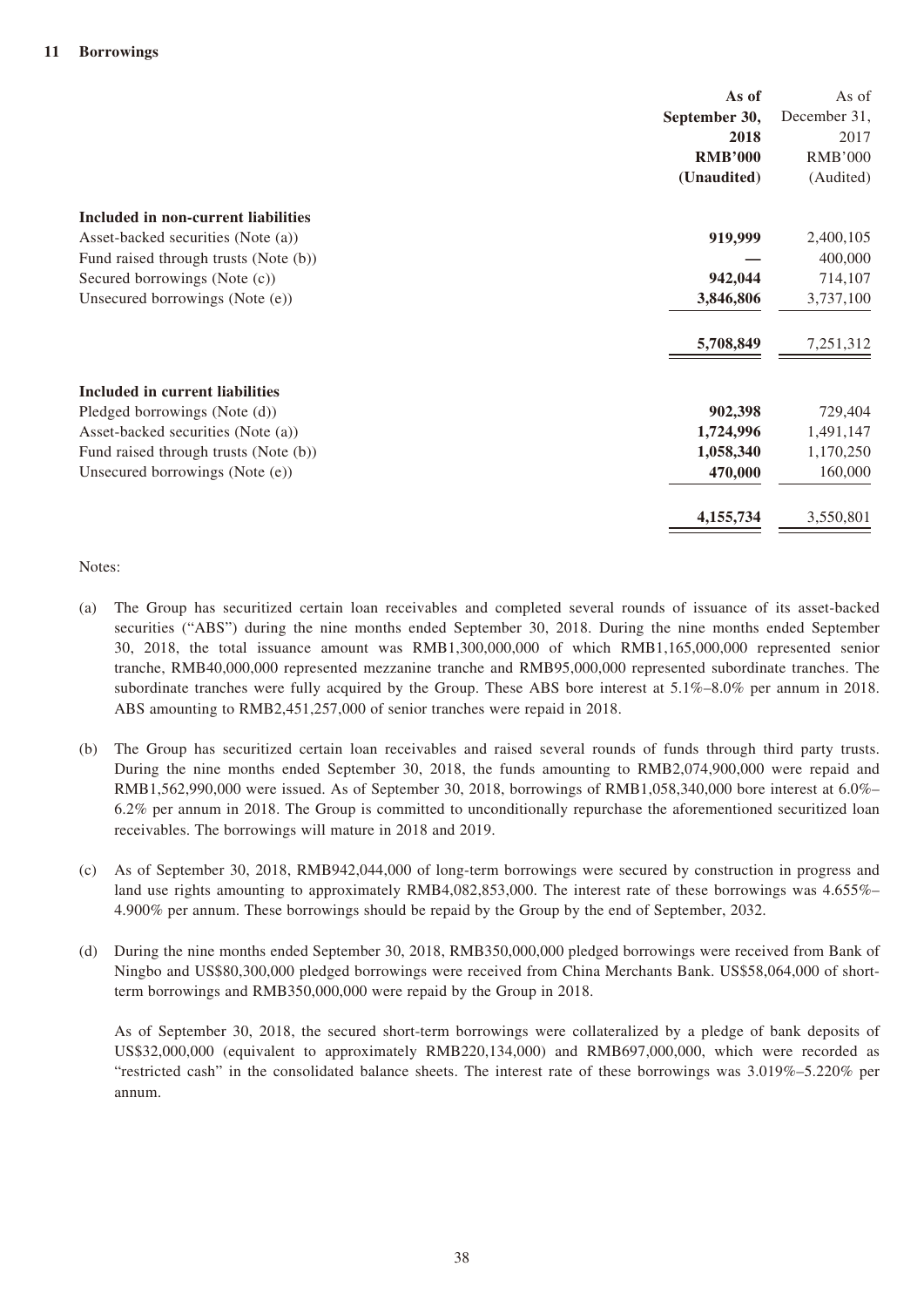(e) The Group entered into a three-year bank loan facility agreement on July 26, 2017. The available commitment is US\$1,000,000,000 (equivalent to approximately RMB6,879,200,000) including US\$500,000,000 (equivalent to approximately RMB3,439,600,000) term loan and US\$500,000,000 (equivalent to approximately RMB3,439,600,000) revolving loan. As of December 31, 2017 and September 30, 2018, the total loan amount was US\$500,000,000 (equivalent to approximately RMB3,439,600,000) of term loan at LIBOR plus 2.15% per annum and should be repaid by the Group in July 25, 2020. On March 28, 2018, the Group drew down US\$400,000,000 (equivalent to approximately RMB2,751,680,000) revolving loan at LIBOR plus 2.15% per annum and repaid on July 27, 2018.

As of December 31, 2017, the Group had RMB490,000,000 borrowings from Bank of Beijing with interest rate 4.750% per annum. During the nine months ended September 30, 2018, the Group repaid RMB20,000,000 to Bank of Beijing. As of September 30, 2018, RMB20,000,000 of these outstanding borrowings should be repaid by the Group within the next twelve months and RMB450,000,000 should be repaid by the Group by March 1, 2022.

As of December 31, 2017, the Group had RMB140,000,000 borrowings from China Resources Bank of Zhuhai Co., Ltd. with interest rate 5.873% per annum. During the nine months ended September 30, 2018, the Group drew down RMB410,000,000 from China Resources Bank of Zhuhai Co., Ltd. with an interest rate of 6.960% per annum and RMB100,000,000 were repaid. As of September 30, 2018, RMB450,000,000 outstanding borrowings should be repaid by the Group in 2018 and 2019.

For the nine months ended September 30, 2018, the interest rate of the interest-bearing liabilities ranges from 3.02% to 8.80% per annum.

#### **12 Convertible redeemable preferred shares**

Since the date of incorporation, the Company has completed several rounds of financing by issuing Preferred Shares. The movement of the Preferred Shares is set out as below:

|                                                   | <b>RMB'000</b>  |
|---------------------------------------------------|-----------------|
| (Unaudited)                                       |                 |
| <b>At January 1, 2018</b>                         | 161,451,203     |
| Changes in fair value                             | (12,514,279)    |
| Currency translation differences                  | 2,163,584       |
| Conversion of preferred shares to ordinary shares | (151, 100, 508) |
| At September 30, 2018                             |                 |
| At January 1, 2017                                | 115,802,177     |
| Issuance of Series F1 Preferred Shares            | 89,214          |
| Changes in fair value                             | 38,338,310      |
| Currency translation differences                  | (5,988,925)     |
| At September 30, 2017                             | 148,240,776     |

The Group has used the discounted cash flow method to determine the underlying share value of the Company and adopted equity allocation model to determine the fair value of the Preferred Shares as of the dates of issuance and as of September 30, 2017. Key valuation assumptions used to determine the fair value of Preferred Shares as of September 30, 2017 include discount rate (post-tax) of 17.00%, risk-free interest rate ranging from 2.05% to 2.21%, DLOM of 10.00% and volatility ranging from 29.34% to 35.42%.

On July 9, 2018, the Company has successfully listed on the Main Board of the Stock Exchange and made an offering of 2,179,585,000 class B ordinary shares (excluding any class B ordinary shares issued pursuant to the exercise of the overallotment option) at a price at HK\$17.00 per share. All Preferred Shares were converted into class B ordinary shares upon completion of the initial public offering on July 9, 2018. The fair value of each of Preferred Share on the conversion date was equal to the Offer Price in the Global Offering.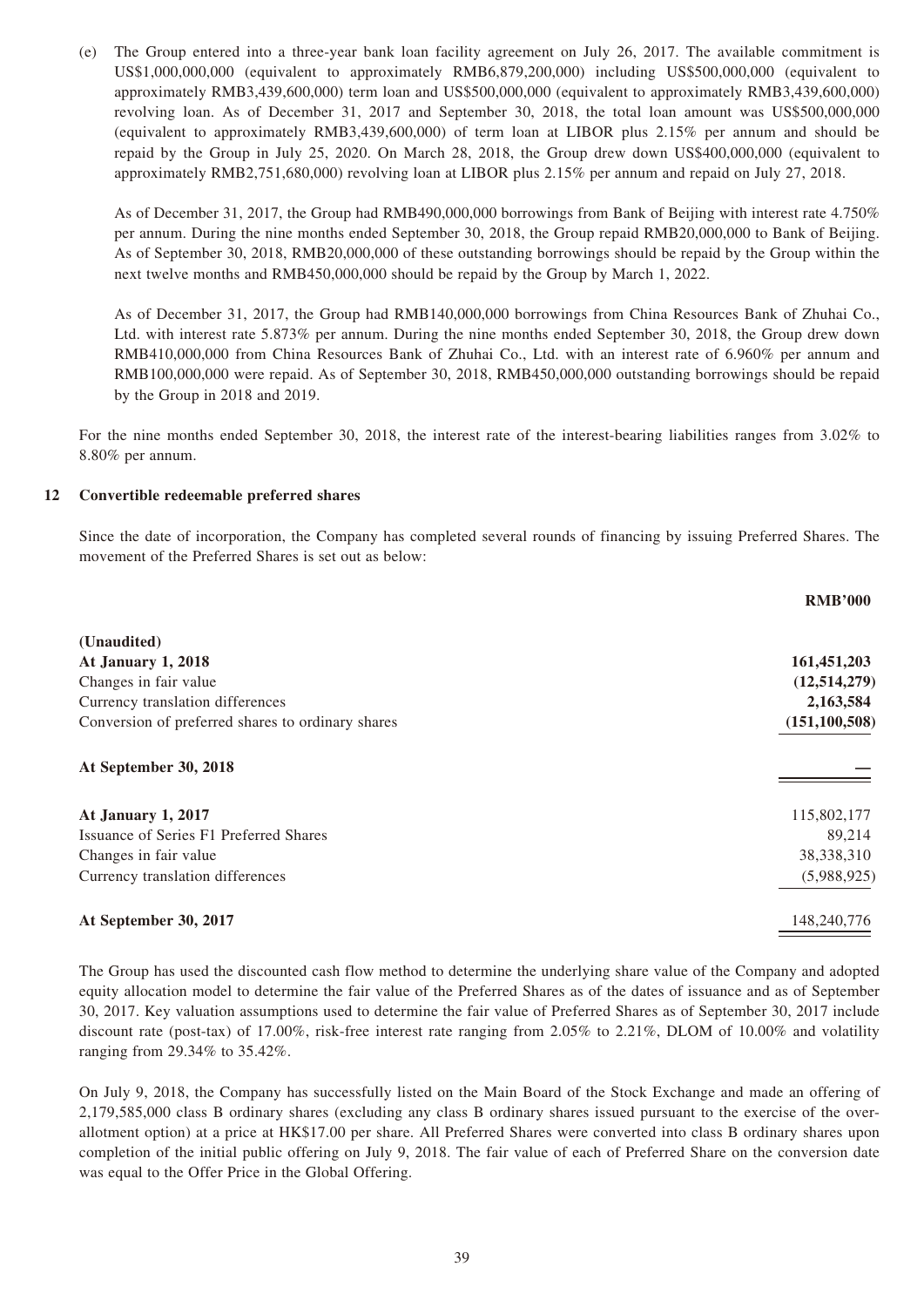Changes in fair value of Preferred Shares were recorded in "fair value changes of convertible redeemable preferred shares" in the condensed consolidated income statements. Management considered that fair value changes in the Preferred Shares that are attributable to changes of credit risk of this liability are not significant.

#### **13 Other non-current liabilities**

|                                  | As of          | As of          |
|----------------------------------|----------------|----------------|
|                                  | September 30,  | December 31,   |
|                                  | 2018           | 2017           |
|                                  | <b>RMB'000</b> | <b>RMB'000</b> |
|                                  | (Unaudited)    | (Audited)      |
| Investment from investors (Note) | 2,631,000      |                |
| Others                           | 30,988         | 35,211         |
|                                  | 2,661,988      | 35,211         |

Note: Two subsidiaries of the Group together with other limited partners newly launched a RMB fund named Hubei Yangtze River Industry Investment Fund Partner (Limited Partnership) ( 湖北小米長江產業基金合夥企業 ( 有限 合夥 )) (the "Hubei Fund") in Wuhan, Hubei province in mainland China in 2017. The size of the Hubei Fund is RMB12,000,000,000. The Group controls the Hubei Fund as the Group is exposed to, and has rights to, variable returns from its involvement with the Hubei Fund and has the ability to affect those returns through its power over the Hubei Fund. Hubei Fund has limited operation during the current period. The amount due to limited partners is classified as financial liability in the consolidated financial statements.

#### **14 Trade payables**

Trade payables primarily include payables for inventories and royalty fees. As of December 31, 2017 and September 30, 2018, the carrying amounts of trade payables were primarily denominated in RMB.

Trade payables and their aging analysis based on invoice date are as follows:

|                    | As of          | As of          |
|--------------------|----------------|----------------|
|                    | September 30,  | December 31,   |
|                    | 2018           | 2017           |
|                    | <b>RMB'000</b> | <b>RMB'000</b> |
|                    | (Unaudited)    | (Audited)      |
| Up to 3 months     | 51,224,973     | 32,859,302     |
| 3 to 6 months      | 508,020        | 936,690        |
| 6 months to 1 year | 855,138        | 180,060        |
| 1 to 2 years       | 53,356         | 22,525         |
| Over 2 years       | 6,386          | 4,754          |
|                    | 52,647,873     | 34,003,331     |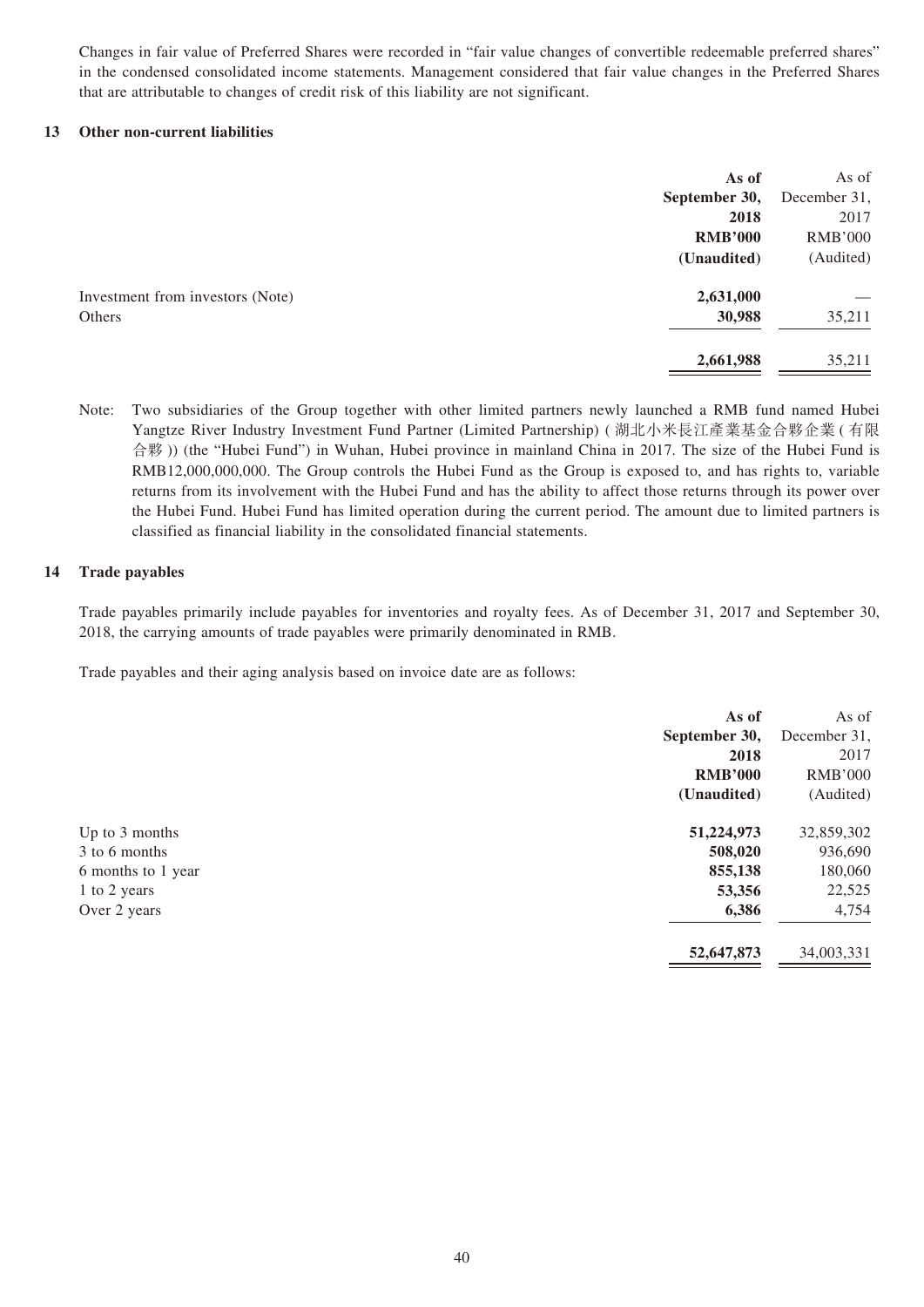# **CORPORATE GOVERNANCE AND OTHER INFORMATION**

The Company was incorporated in the Cayman Islands on January 5, 2010 with limited liability, and the class B ordinary shares in the share capital of the Company were listed on the Main Board of The Stock Exchange of Hong Kong Limited (the "**Stock Exchange**") on July 9, 2018. Accordingly, the principles and code provisions of the Corporate Governance Code (the "**CG Code**") contained in Appendix 14 to the Rules governing the Listing of Securities on the Stock Exchange (the "**Listing Rules**") have been applicable to the Company since July 9, 2018.

The Company is committed to maintaining and promoting stringent corporate governance standards. The principles of the Company's corporate governance are to promote effective internal control measures and to enhance the transparency and accountability of the Board to all shareholders.

Save for code provision A.2.1 of the CG Code, the Company has complied with all the code provisions set out in the CG Code during the period from July 9, 2018 to September 30, 2018.

Pursuant to code provision A.2.1 of the CG Code, companies listed on the Stock Exchange are expected to comply with, but may choose to deviate from the requirement that the responsibilities between the chairman and the chief executive officer should be segregated and should not be performed by the same individual. The Company does not have a separate chairman and chief executive officer and Mr. Lei Jun currently performs these two roles. The Board believes that vesting the roles of both chairman and chief executive officer in the same person has the benefit of ensuring consistent leadership within the Group and enabling more effective and efficient overall strategic planning for the Group. The Board considers that the balance of power and authority for the present arrangement will not be impaired and this structure will enable the Company to make and implement decisions promptly and effectively. The Board will continue to review and consider segregating the roles of chairman of the Board and chief executive officer of the Company at an appropriate time, taking into account the circumstances of the Group as a whole.

# **AUDIT COMMITTEE**

The Audit Committee (comprising one non-executive Director and two independent non-executive Directors, namely, Dr. Chen Dongsheng, Mr. Koh Tuck Lye and Mr. Wong Shun Tak) has reviewed the unaudited interim results of the Group for the three and nine months ended September 30, 2018. The Audit Committee has also discussed matters with respect to the accounting policies and practices adopted by the Company and internal control with senior management members and the external auditor of the Company, PricewaterhouseCoopers.

# **PURCHASE, SALE OR REDEMPTION OF THE COMPANY'S LISTED SECURITIES**

Save for the issuance of 201,486,000 class B ordinary shares on July 20, 2018 pursuant to the full exercise of the over-allotment option as disclosed in the announcement of the Company dated July 18, 2018, neither the Company nor any of its subsidiaries purchased, sold or redeemed any of the Company's securities listed on the Stock Exchange during the period from July 9, 2018 to September 30, 2018.